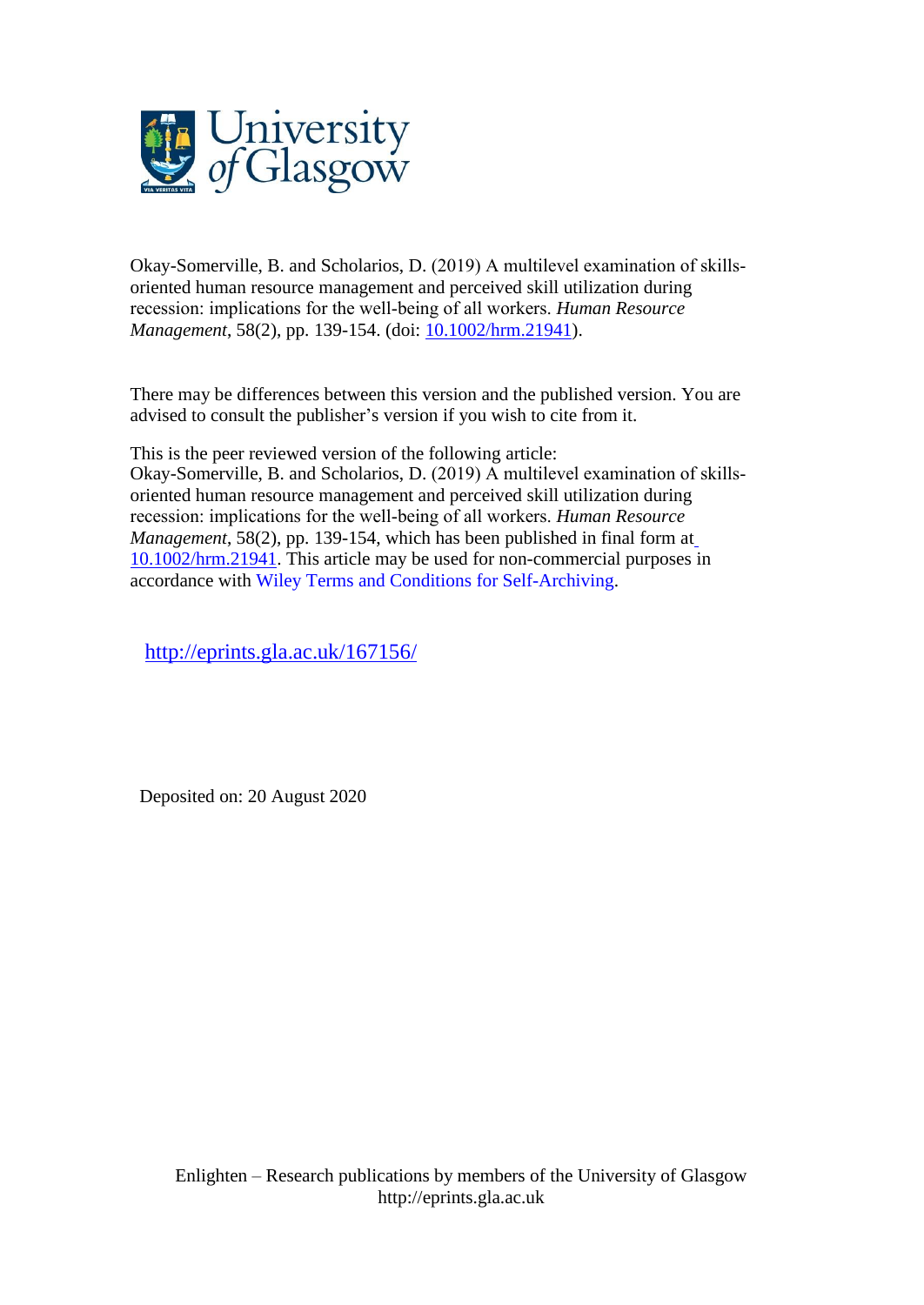# **A multilevel examination of skills-oriented HRM and perceived skill utilization during recession: Implications for the wellbeing of all workers**

Authors' pre-proof version

Accepted for publication on 16th August 2018 in *Human Resource Management*

## **Belgin Okay-Somerville\***

Adam Smith Business School, University of Glasgow, Gilbert Scott Building, Glasgow, G12 8QQ, Scotland, UK Belgin.okay-somerville@glasgow.ac.uk

## **Dora Scholarios**

Department of Work, Employment & Organisation Strathclyde Business School 199 Cathedral Street Glasgow G4 8QU, Scotland, UK d.scholarios@strath.ac.uk

\*Corresponding author: Belgin Okay-Somerville, Adam Smith Business School, University of Glasgow, belgin.okay-somerville@glasgow.ac.uk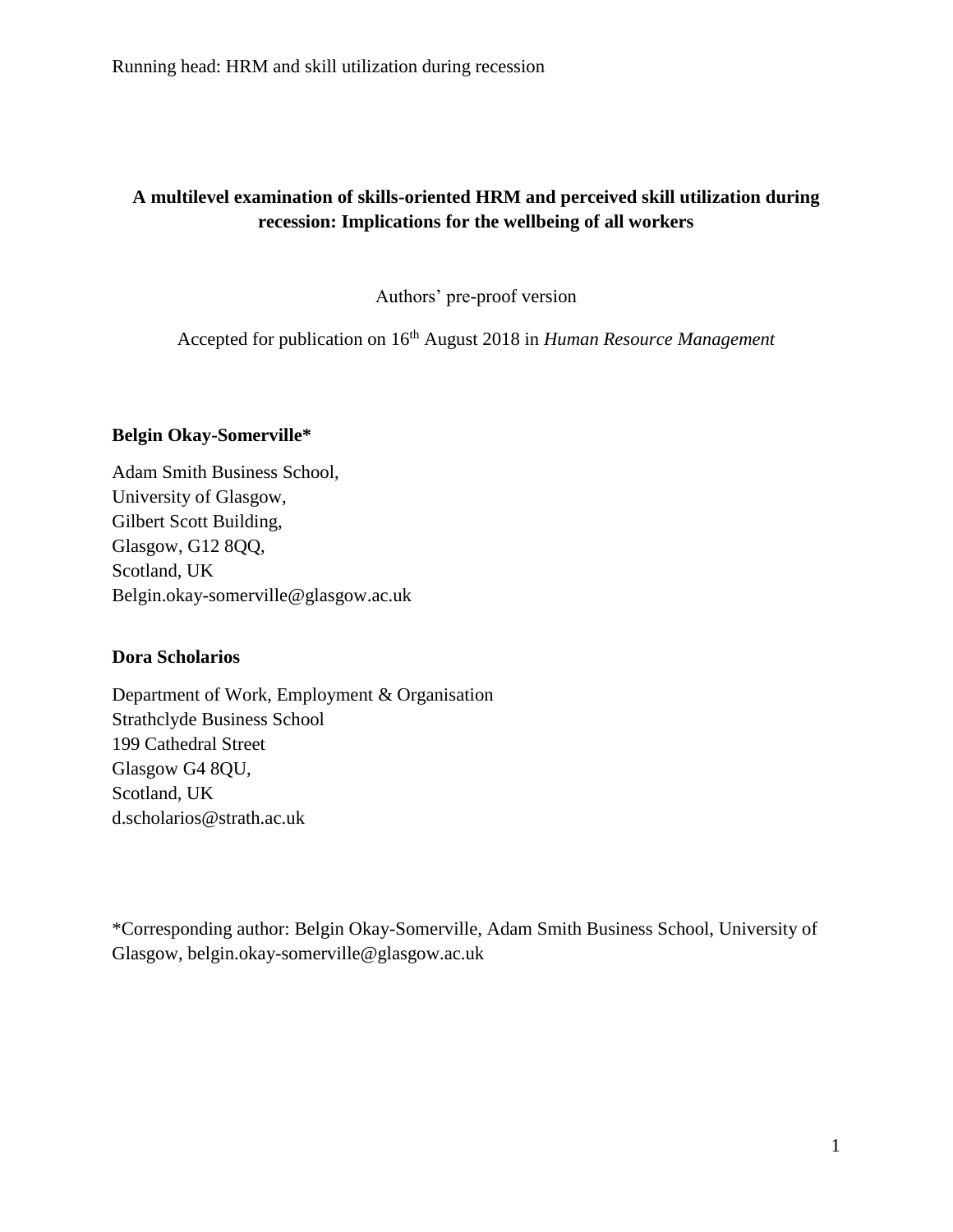# **A multilevel examination of skills-oriented HRM and perceived skill utilization during recession: Implications for the wellbeing of all workers**

## **Abstract**

This article examines whether organizations can enhance employee wellbeing by adopting human resource management (HRM) practices strategically targeted to improve skill development and deployment in a recessionary context. Employee skill utilization is proposed as the mediating mechanism between HRM practice and wellbeing. The role of workplace skill composition is also examined as a boundary condition within which HRM differentially impacts employee outcomes. Using a nationally representative survey of UK workplaces (Workplace Employment Relations Survey 2011) and matched management and employee data, the analysis focused on organizations which had implemented some recessionary action following the 2008- 09 global financial and economic crisis. The findings show that human capital enhancing HRM and enriched job design positively influenced both job satisfaction and work-related affective wellbeing through increased employee skill utilization. Organizations with predominantly highskilled workforces were more likely to adopt these skills-oriented HRM practices. Nevertheless, the effects of HRM on employee outcomes via skill utilization applied across organizations, regardless of workforce skill composition. The findings demonstrate employee skill utilization as a driver of HRM outcomes and the sustainability of 'best practice' HRM arguments across all skill levels, even in the face of recession.

**Keywords:** Job design, Human capital, Quality of work life, Attitudes, Strategic HR, Satisfaction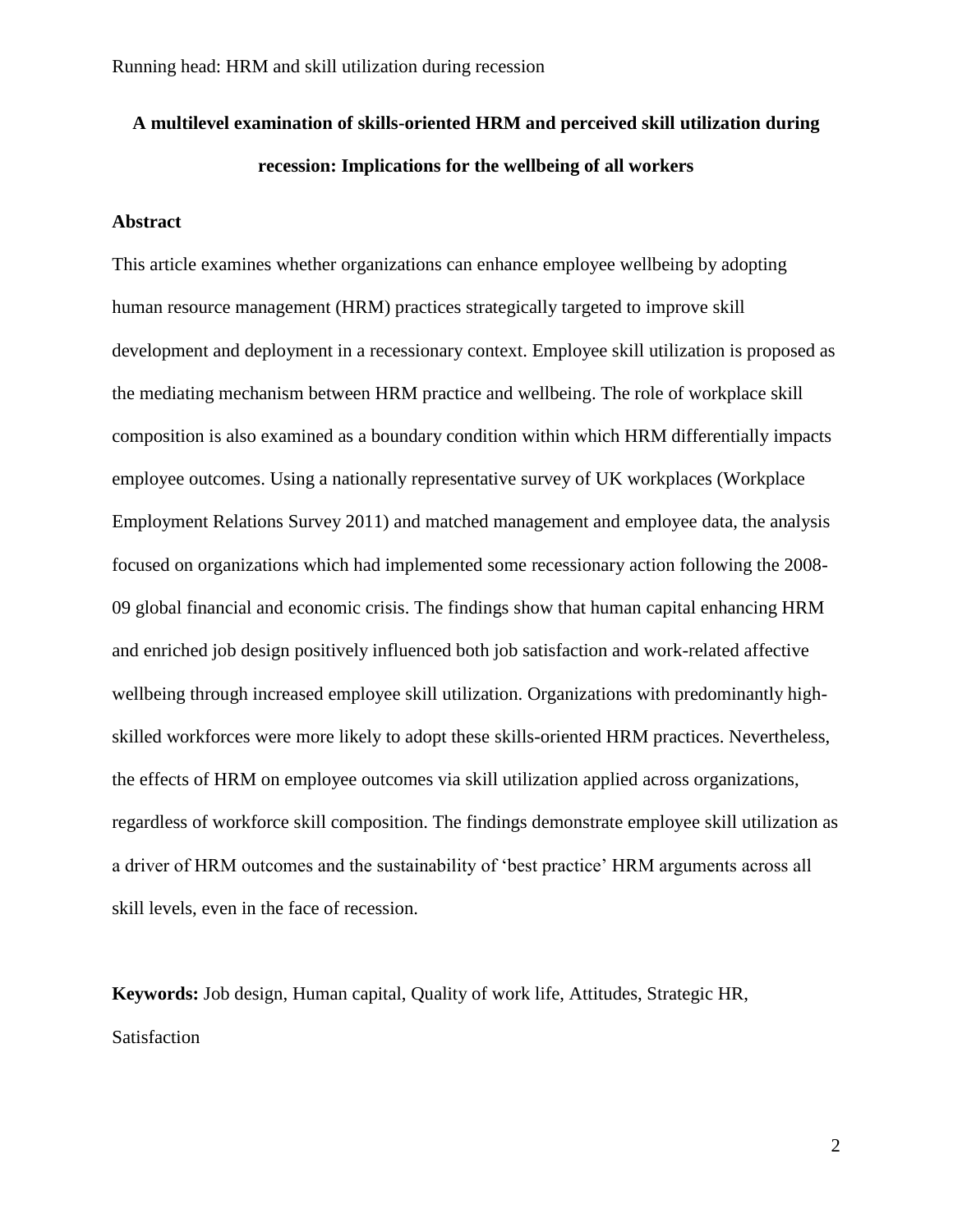## **Introduction**

Policymakers have advocated for investment in workforce skills as a route to building resilience and aiding recovery following economic recession (e.g., OECD, 2012). Nonetheless, the most common employer responses following the 2008-09 global financial and economic crisis were to freeze wages and recruitment, reduce work hours, or restructure and downsize (Freyssinet, 2010; Kondilis et al., 2013). In this recessionary climate, it is not surprising that some workers were likely to experience skill underutilization (Sum, Khatiwada, & Palma, 2010). For instance, between 10 percent and one-third of employees were reported to be overskilled or overqualified in their jobs (Bell & Blanchflower, 2011; ILO, 2014).

This article aims to understand (i) the efficacy of skills-oriented human resource management (HRM) practices for improving employee skill utilization and wellbeing in recessionary climates; and (ii) whether the outcomes of such HRM investment are sustained across organizations with workforce skill differentiation. 'Progressive' HRM, whether in the form of High Performance Work Systems, High Involvement Management, or High Commitment Management, has been associated with improved human capital and employee skill utilization (Payne, 2013), notably through bundles of skill-enhancing HRM practices (Jiang, Lepak, Hu, & Baer, 2012). Further understanding of skills-related pathways in the 'black box' between HRM and employee outcomes is clearly important for organizational performance (Bryson, Forth, & Stokes, 2017). When organizations take recessionary action affecting their HR strategy, these pathways take on additional significance given the potential threats for the employment relationship and wellbeing (Guest, 2017).

Our second aim considers skills-oriented HRM alongside arguments for HR systems differentiation (Lepak & Snell, 2002; Lepak, Taylor, Tekleab, Marrone, & Cohen, 2007).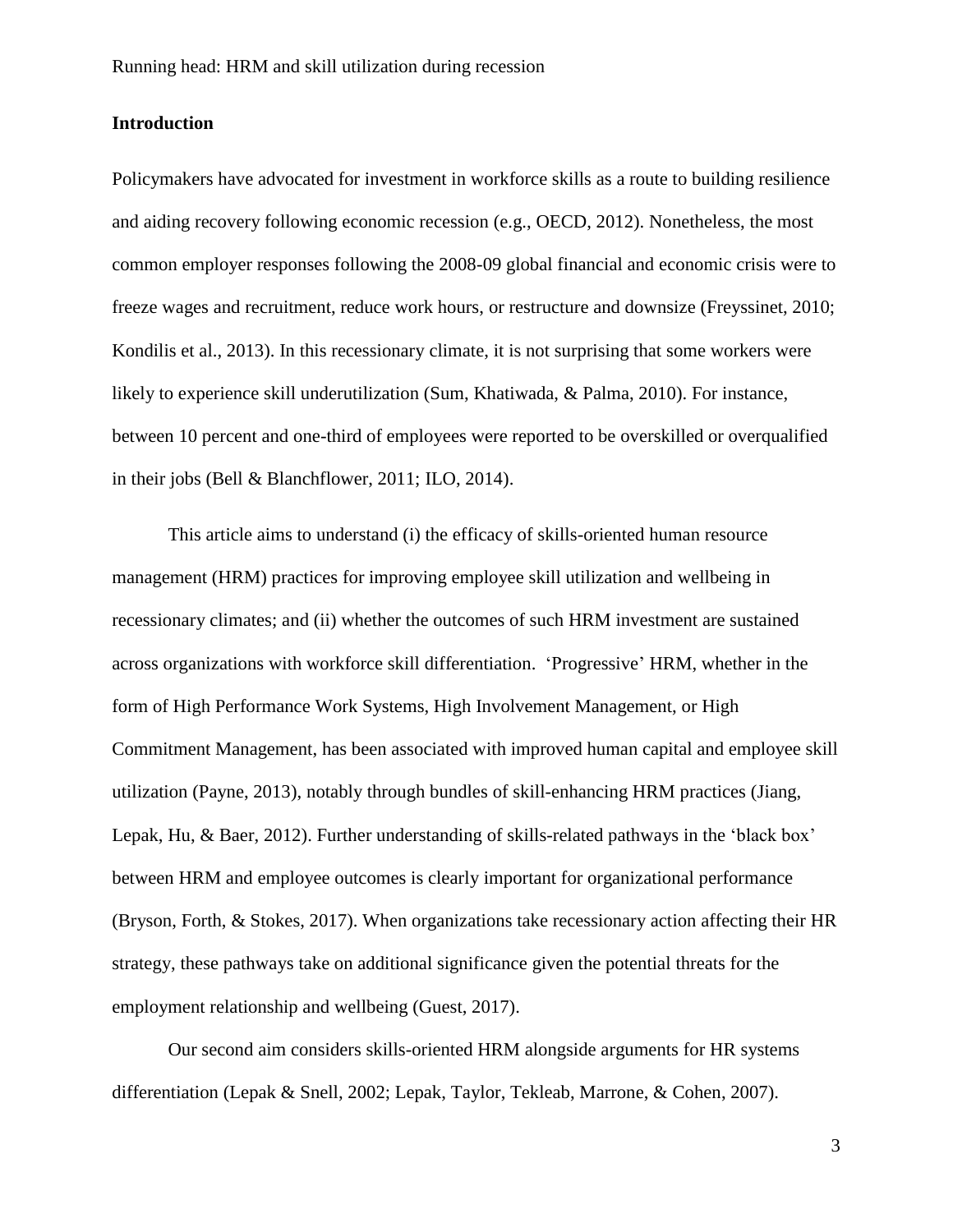Resource-based theory holds that organizations will invest according to the value and uniqueness of their workers' knowledge, skills and abilities (Becker & Huselid, 2010) with differential HRM practices according to the strategic value of a worker's skills. Such differentiation is likely to become a more salient driver for employers during an economic crisis (Datta, Guthrie, Basuil, & Pandey, 2010); for example, investment in non-core staff may be a target of cost-cutting. In such conditions, questions arise about 'best practice' or universalistic notions of HRM (Pfeffer, 1994) which argue for consistent positive effects of HRM practice across organizational contexts.

Our approach integrates several strands of literature within HRM concerned with skill utilization – notably, strategic HRM concerns about the role of human capital, both individual and collective (Boon, Eckardt, Lepak, & Boselie, 2018) and interest in how to stimulate employer demand for skills; e.g., through work organization or upskilling (Ashton, Lloyd, & Warhurst, 2017). We chose skill utilization as the integrative concept through which to explore the effects of HRM practices on employee wellbeing during a recession as this is recognized as a dimension of intrinsic job quality, which increases with progressive approaches to HRM (Felstead, Gallie, Green, & Henseke, 2016).

By bridging strategic HRM, skill utilization and job quality literatures, the article makes several noteworthy contributions. We develop and test a multilevel model considering the impact of employer-side skills-oriented HRM interventions on individual-level reports of skill utilization and wellbeing. Such multilevel data that also controls for competing explanations of the efficacy of HRM on employee outcomes, such as the reverse causation hypothesis (Katou & Budhwar, 2010) and the conflicting outcomes argument (Wood, Van Veldhoven, Croon, & de Menezes, 2012), is rare in the skill utilization literature. Conceptually, in examining investment in skill utilization at workplace level, we inform debates about whether, during recession, organizations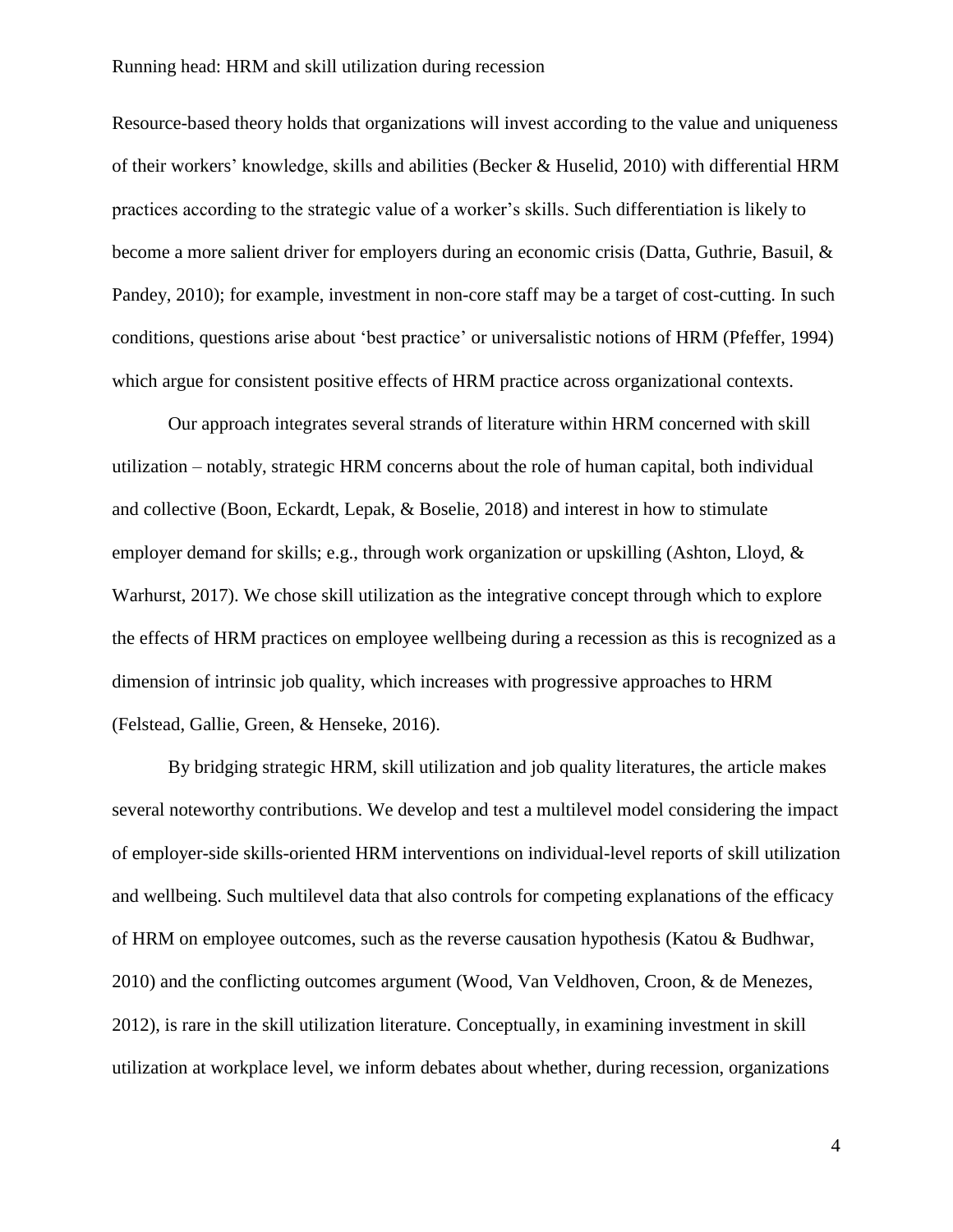can actively sustain policy visions of a 'high skills, high wages' economy, built on human capital perspectives to improving competitiveness (Hanushek, 2013). Our individual-level conceptualization of skill utilization also goes beyond the more commonly studied measure of perceived skills mismatch at work and has implications for managerial interventions. Furthermore, the study's focus on employee wellbeing as an outcome in its own right, rather than as a vehicle for increasing organizational performance, responds to calls from HRM scholars for renewed focus on the quality of working lives (Grote & Guest, 2017).

We also inform debates concerning 'best-practice' versus context-specific perspectives of HRM adoption and its outcomes, while taking into account the effects of recession. The Great Recession has caused most employers to retreat from investment in HRM which develops or empowers their employees and to adopt more short-termist coping strategies to deal with economic and financial uncertainties (OECD, 2012). Empirical research shows the detrimental effects of such strategies on employee outcomes (Wood & Ogbonnaya, 2016). Our study provides evidence for the sustainability of 'best practice' skills-oriented HRM, its effects on employee wellbeing for different workforces, and its potential role in building resilient workforces within recessionary contexts.

The article begins by considering the contribution of HRM practices to skill utilization and introducing our conceptualization of employee perceived skill utilization as the explanatory focus for understanding the effects of HRM on wellbeing. The argument for skills-based contingencies is then introduced establishing a rationale for examining our model across different workforces in the context of recession. The study is based on a nationally representative survey of UK workplaces (Workplace Employment Relations Survey 2011) which provides matched management and employee data. We draw conclusions about the efficacy of skills-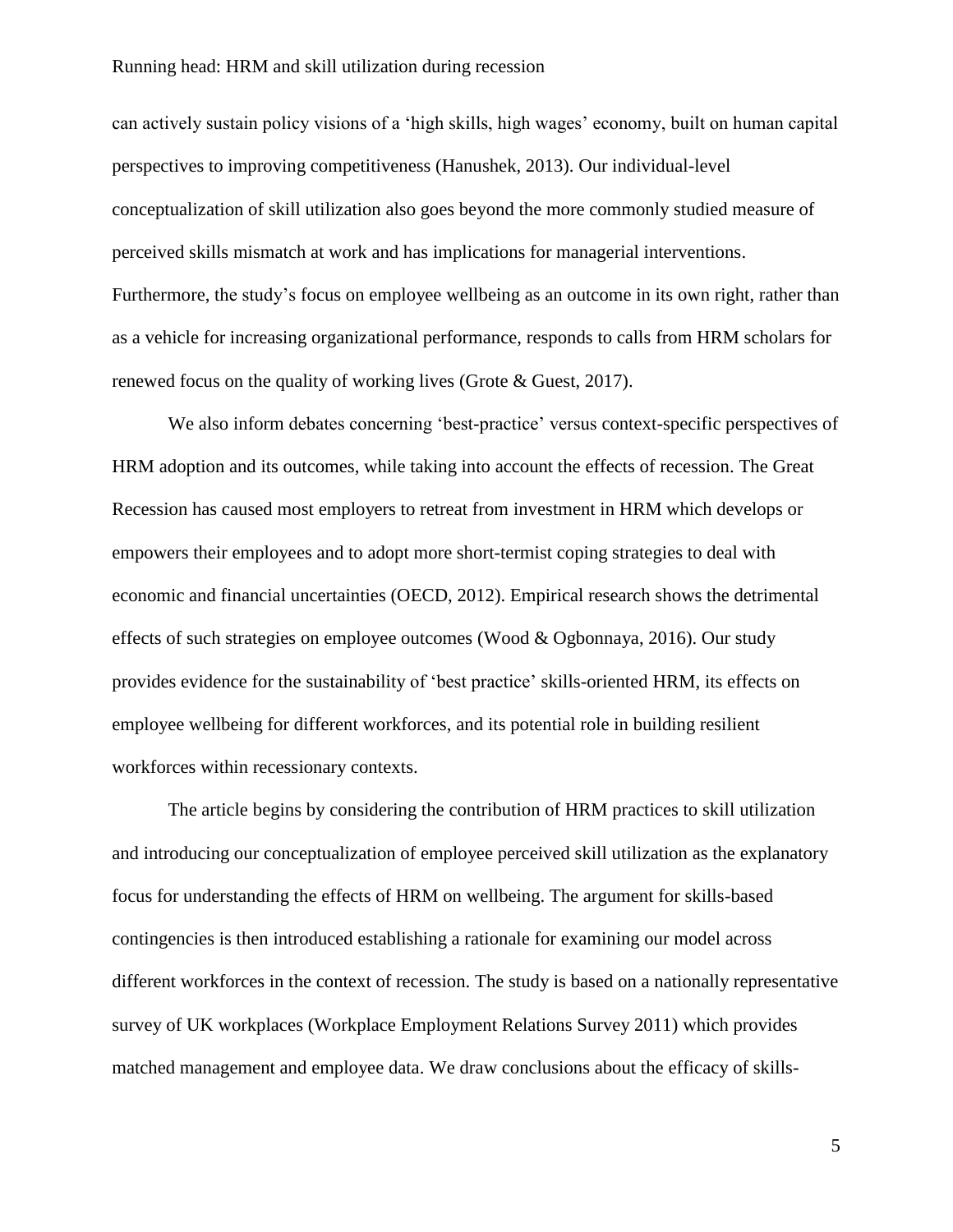oriented 'best practice' HRM in the face of recession, and its sustainability across varying organizational contexts of workforce skills.

## **HRM and skill utilization**

'Progressive' HRM approaches are generally based on the principles that people perform well when they have the abilities to do the job; they are motivated to do so; and their work provides support and opportunities for performance (Appelbaum, Bailey, & Berg, 2000). Combinations of managerial and work practices, appropriately 'bundled' together, are thought to provide mutual gains for both employees (e.g., greater job satisfaction and organizational commitment) and employers (e.g., organizational performance). Overall, empirical evidence across diverse contexts shows a positive impact of progressive HRM on both employee and organizational outcomes (e.g., Fu et al., 2017; Katou, Budhwar, & Patel, 2014; Shen, Benson, & Huang, 2014). Although skill utilization is assumed to play a considerable role in the 'black box' of how HRM influences outcomes (Payne, 2013), this assumption is seldom explicitly tested (see Boxall, Hutchison, & Wassenaar, 2015 for an exception).

We focus on HRM practices which can be strategically targeted to improve skill development and deployment. Skill development focuses on skill formation and acquisition, while skill deployment is concerned with opportunities to fully utilize skills at work (James, Warhurst, Tholen, & Commander, 2013). At the organizational level, both strategies can be realized by investments in employee human capital and empowerment that enable agency for skill utilization. In fact, human capital and psychological empowerment are key mediators of the relationship between High Performance Work Systems and organizational performance (e.g.,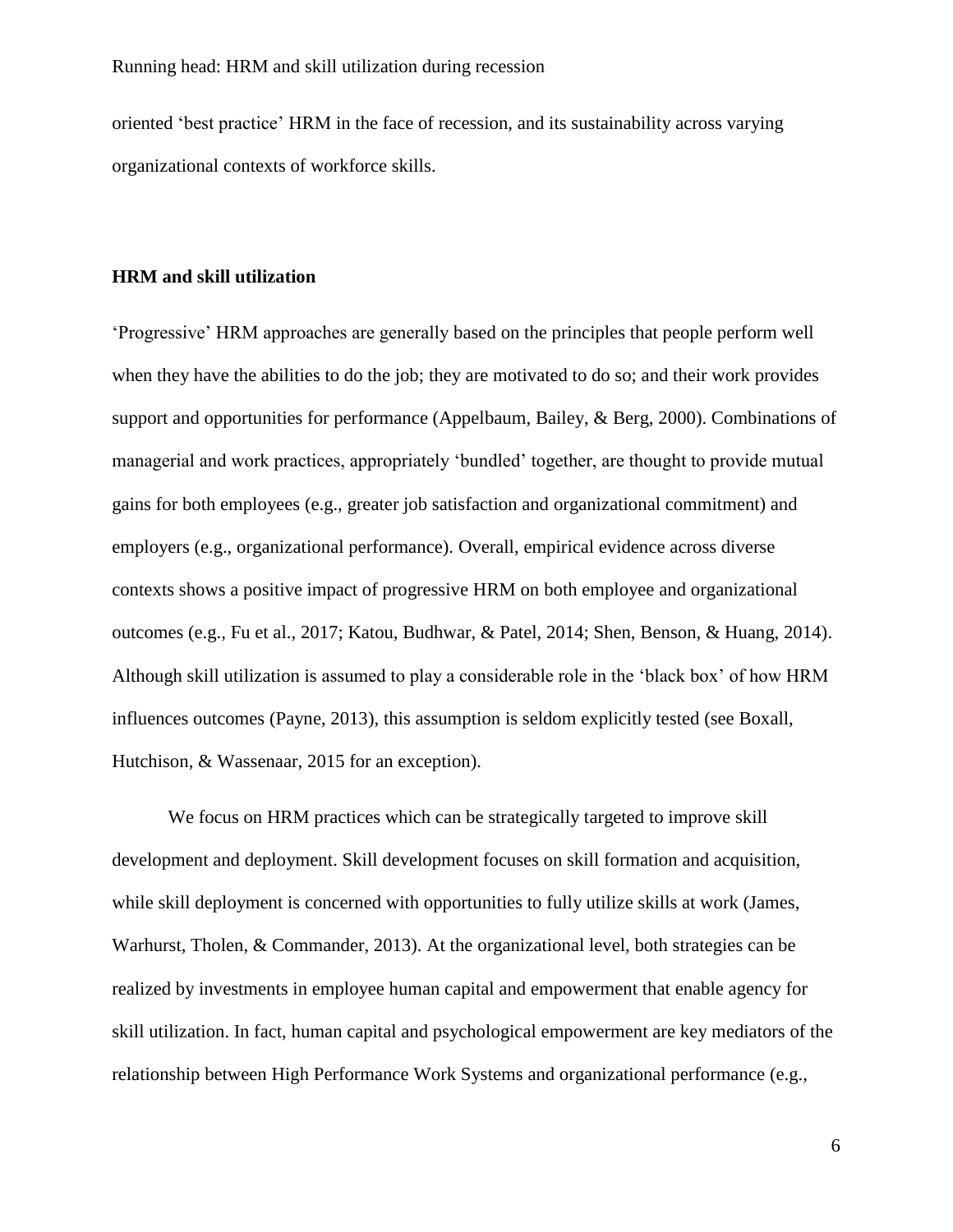Liao, Toya, Lepak, & Hong, 2009; Takeuchi, Lepak, Wang, & Takeuchi, 2007). Grote and Guest's (2017) recent call to revive interest in quality of working life also identified the development of human capacities and proactivity through jobs which promote decision latitude as core to this movement.

Consistent with this vision, we examine two aspects of HRM which focus on skill development and deployment: human capital enhancing (HCE) HRM and enriched job design (EJD). First, HCE HRM (also referred to as skill-/knowledge-based HRM (Lepak & Snell, 2002)) is a distinctive approach to skill acquisition and development linked to employee motivation and organizational adaptability (Youndt, Snell, Dean, & Lepak, 1996). Organizations adopting a HCE HRM approach generally display a commitment to the internal development of staff; for example, they emphasize learning during developmental performance appraisals and invest heavily in training and development tailored to the needs of employees (Lepak & Snell, 2002). Such horizontal integration of skill-based investments has long been argued to play a strategic role in facilitating formation and development of an organization's core competencies (Lawler & Ledford, 1992) and therefore help gain competitive advantage. There are some notable contemporary efforts to demonstrate HCE HRM's multilevel effects (Boxall & Purcell, 2015), with implications for individual, team and organizational learning, innovation and knowledge acquisition (Hu, Wu, & Shi, 2016; Lin & Sanders, 2017; Lopez-Cabrales, Pérez-Luño, & Cabrera, 2009).

The second HRM approach with implications for skill utilization is enriched job design (EJD). Job design, generally, has been identified as crucial in shaping the skill requirements of jobs and developing skills (Lloyd & Payne, 2016) as well as its more widely known implications for employee attitudes, motivation and behavior (Oldham & Hackman, 2010; Yan, Peng, &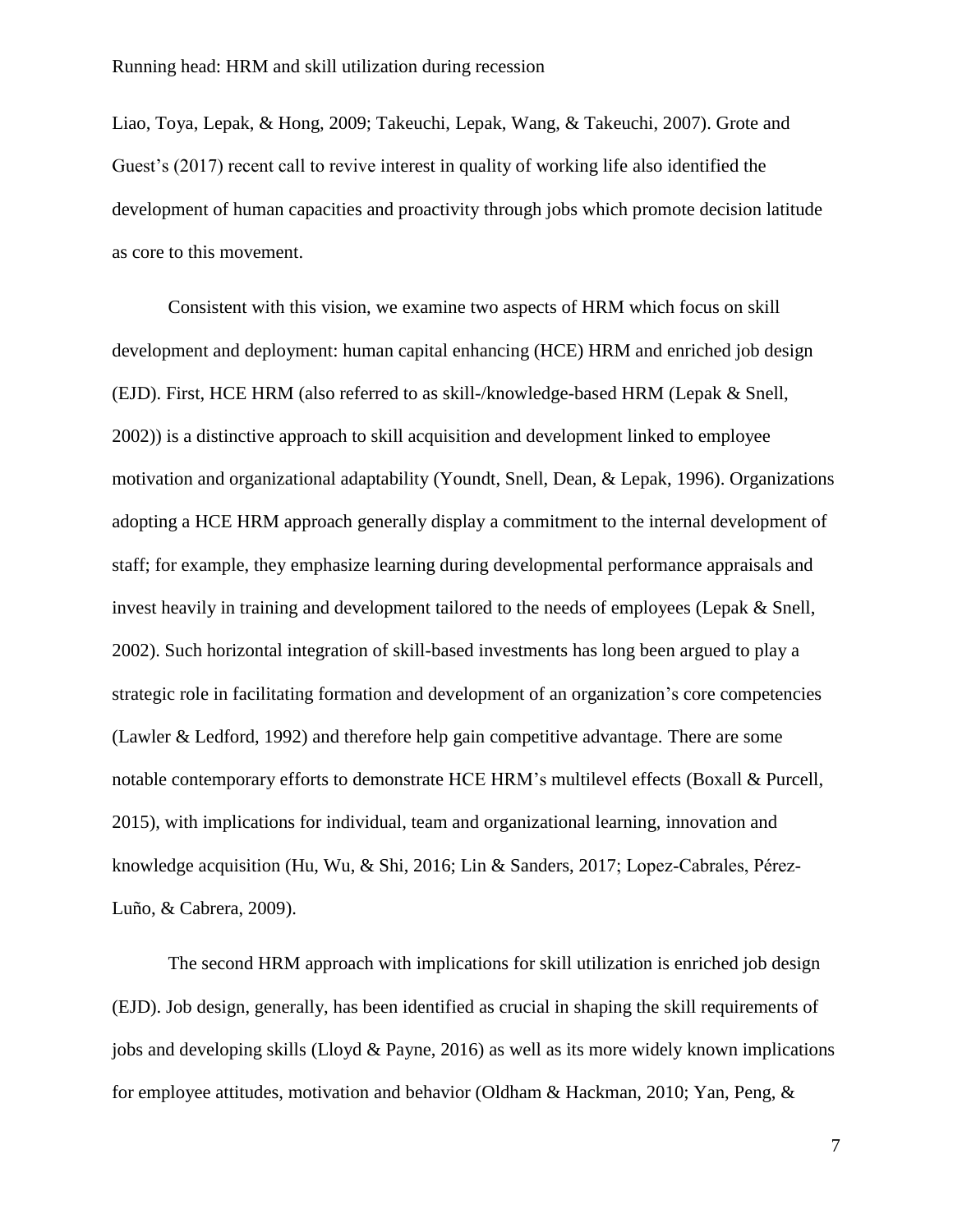Francesco, 2011). A systematic review of 33 intervention studies involving job design also showed positive effects on a number of wellbeing outcomes when job design was implemented alongside complementary employment practices (e.g., worker training to utilize skills) (Daniels, Gedikli, Watson, Semkina, & Vaughn, 2017), suggesting that high quality job design is an integral component of an HRM system.

In this article, we follow Wood and colleagues' use of the term EJD (Wood & de Menezes, 2011; Wood & Ogbonnaya, 2016) to emphasise job role characteristics. Enriched job design refers "to an approach to the design of high-quality jobs that allows employees an element of discretion and flexibility over how they execute and manage their primary tasks" (Wood et al., 2012, p. 421). By this definition, EJD improves skill utilization by affording its recipients task variety, agency to control how and when they execute their tasks, and involvement in decision making relevant for their work. Such job control has been shown to be higher among workers who feel their skills match the demands of the jobs in comparison to those who perceive skills mismatches (Holmes & Mayhew, 2015). Job control is, therefore, a key concern for the experience of underemployment (Weststar, 2009) and argued to be important in the process of reversing skill underutilization (Boxall, 2014).

In summary, evidence suggests that HCE HRM and EJD impact skill development and deployment, respectively. Through HCE HRM, employees may be better matched in their work and receive training and development opportunities. EJD affords employees job control which facilitates agency to apply skills to tasks and for overcoming skill underutilization. We therefore expect both approaches to predict employee skill utilization.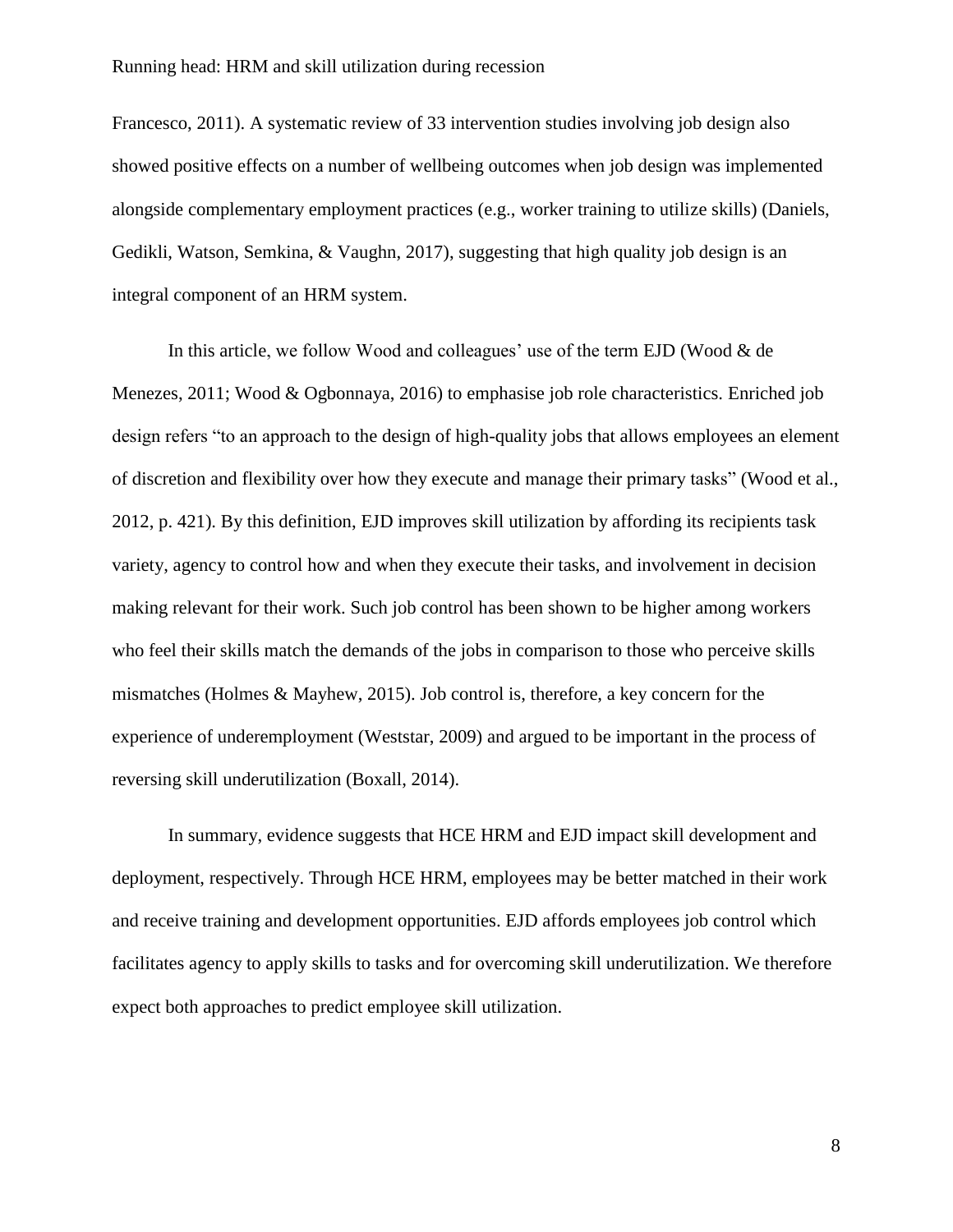## **Perceived skill utilization and employee wellbeing during recession**

Our concern in this paper is to understand HRM's role in improving employee skill utilization, and, in turn, wellbeing in a recessionary climate. HRM's positive employee outcomes, such as job satisfaction and organizational commitment, have largely been explained from a social exchange perspective (Blau, 1964) based on the notion that employees reciprocate the positive treatment they receive from their organization (Takeuchi et al., 2007). There is no theoretical reason, however, to expect HRM targeting skills to result automatically in a more positive work environment for employees (Boxall, 2014). For instance, practices which encourage skill utilization may simultaneously lead to work intensification, role overload, or burnout as well as greater satisfaction (Ogbonnaya, Daniels, Connolly, & van Veldhoven, 2017; Ramsay, Scholarios, & Harley, 2000). Employees evaluate signals regarding employer intentions as either wellbeing-enhancing or performance-driven, and these attributions determine outcomes such as commitment and job strain, respectively (Van de Voorde & Beijer, 2015).

It is also likely that the impact of HRM is context-specific, with the needs and interests of employees important in determining employee outcomes (Colakoglu, Lepak, & Hong, 2006). In a recessionary context, we expect organizational investment in skill development and deployment to be particularly welcome by employees, assuming such investment is accompanied by regard for employee welfare. Organizations focused on building trust and maintaining morale during recessionary times have been shown to reap both wellbeing and performance-related benefits through progressive HRM (Holland, Cooper, & Sheehan, 2012; Iverson & Zatzick, 2011). For instance, practices that invoke high levels of trust, such as non-financial rewards and consultation, have been shown to improve organizational performance (Prouska, Psychogios, & Rexhepi, 2016) and buffer the effects of work intensification resulting from restructuring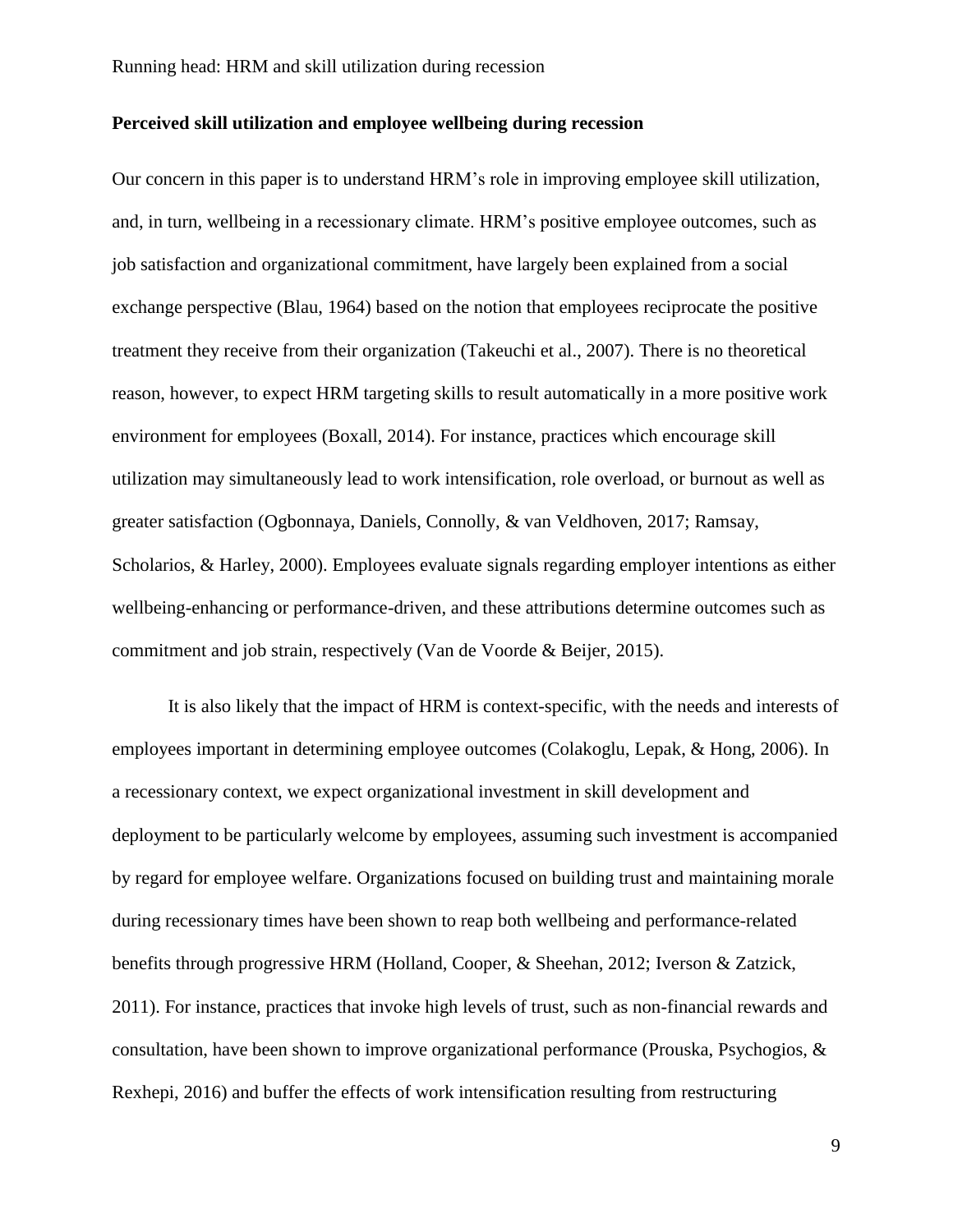(Harney, Fu, & Freeney, 2018). Pessimistic accounts of employer strategy post-recession, however, indicate such approaches may be the exception and that action aimed at cutting labor costs is associated with negative physical and mental health for 'survivors' (Kondilis et al., 2013).

Although less well studied, organizational investment in skill development and deployment may also improve wellbeing when workers are experiencing heightened job insecurity and work pressures (Chung & Van Oorschot, 2011; Prouska & Psychogios, 2016). Loss of identity-relevant resources, such as control or need satisfaction (e.g., autonomy and belongingness), is often anticipated by those experiencing job insecurity, and will therefore heighten its negative impact on wellbeing (Schaufeli, 2016). Skill utilization is central to the enhancement of work-related self-esteem, self-realization, fulfilment, identity-making at work and work engagement (Felstead et al., 2016; Oldham & Hackman, 2010) and is identified as a precursor of work-related wellbeing (Boxall et al., 2015; Cullinane, Bosak, Flood, & Demerouti, 2014; Fujishiro & Heaney, 2017). Thus, investing in employee skills in a recessionary climate helps fulfil needs for autonomy, support and self-efficacy and maintain employee trust.

Taking into account the need to understand employee perceptions of skill utilization in context, our analysis focuses on both the organizational level, examining HRM practices relevant for skills development and deployment (i.e., HCE HRM and EJD, respectively), and individual level. We propose employees' perceived skill utilization as the explanatory vehicle through which skills-oriented HRM leads to positive employee outcomes, as follows:

*Hypothesis 1*: For organizations undertaking recessionary action, progressive HRM approaches to (a) skill development (HCE HRM) and (b) skill deployment (EJD) will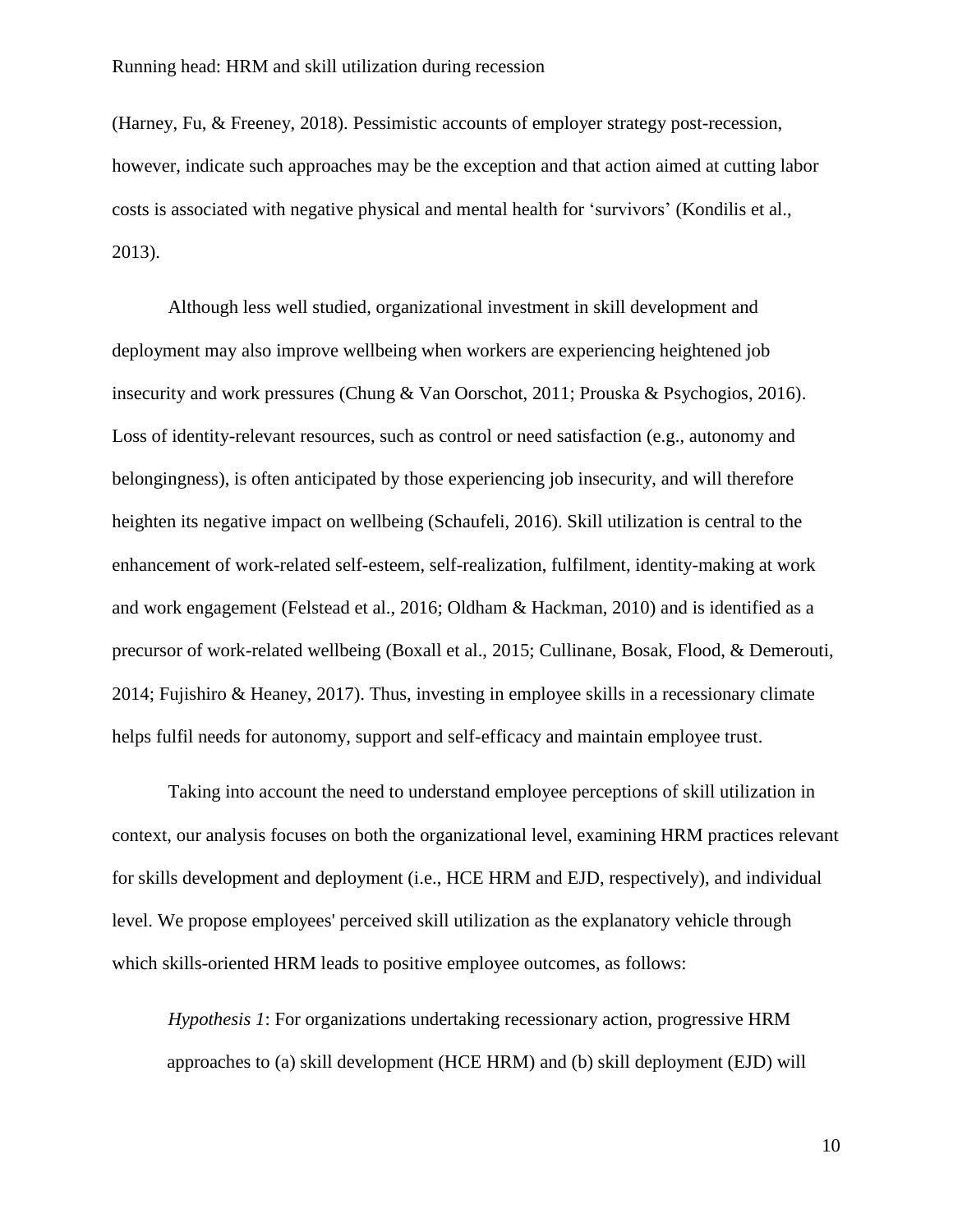indirectly influence **employee job satisfaction** through their effect on employee skill utilization at work.

*Hypothesis 2*: For organizations undertaking recessionary action, progressive HRM approaches to (a) skill development (HCE HRM) and (b) skill deployment (EJD) will indirectly influence **employee work-related affective wellbeing** through their effect on employee skill utilization at work.

## **Workforce skill differentiation, HRM and wellbeing**

Although there is considerable evidence that progressive HRM improves employee and organizational outcomes, the question of whether these effects are sustained across work settings remains unanswered. Set against the best-practice versus best-fit debates distinguishing, respectively, universal effects from contingency-based views of the appropriate form of HRM adoption (Schuler & Jackson, 1995), there is an increasingly more vocal call for understanding the boundary conditions of HRM's efficacy (e.g., Hong, Jiang, Liao, & Sturman, 2017; Snape & Redman, 2010). Evidence shows that HRM adoption does indeed differ by contingencies; e.g., product/service segment (Batt, 2000) or sector (Pina & Tether, 2016). Others, however, question skill utilization and employee outcomes even at higher ends of markets where adoption of progressive HRM is more likely (Ashton et al., 2017).

Relevant for our discussion of skill in a recessionary climate is the argument that investment in employee capabilities will vary for different types of human capital (based on value and uniqueness) in the organization (Lepak & Snell, 2002). Employers will disproportionately invest more in HRM practices directed at strategic/core groups of workers (De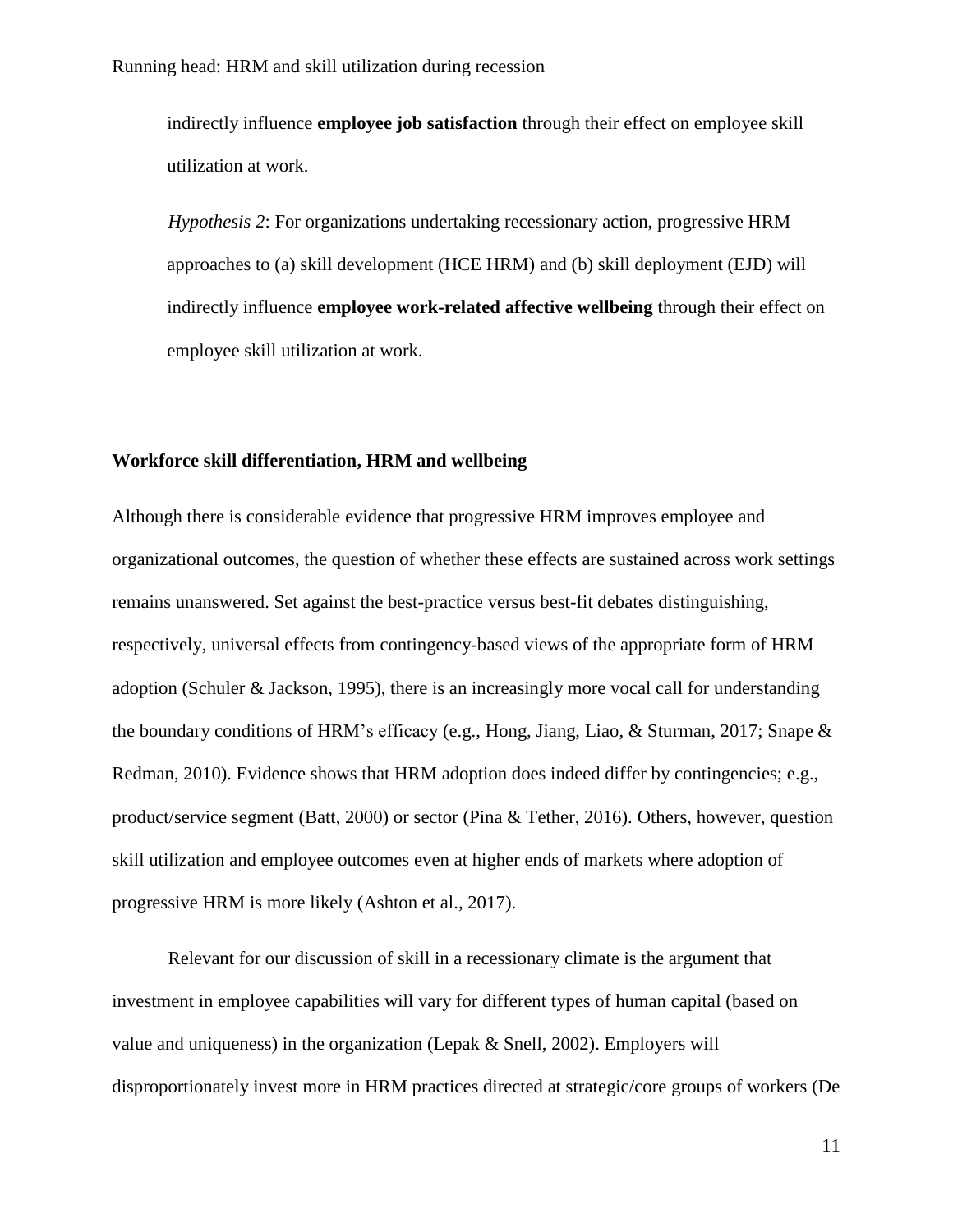Vos & Dries, 2013). In fact, such findings may explain employer reluctance to invest in progressive HRM practices in the UK where the problem of skill underutilization has been attributed to short-termist models of competitive advantage relying on low-skilled workers (Keep, 2016). Organizations that rely heavily on high-skilled workers may be more motivated to adopt skills-oriented HRM. We examine this possibility through the following hypothesis:

*Hypothesis 3*: Organizations with high-skilled workforce composition will be more likely to adopt progressive HRM approaches to (a) skill development (HCE HRM) and (b) skill deployment (EJD) in comparison to those with intermediate-, low- and elementaryskilled workforces.

For understanding the impact of HRM on employee skill utilization and thereby wellbeing, a workforce differentiation argument would suggest that adoption of skills-oriented HRM for non-core employees is inappropriate as they will not reap the benefits of such investment. Contrary to this, there are a number of studies in lower-skilled job contexts indicating that progressive HRM and effective skill utilization are related to employee outcomes (e.g., Guthrie, 2001; Teo, Le Clerc, & Galang, 2011). Hence, evidence that HRM investments in lower-skilled contexts is futile is, at best, mixed. As we have argued above, maintaining employee trust and morale is critical for effective HRM implementation in recessionary contexts. As such, these latter studies raise the possibility that employees in lower-skilled occupations may benefit just as much from HRM investments as those in higher-skilled occupations.

Our final hypotheses are framed as a test of the workforce differentiation argument. This proposes that there will be a moderating effect of workforce skill composition on the relationship between organizations' HRM practice and perceived skill utilization, such that the relationship will be stronger for high-skilled workforces (Figure 1). Overall, we test the moderated mediation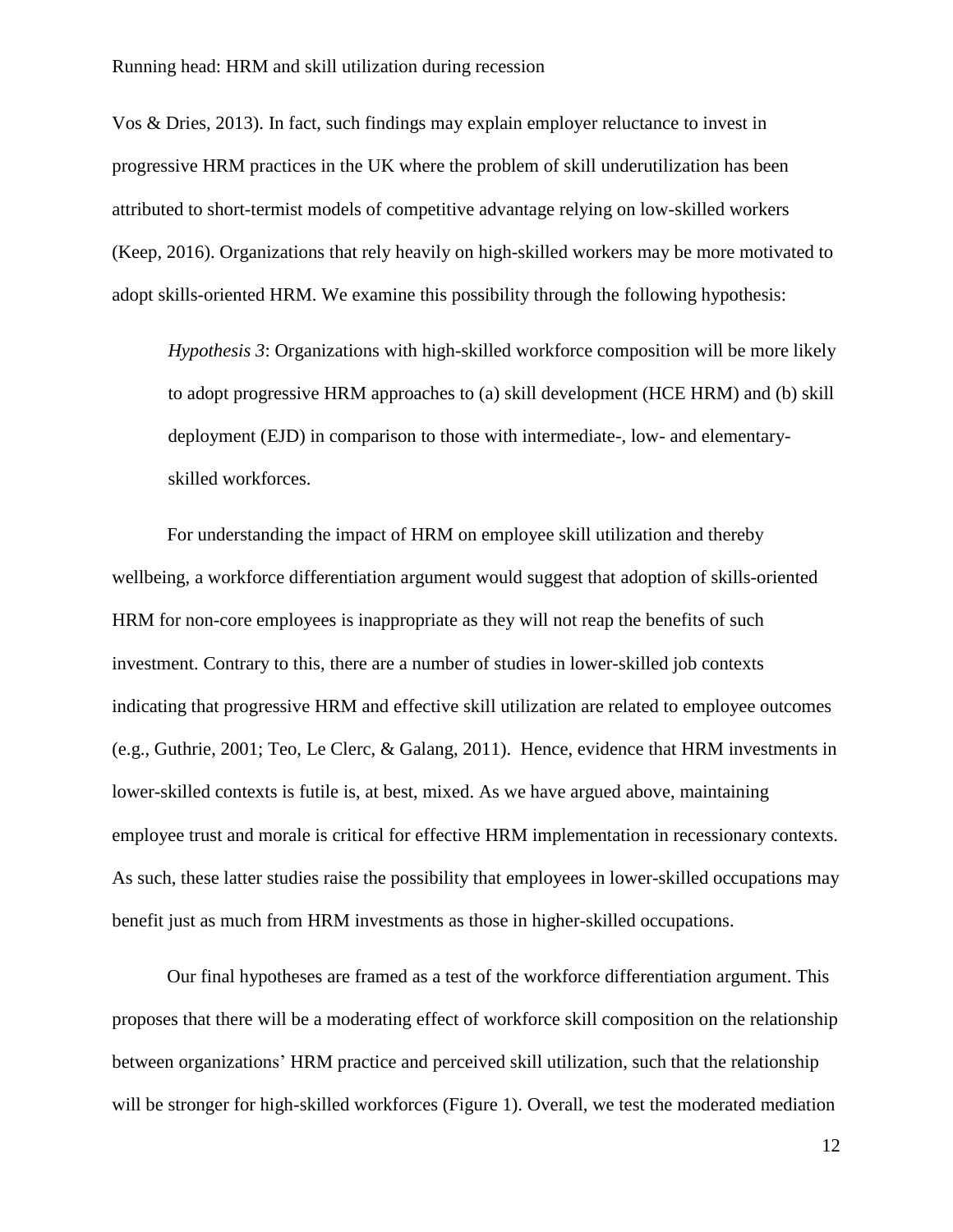effect of HRM on employee job satisfaction and work-related affective wellbeing through perceived skill utilization as conditional on workforce skill composition, favoring high-skilled workers. These hypotheses are stated as follows.

*Hypothesis 4:* The indirect effect of progressive HRM approaches to (a) skill development (HCE HRM) and (b) skill deployment (EJD) on **employee job satisfaction** through employee skill utilization will be stronger in organizations with high-skilled, in comparison to intermediate-, low- or elementary-skilled, workforce composition.

*Hypothesis 5:* The indirect effect of progressive HRM approaches to (a) skill development (HCE HRM) and (b) skill deployment (EJD) on **employee work-related affective wellbeing** through employee skill utilization will be stronger in organizations with high-skilled, in comparison to intermediate-, low- or elementary-skilled, workforce composition.

## INSERT FIGURE 1 ABOUT HERE

#### **Method**

## **Data and Sample**

Data were drawn from the 2011 Workplace Employment Relations Survey (WERS6). This was the sixth in a series of national surveys on employment relations in the UK. WERS6 consists of multilevel data from 2680 managers responsible for employment relations (organizational-level data, 46 percent response rate) and 21,981 employees in these organizations (employee-level data; 54 percent response rate) (see Department for Business Innovation and Skills (2013) for instrument design and sampling). Due to the timing of data collection (2011), WERS6 provides an invaluable resource for researchers focusing on the effects of and recovery from the 2008-09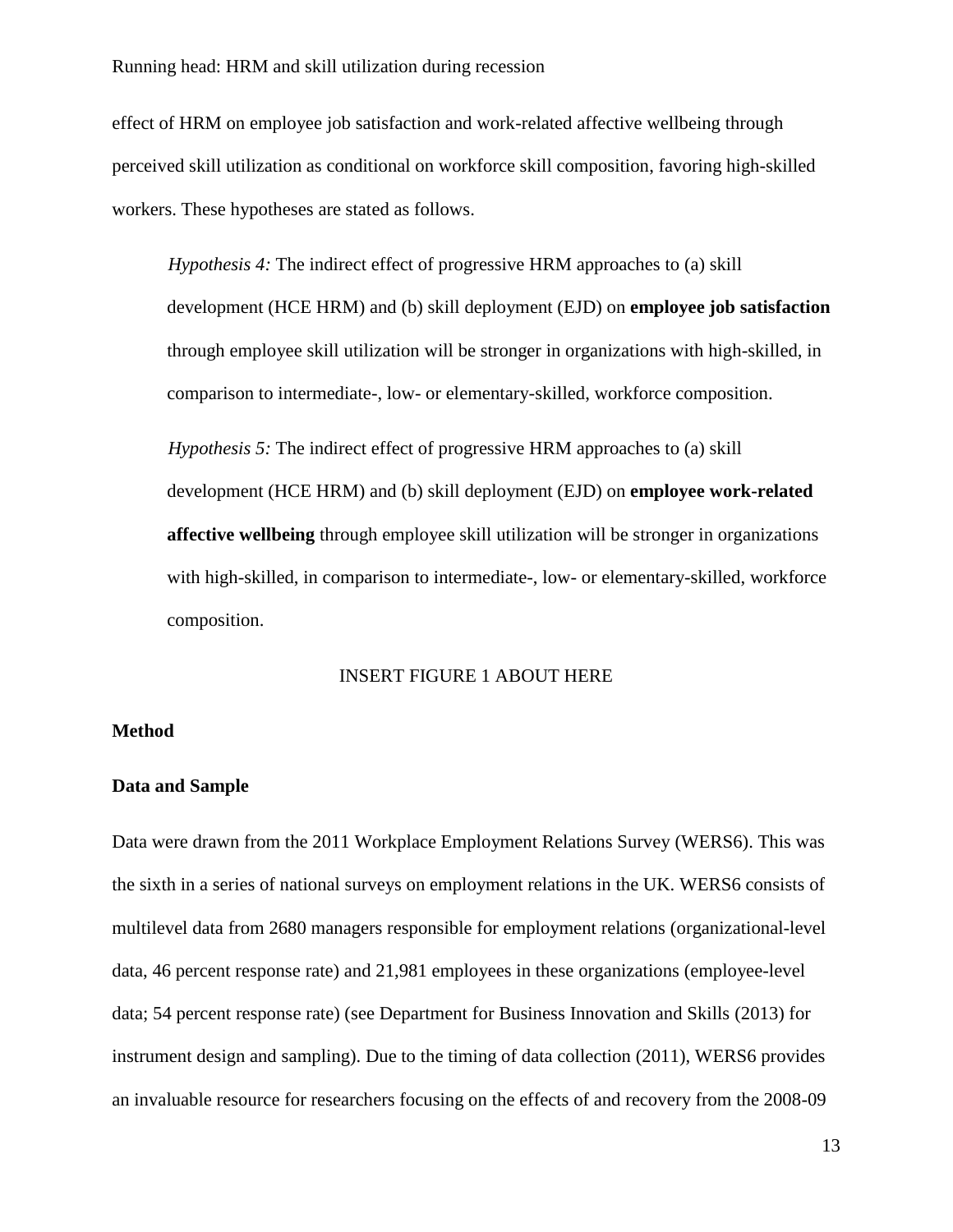recession (e.g., Bryson & White, 2018). It is therefore suitable for examining the efficacy of HRM on employee outcomes in recessionary climates. For organizations operating in the current (non-recessionary) environment, our analysis is expected to have implications for building resilience towards further financial and economic shocks.

We applied a number of restrictions to the sample in order to increase the validity of conclusions. First, as explained in detail below, the majority of management questionnaire items relevant for this analysis enquire about HRM practices as they are applied to the largest occupational group (LOG) within an organization. In order to more accurately test the relationship between HRM and employee outcomes, we restricted the sample so that only employees who were employed in the LOG were included. In other words, employee occupational group was matched onto the LOG in an organization (both based on standard occupational classification (SOC2010; ONS, 2010)). Second, we selected employees with more than five years organizational tenure. This was to ensure that the employees were employed in the organization at the time of the 2008-09 economic recession and to eliminate possible employee biases in reporting of skill utilization and outcomes due to socialization effects (Bauer, Bodner, Erdogan, Truxillo, & Tucker, 2007). Third, we restricted the sample to those organizations that adopted at least one recessionary action (70 percent of organizations in the overall sample). Finally, from the remaining sample, only organizations with more than five employee responses were included in further analyses.

The final sample consisted of 2735 employees across 333 organizations. Employee responses from each organization ranged between six and 18 (mean=8, SD=2.38; mode=6). The majority of organizations was small (less than 50 employees, 20 percent) and medium-size enterprises (between 50 and 249 employees, 42 percent). Seventy-six percent were in the public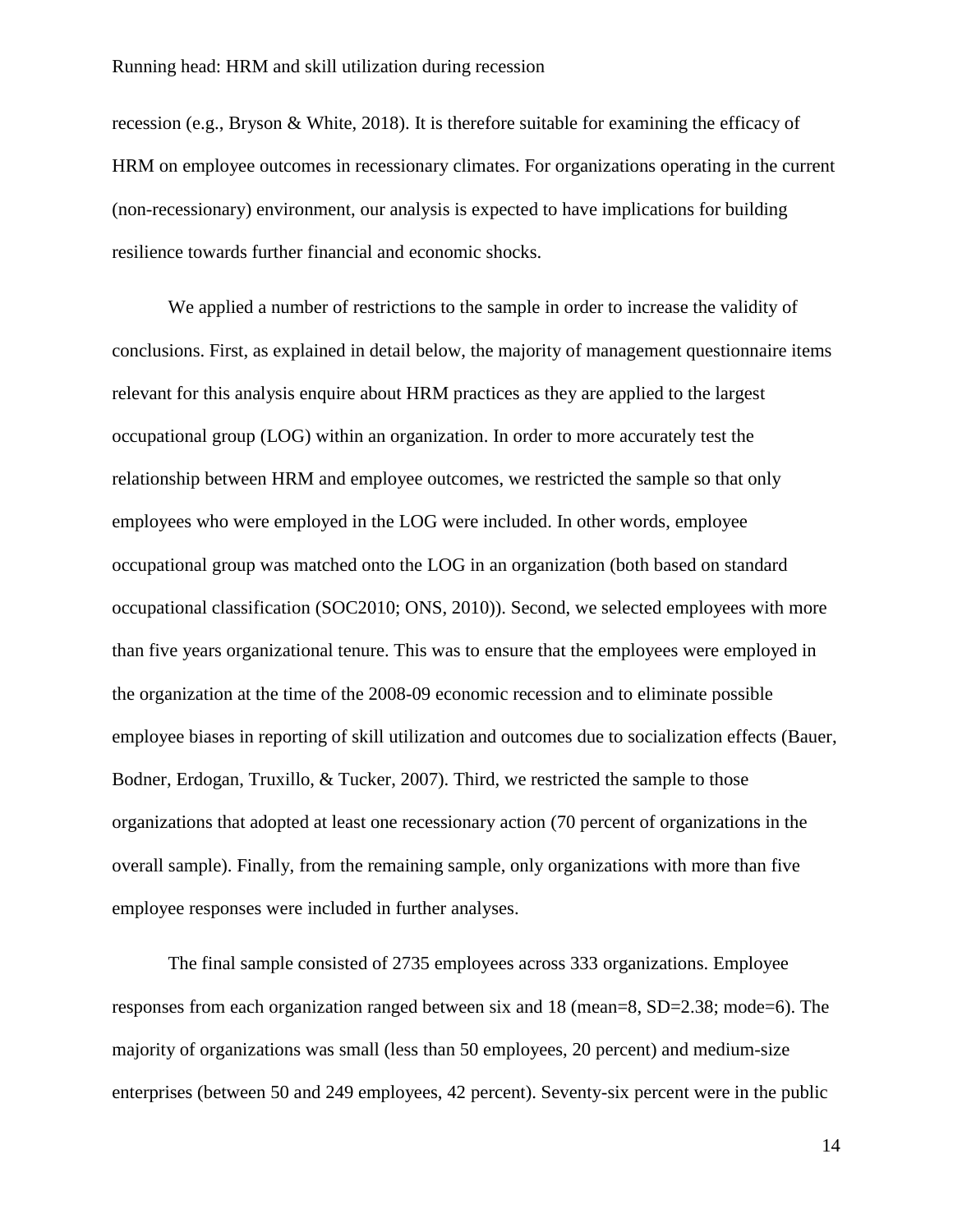sector. Fifty-five percent of organizations were operating in community services (e.g., education and health), followed by interactive (33 percent) and knowledge-intensive (22 percent) services. The mean number of recessionary actions was 4.05 (SD=2.15). Across all organizations, the proportion of (i) part-time workers was 26 percent; (ii) employees on temporary contracts was six percent; and (iii) employees on low pay (less than £7.50/hour) was 13 percent.

The employee sample was 50.2 percent female; 90 percent were aged 30-64; 27 percent were university graduates; 30 percent had supervisory responsibility; 98 percent were on a permanent contract; and 61 percent had more than 10 years organizational tenure. Over 50 percent were working in low- skilled occupations (46.1 percent in SOC Level 2 and 13.3 percent in SOC Level 1). (See also Table 1 for descriptive statistics.)

WERS6 uses a multi-stage sampling strategy where employees in smaller organizations are oversampled. Moreover, lower response rates were recorded from smaller organizations. To account for such known sampling-related biases in the employee survey, weights equal to 1/(probability of selection and response) were applied (see Department for Business Innovation and Skills (2013) for more information on weights).

## INSERT TABLE 1 ABOUT HERE

#### **Measures**

Organization-level variables (i.e., HCE HRM, EJD and largest occupational group (LOG)) were drawn from interviews with the most senior manager in the workplace responsible for employment relations. Employee-level variables (i.e., perceived skill utilization and wellbeing) were drawn from self-completed employee surveys distributed in the organization where a manager was interviewed.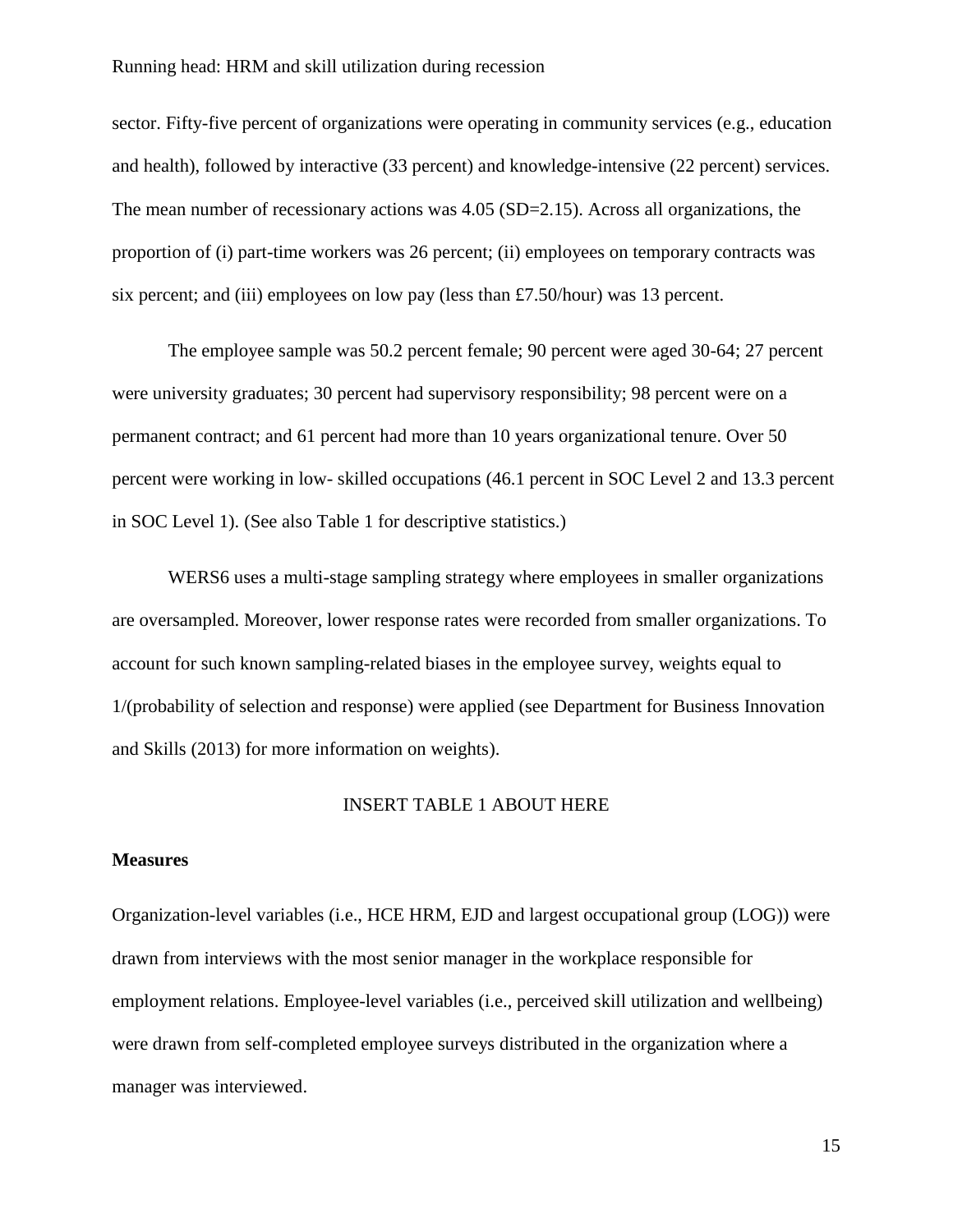*Human capital enhancing HRM* Following previous work on HRM systems (Combs, Liu, Hall, & Ketchen, 2006) and HCE HRM (Youndt et al., 1996) we measured HCE HRM by an additive index. The index was composed of three main HCE items: selective staffing, comprehensive training and developmental performance appraisal. *Selective staffing* was reflected in whether (i) skills are important in recruiting new employees (ii) use of personality/attitude tests and (iii) performance/competency tests in selection of non-managerial employees; and (iv) availability of induction programs for the largest occupational group (e.g., Stirpe & Zarraga-Oberty, 2017; all binary, 1=*yes*, 0=*no*). An overall sum of selective staffing was calculated. *Comprehensive training* reflected the extent to which the LOG received 'employability skills' training over the past 12 months. These skills included: computing, teamworking, communication, leadership, and problem solving (e.g., Forth & Millward, 2004; each binary, 1=*yes*, 0=*no*). *Developmental performance appraisal* was measured as the sum of the existence of formal performance appraisals for non-managerial employees and the outcomes of the performance appraisal being used for identification of training needs and pay increases (e.g., Addison & Belfield, 2008; each binary, 1=*yes*, 0=*no*).

*Enriched job design* was measured as the average of four items that ask respondents to rate the extent to which the employees in the largest occupational group have: (1) variety in their work; (2) discretion over how they do their work; (3) control over the pace at which they do their work; and (4) involvement in decision-making concerning their work organization (Wood et al, 2012; 4-point scale, 1=*none*, 4=*a lot*, α=.76).

*Largest occupational group* was recorded by SOC2010 (ONS, 2010) major occupational categories (ranging from 1=Managers, Directors and Senior Officials to 9=Elementary Occupations). In differentiating between high-, intermediate-, low- and elementary-skilled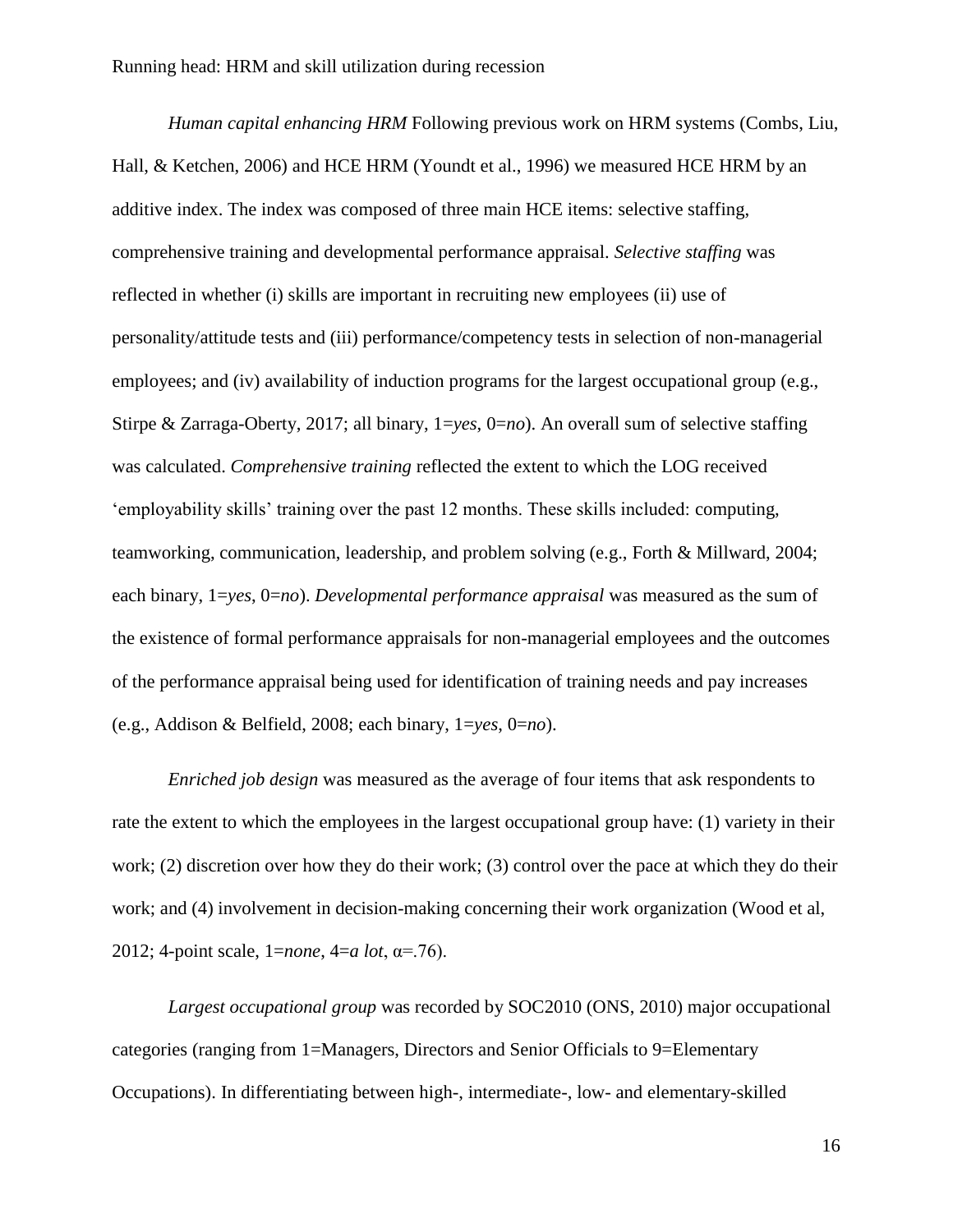occupations, we relied on SOC2010 skill level prescriptions. According to this, major occupation categories 1 (Managers, Directors and Senior Officials) and 2 (Professional Occupations) constitute high-skilled work ("Occupations at this level normally require a degree or equivalent period of relevant work experience" (ONS, 2010, p., 2); categories 3 (Associate Professional and Technical Occupations) and 5 (Skilled Trades) constitute intermediate-skilled work ("normally require a body of knowledge associated with a period of post-compulsory education but not normally to degree level") and the remaining categories constitute low- (categories 4, 6, 7 and 8) and elementary-skilled (category 9) work. Dummy variables were created to reflect high-, intermediate-, low- and elementary-skilled work. High-skilled occupation was used as the comparison category in all analyses. Considering rapid technological/economic change, SOC2010 may not necessarily be up-to-date for reflecting the skill requirements of jobs; however, it enables replicability and as it is based on the International Standard Classification of Occupations (ISCO-88: ILO, 1990) is comparable to other occupational classifications in Europe (e.g., PCS in France, KldB 75 in Germany, CNO-94 in Spain) and in the US (2010 SOC). It is therefore a relatively valid measure of objective skill requirements of jobs.

*Perceived skill utilization* was measured as an additive index, composed of intrinsic aspects of work relevant for skill utilization: perceived skill match with the job requirements (e.g., Sutherland, 2009; 1=*employee skills are higher/much higher than the skills needed in present job*, 0=*employee skills are about the same, lower, or much lower than the skills needed in present job*); training (e.g., Jones, Jones, Latreille, & Sloane, 2009; number of training days in the last 12 months apart from health and safety training), task discretion (adapted from Jackson, Wall, Martin, and Davids (1993); five items, e.g., 'in general how much influence do you have over the tasks you do?'; four-point scale, 1= *none*, 4=*a lot*) and managerial support for skill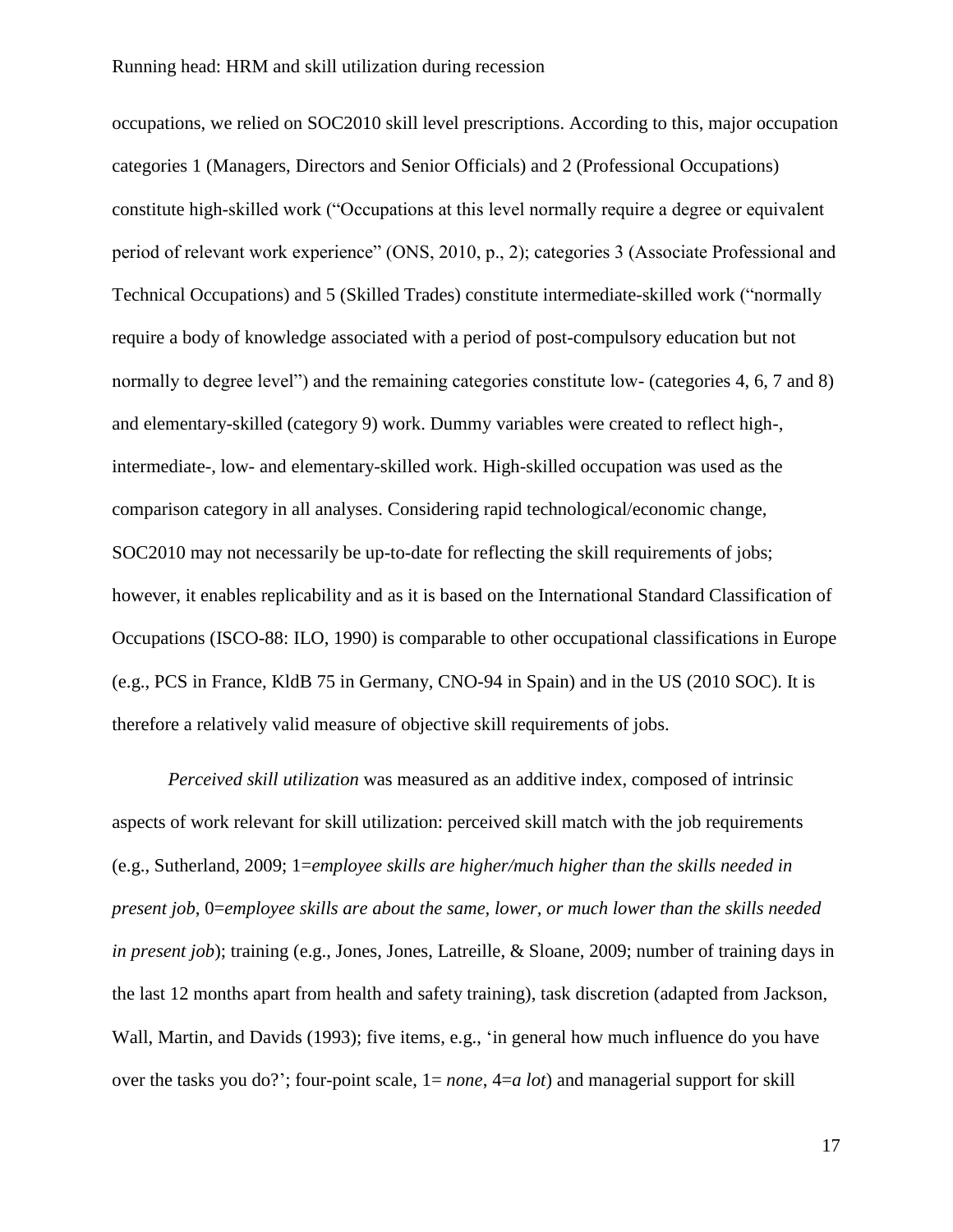development (single item, 'managers here encourage people to develop their skills', five-point scale, 1=*strongly disagree*, 5=*strongly agree*). The median cut-off point was used to dichotomize training, task discretion and managerial support for skill development. An overall skill use index (ranging between 0 and 4) was computed. Our index improves on single-item measures (e.g., Fujishiro & Heaney, 2017) and is consistent with other studies focused on intrinsic job quality or job design (e.g., Boxall et al., 2015; Felstead et al., 2016). In addition, it approximates how employees perceive key workplace elements of HCE HRM and EJD to be implemented at the organizational level, and so captures the concept of visibility of practices within an HRM system (Nishii & Wright, 2007). It is, therefore, well suited to our matched multilevel data.

*Employee wellbeing: Job satisfaction* was measured as the mean of eight items representing different job facets (Rose, 2007; five-point scale, 1=*very dissatisfied,* 5=*very satisfied*; e.g., 'How satisfied are you with the scope for using your own initiative';  $\alpha$ =.86). *Work-related affective wellbeing* was measured as the mean of six items responding to the statement: 'How much of the time your job has made you feel … tense, depressed, worried, gloomy, uneasy and miserable?'; five-point scale,  $1 = all$  the time,  $5 = never$ ;  $\alpha = .92$ ). These items were a subset of Warr's (1990) anxiety-contentment scale (three items) and depressionenthusiasm scale (three items), respectively. Based on the circumplex model of affect (Russell, 1980), these scales were designed to position job-related core affect along two orthogonal dimensions of pleasure and arousal; for example, high anxiety represents unpleasant high arousal and high contentment represents pleasant low arousal. Thus, a high score in this study represents the relative absence of anxiety or depression (i.e., higher contentment or enthusiasm).

We ran confirmatory factor analyses with the three employee-level variables (i.e., perceived skill utilization, job satisfaction and work-related affective wellbeing) to test for the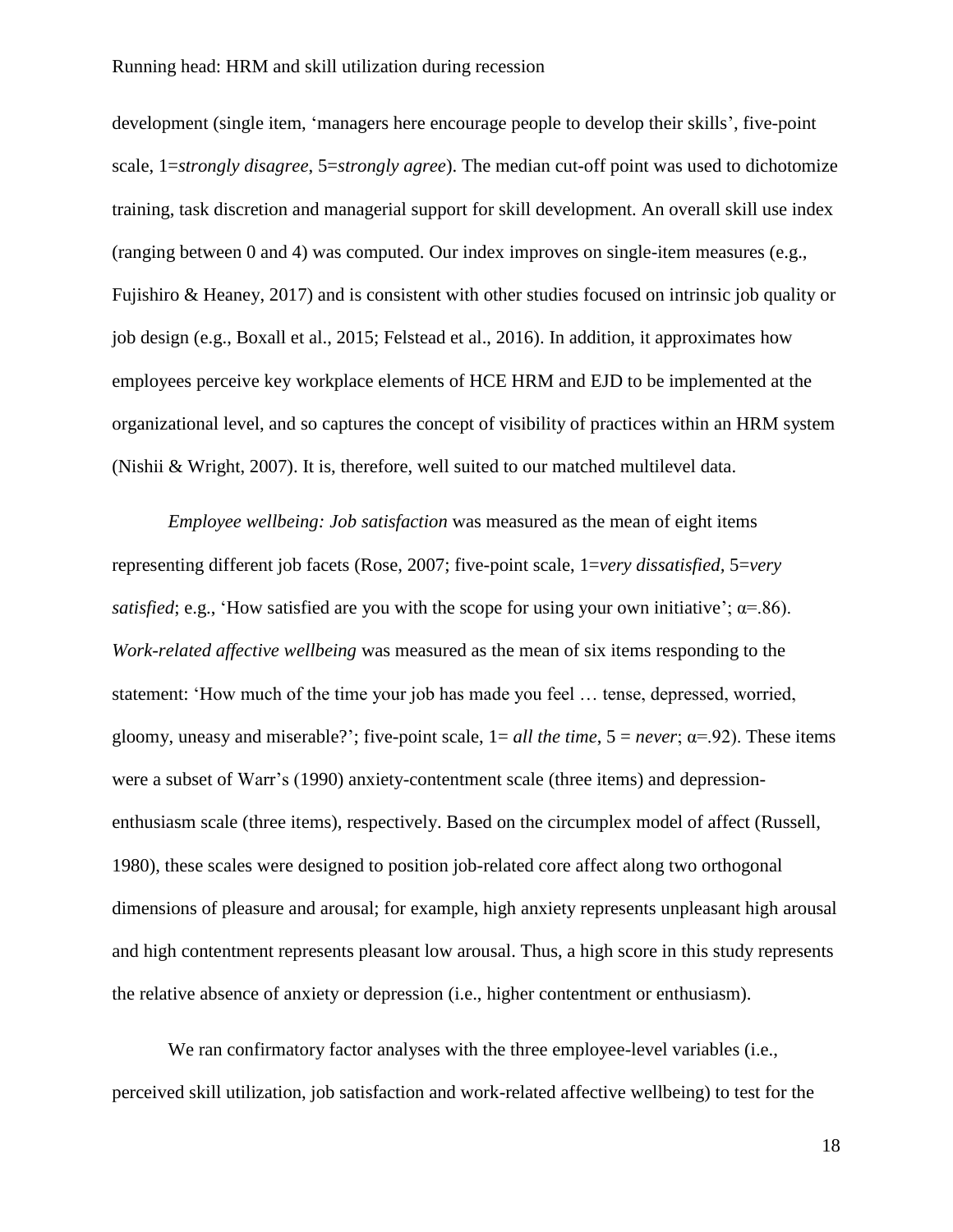discriminant validity of the scales and potential common method bias. Compared to a singlefactor model, the three-factor model fit the data better  $(\Delta \gamma 2 (3, N=2735)=1005.19, p<.001,$ GFI=.97, CFI=.98, RMSEA=.05, Pclose=.30). This indicated that common method bias was not a significant concern in the study.

*Organizational-level control variables* included recessionary action and organizational performance. The severity of recessionary action was controlled in the analysis as this may impact investment in HRM as well as employee outcomes (Wood & Ogbonnaya, 2016). *Recessionary action* was measured as the sum of the number of actions taken by the organization in response to the 2008-09 recession. A reverse-causation explanation of the effect of HRM, that high performing organizations may be more willing/able to invest in progressive HRM (Katou & Budhwar, 2010), was accounted for by taking management perception of organizational performance into account in the analysis. *Organizational performance* was measured as a composite of management perception of labor productivity, financial performance and product/service quality (five-point scale, 1=*a lot below average*, 5=*a lot better than average*;  $\alpha$ =.70). Such subjective performance measures have been shown to have equivalence with objective measures of organizational performance both generally (Wall et al., 2004) and using the WERS dataset (Forth & McNabb, 2008).

Additional organizational control variables were included in tests of Hypothesis 3, which relies only on organizational data. These were: proportion of *part-time workers*, *temporary contracts*, *employees on low-pay* (<£7.50/hour), *unionized employees*; *sector* (1=private, 0=public/non-profit); *organizational ownership* (1=fully/predominantly UK-owned); *organizational size* (dummy variables for small, medium and large organizations; comparison category: small organizations); *industry* (dummy variables for interactive, community and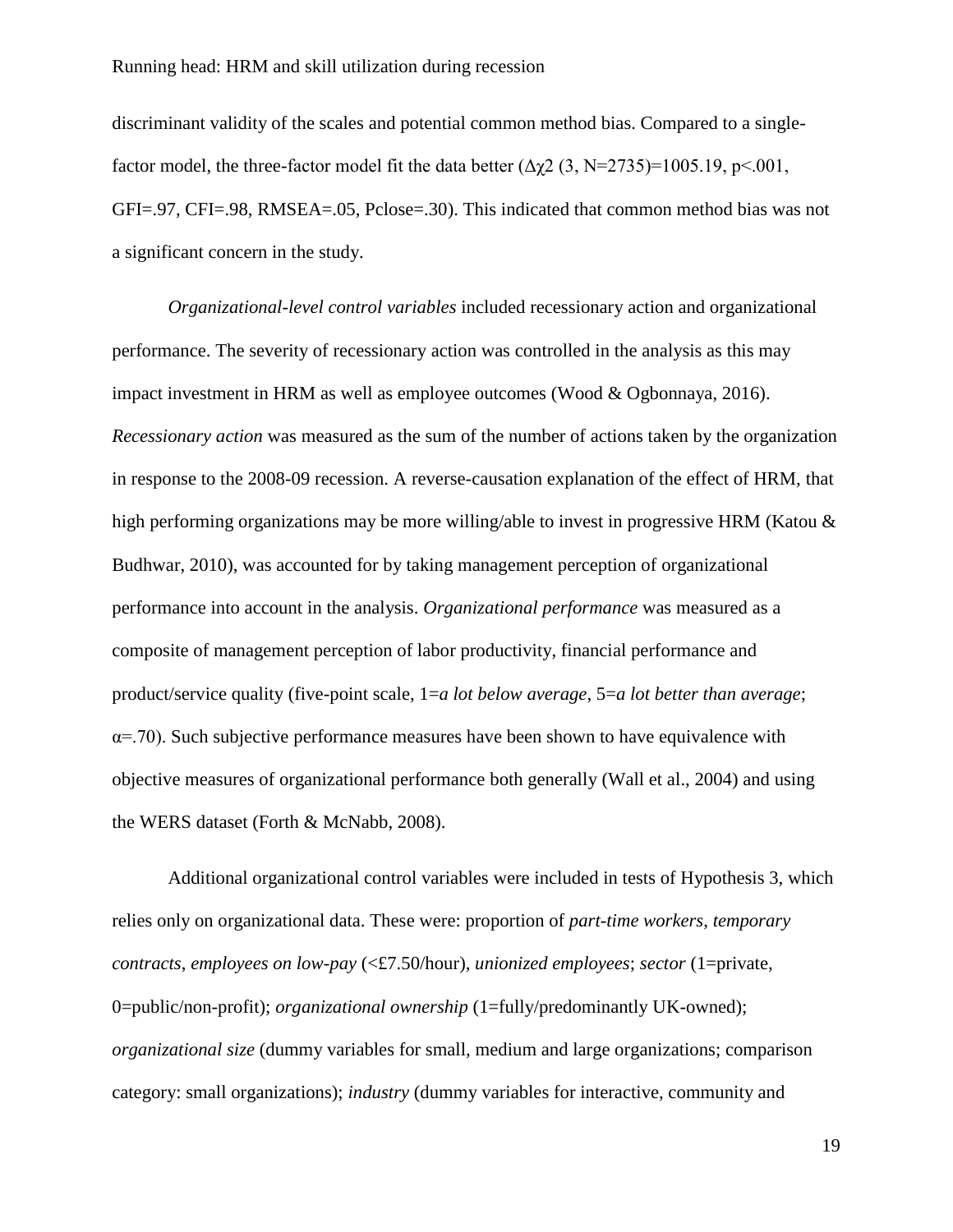knowledge-based service sector and manufacturing; comparison category: manufacturing); *high quality strategy* (single item; 'To what extent would you say that the demand for your [main] product or service depends upon you offering better quality than your competitors?'; five-point scale, 1=*demand does not depend on quality*, 5=*demand depends heavily on superior quality*); and *high innovation strategy* (single item 'to what extent would you say this workplace leads the way in terms of developing new products, services or techniques?'; five-point scale, 1=*very rarely leads the way*, 5=*often leads the way*). These measures aim to control for some of the known correlates of HRM adoption, in order to strengthen the validity of prediction based on workplace skill differentiation.

*Employee-level control variables* included perceived job security, work intensity and supervisory responsibility. The first two of these variables account for the major effects of recessionary action on employee wellbeing (De Witte, Pienaar, & De Cuyper, 2016) and a conflicting outcomes perspective of HRM's impact on employee outcomes (e.g., Wood et al., 2012). *Job security* was measured with a single item ('I feel my job in this workplace is secure'; five-point scale, 1=*strongly disagree*, 5=*strongly agree*). *Work intensity,* following Felstead and Green (2017), was measured with three items (e.g., 'My job requires that I work very hard'; fivepoint scale, 1=*strongly disagree*, 5=*strongly agree*; α=.72). Supervisory responsibility, which may shield employees from the negative effects of recession (Greenglass, Marjanovic, & Fiksenbaum, 2013), was a binary measure (0=*no*, 1=*yes*).

## **Analytical strategy**

Analysis of variance components showed that organization-level influences accounted for substantial variance in perceived skill utilization (ICC1=.19), job satisfaction (ICC1=.18) and work-related affective wellbeing (ICC1=.08). Based on this evidence and the matched multilevel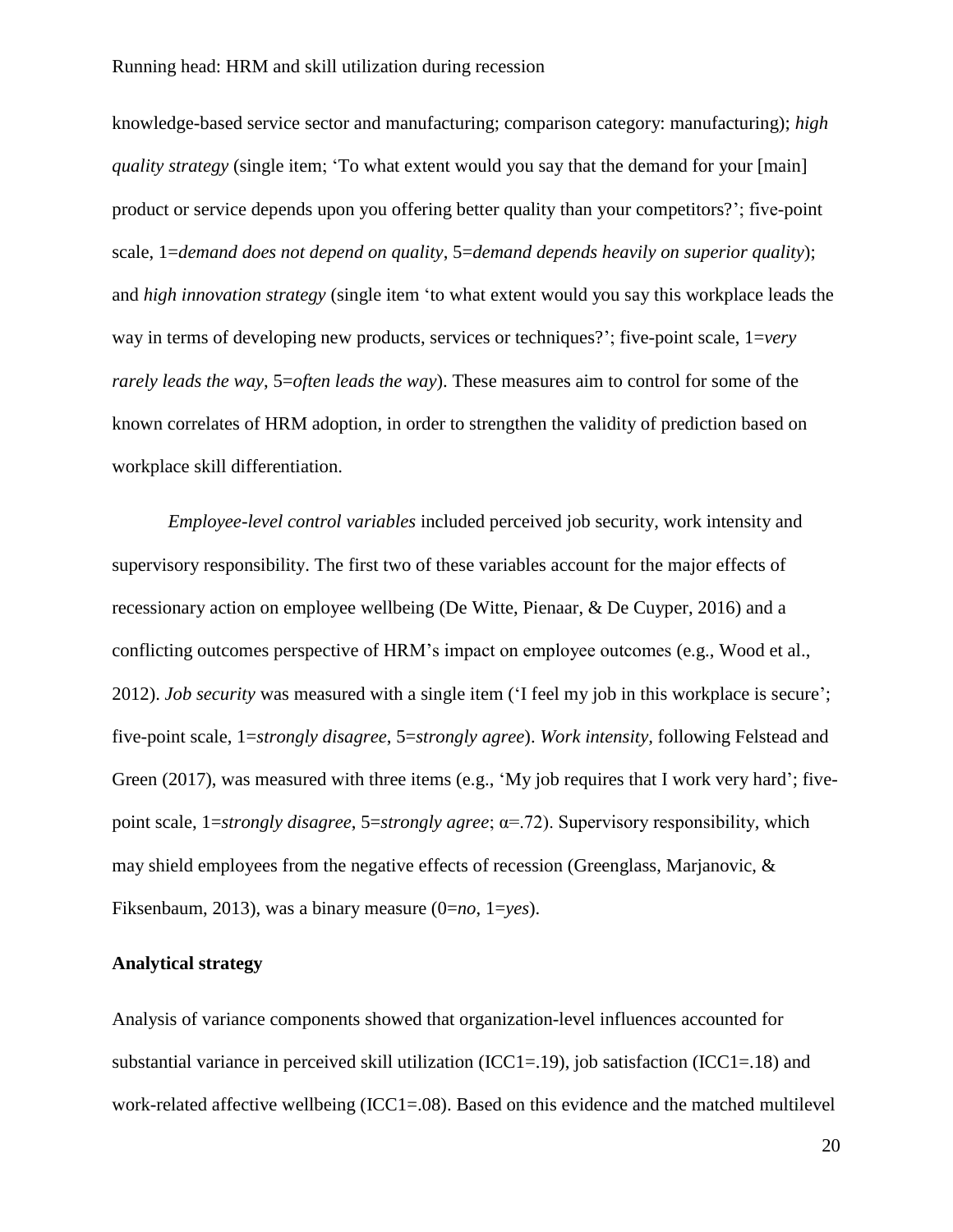nature of our data, we ran multilevel analyses for testing Hypotheses 1, 2, 4 and 5. Hypothesis 3 was tested using hierarchical regression analyses using organization-level data.

Prior to hypothesis testing, tests of direct effects of skills-oriented HRM on skill utilization (path a (from the independent variable to mediator) of the indirect model (Hayes, 2012)) and of skill utilization (controlling for skills-oriented HRM) on job satisfaction and workrelated affective wellbeing (path b (from the mediator to the dependent variable) of the indirect model (Hayes, 2012)) were conducted. Hypotheses 1, 2, 4 and 5 were tested using Rockwood's (2017) Multilevel Mediation (MLMed) macro in SPSS. Compared to other available software alternatives (e.g., MPlus and R) MLMed has been shown to obtain comparable results yet with greater parsimony in estimation of all parameters of the model, especially for models involving Level 2 moderators (i.e., largest occupational group in our study) (Rockwood, 2017). MLMed can accommodate up to three level 1 (employee level) and three level 2 (workplace level) covariates. This limits our ability to control for explanations based on other organizational (e.g., industry) and employee characteristics (e.g., gender). However, a review of these commonly used control variables in HRM/organizational behavior research that were omitted in this study recommends inclusion of control variables that are integral to the model tested (Bernerth & Aguinis, 2016). We therefore limited the covariates used in this analysis to those that theoretically impact (e.g., the 'reverse causation' hypothesis as reflected in organizational performance), and are impacted by, progressive HRM (e.g., a labor process perspective of HRM's effects as reflected in employee work intensity). This helps provide a parsimonious model which accounts for competing theoretical perspectives in its prediction. MLMed allows one level 2 moderator between the predictor and the mediator, and between the mediator and the dependent variable. MLMed is therefore a suitable macro to test our 2-1-1 (workplace-level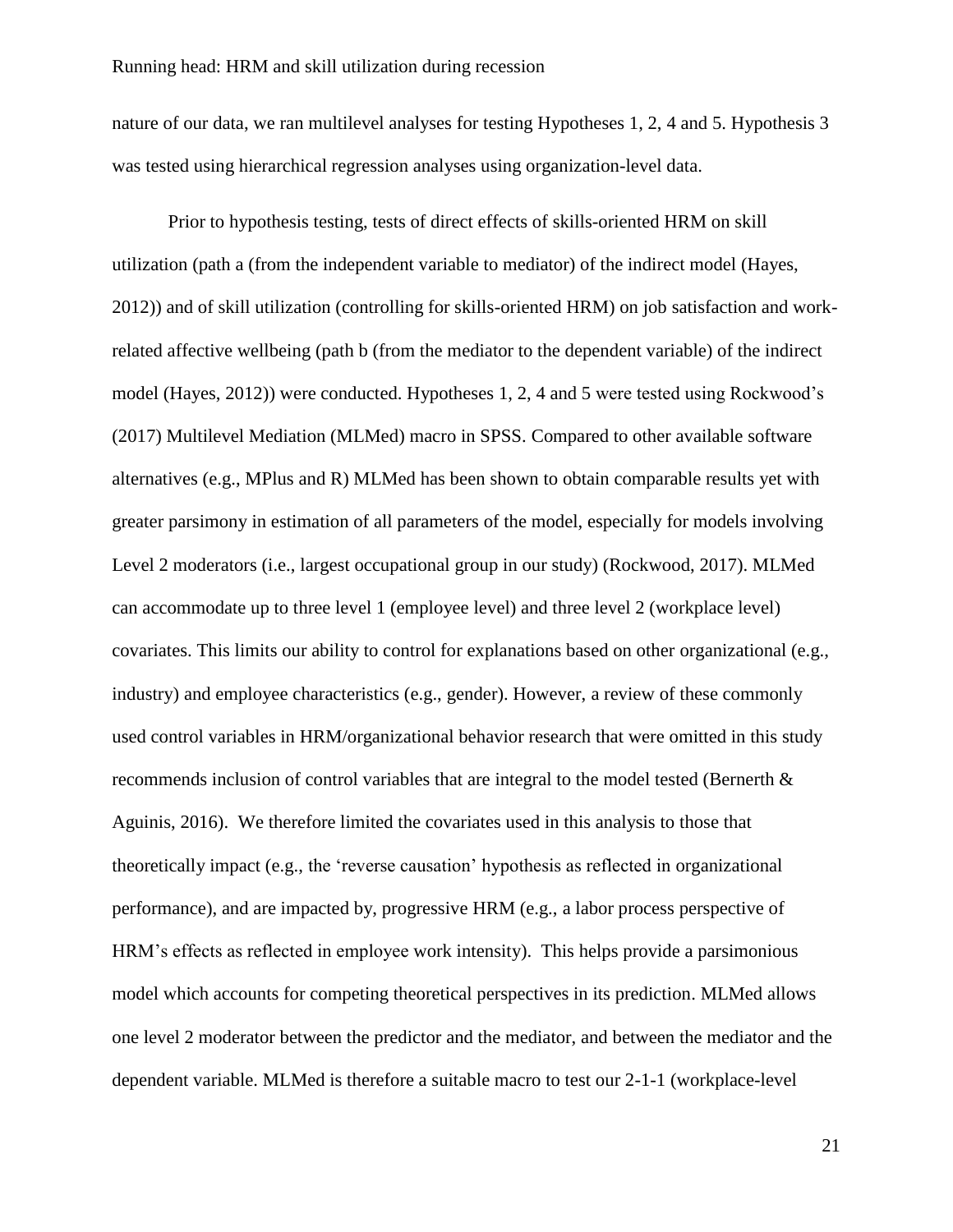predictor – employee-level mediator – employee-level outcome) multilevel model. Hypothesis 3 concerning adoption of HRM based on occupational categories is tested using hierarchical regression analyses, using only the sample of organizations. Free from the constraints of MLMed, this analysis included a wider range of control variables that literature has shown to account for adoption of HRM, e.g., proportion of employees on low-pay, organizational size.

Following Snijder and Bosker's (1999) recommendations for multilevel models, model fit to data was determined by observing the reduction in model deviance from data (-2LL) at each step and by examining *Pseudo-R*<sup>2</sup> at employee and workplace levels, as reflected in the proportional reduction of error in prediction, in comparison to a previous model. For hierarchical regression analyses, changes to adjusted *R <sup>2</sup>* were observed in determining effect size. Significant relationships between predictor and outcome variables were then examined.

## **Findings**

Tables 2-4 present analyses testing the direct and indirect effects of HCE HRM and EJD on job satisfaction (Hypothesis 1) and affective wellbeing (Hypothesis 2). EJD (*B*=.07, *SE*=.03, *p*<.05) and skill utilization (*B*=.32, *SE*=.01, *p<.*001) were positively associated with job satisfaction, and HCE HRM (*B*=-.03, *SE*=.01, *p<.*05) was negatively associated with job satisfaction (Table 2). Similarly, EJD ( $B = 10$ ,  $SE = 0.04$ ,  $p < 0.05$ ) and skill utilization ( $B = 20$ ,  $SE = 0.02$ ,  $p < 0.001$ ) were positively associated with affective wellbeing, and HCE HRM (*B*=-.03, *SE*=.01, *p<.*05) was negatively associated with affective wellbeing. Skill utilization accounted for 23 and five per cent reduction in the prediction error ( $Pseudo-R<sup>2</sup>$ ) for the dependent variables job satisfaction and work-related affective wellbeing, respectively.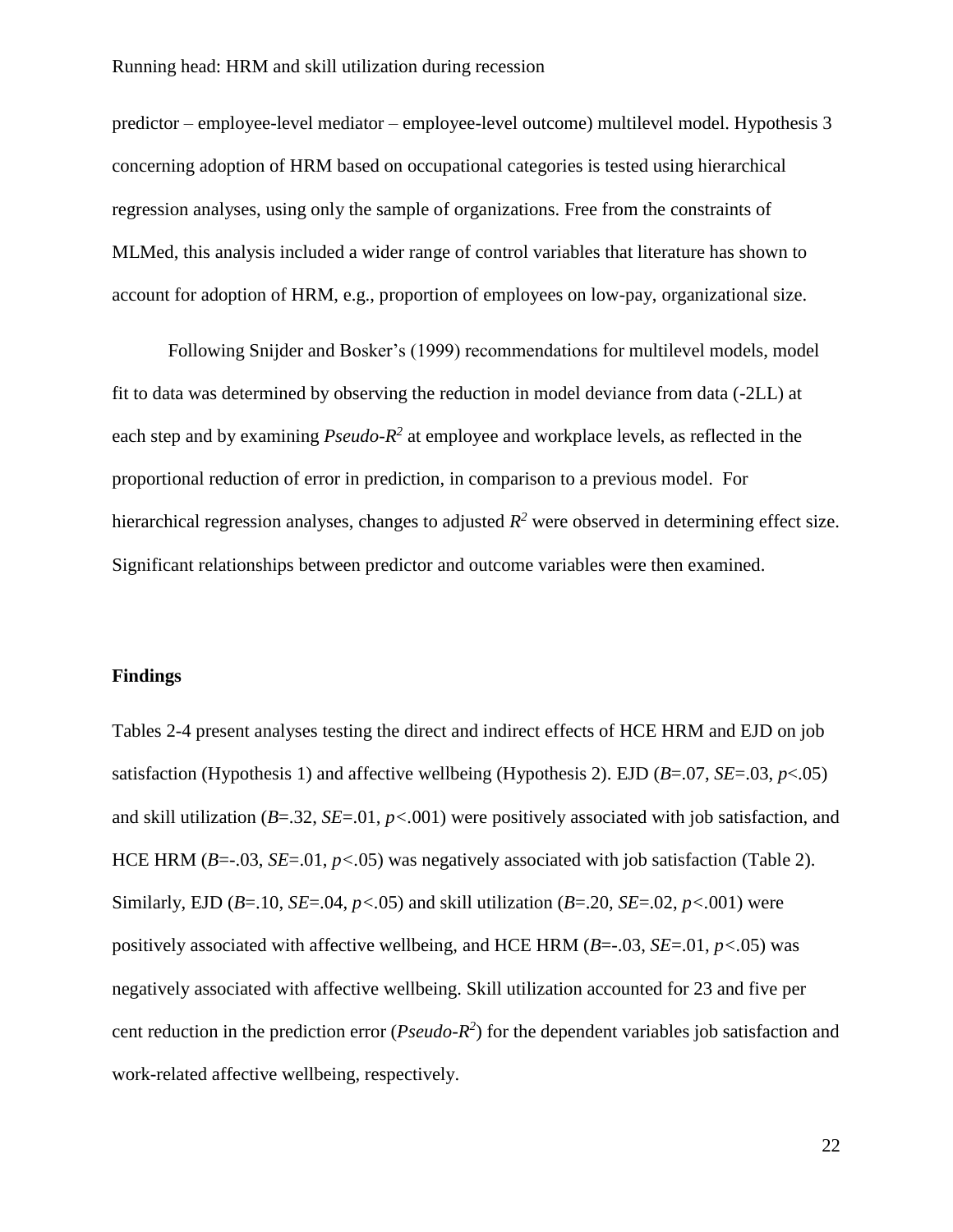Both HCE HRM and EJD were positively associated with skill utilization (*B*=.05, *SE*=.01 and *B*=.11, *SE*=.05, respectively, *p<.*05) (Table 3, Model 2), although incremental *Pseudo-R 2* was not different from Model 1 (control variables). The top half of Table 4, in turn, shows that HCE HRM indirectly impacts job satisfaction (*B*=.02, *SE*=.01, *95% CI*= [.01-.03]) and affective wellbeing (*B*=.01, *SE*=.01, *95% CI*= [.01-.02]) due to its positive effect on skill utilization. Similarly, EJD had a positive indirect effect on job satisfaction (*B*=.05, *SE*=.02, *95%CI*= [.01- .09]) and affective wellbeing (*B*=.03, *SE*=.01, *95%CI*= [.01-.06]) through skill utilization. Thus, both Hypotheses 1 and 2 are supported.

## INSERT TABLE 2 ABOUT HERE

## INSERT TABLE 3 ABOUT HERE

## INSERT TABLE 4 ABOUT HERE

In hierarchical regression using only organization data (Table 5), organizations where the largest occupational group (LOG) was high-skilled were more likely to adopt HCE HRM and EJD in comparison to those where the LOG was intermediate-, low- and elementary-skilled. This supported Hypothesis 3. Addition of LOG into the equations estimating adoption of HCE HRM and EJD accounted for an additional four and seven percent, respectively, of total explained variance.

#### INSERT TABLE 5 ABOUT HERE

In the equations estimating skill utilization (Table 3), the direct effects of interaction terms between either HCE HRM or EJD and workforce skill composition were not significant (Models 3 and 4, respectively). Analyses of indirect effects of HCE HRM or EJD on job satisfaction and affective wellbeing through skill utilization, and conditional on workforce skill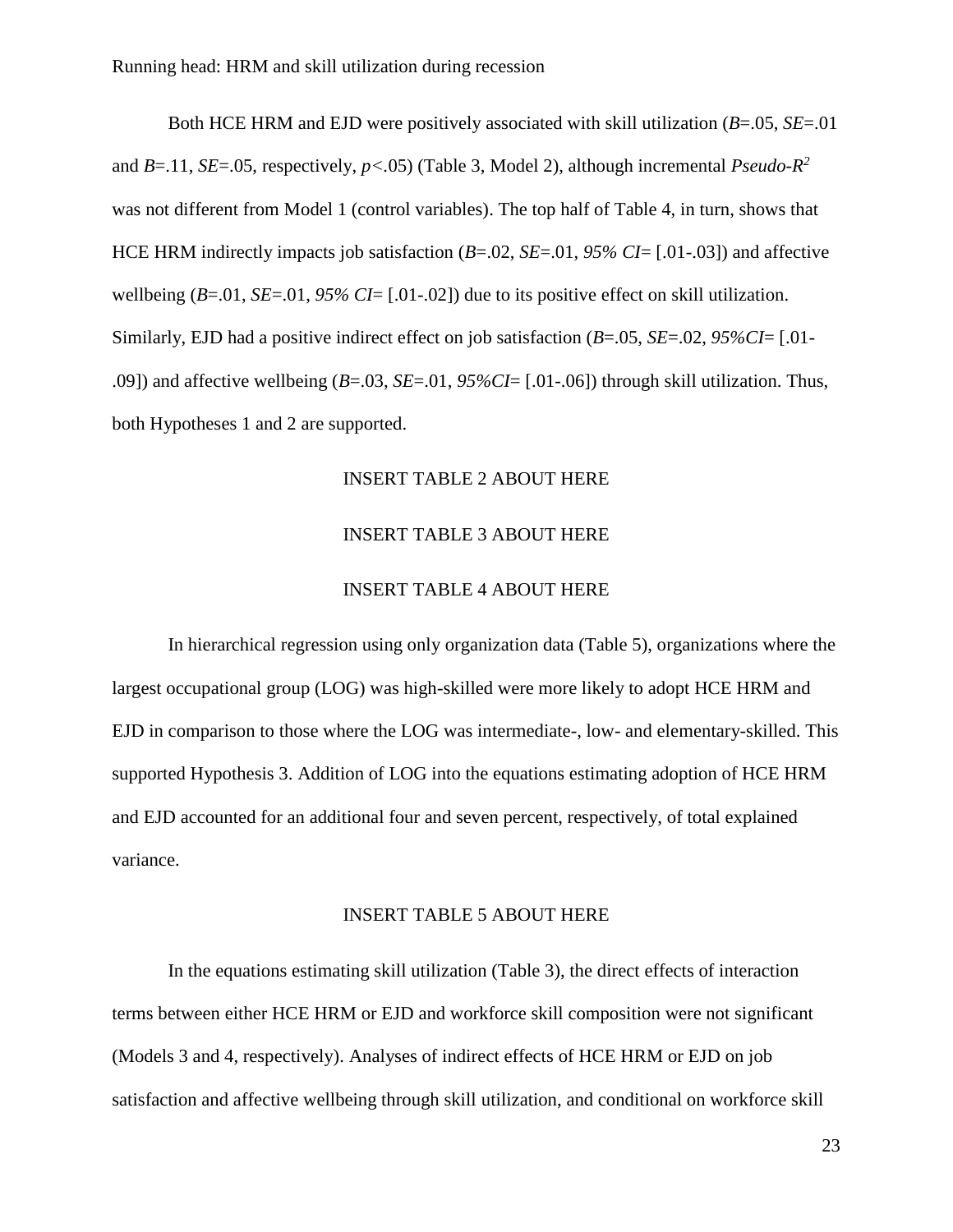composition, also were not significant (Table 4, bottom half). Thus, Hypotheses 4 and 5 were not supported.

#### **Discussion**

The study considered employee skill utilization as the driver of HRM's effects on wellbeing in a recessionary climate and the sustainability of such effects across workforce skill levels. Practices associated with skill development (HCE HRM) and deployment (EJD) were indirectly associated with positive wellbeing (job satisfaction and work-related affective wellbeing) via perceived skill utilization (Hypothesis 1 and 2). Organizations that primarily relied on high-skilled workforces were more likely to adopt these skills-oriented HRM practices (Hypothesis 3). Nevertheless, our expectation that the effects of HRM on wellbeing attributable to skill utilization would be strongest in high-skilled workforces (Hypotheses 4 and 5) was not supported. The effect applied across organizations regardless of workforce skill level and controlling for the degree of recessionary effect in these organizations. While the 2008-09 recession impacted employers' workforce strategies and HR investments, with inevitable consequences for job quality and employee wellbeing (Datta et al., 2010; Gallie, 2013), our findings suggest there are reasons to be positive about skills-oriented HRM even in recessionary climates and its potential effects for all levels of employee skill. Three original contributions relevant to understanding the efficacy and sustainability of HRM through attention to employee skills, and its importance for wellbeing, can be identified.

First, the findings build on the relatively small number of HRM studies linking skill utilization and wellbeing. Consistent with Boxall et al.'s (2015) evidence that skill utilization acts as a mediating pathway between high involvement practices and job satisfaction, and earlier studies linking job control, skill utilization and satisfaction (Morrison et al., 2005), we confirmed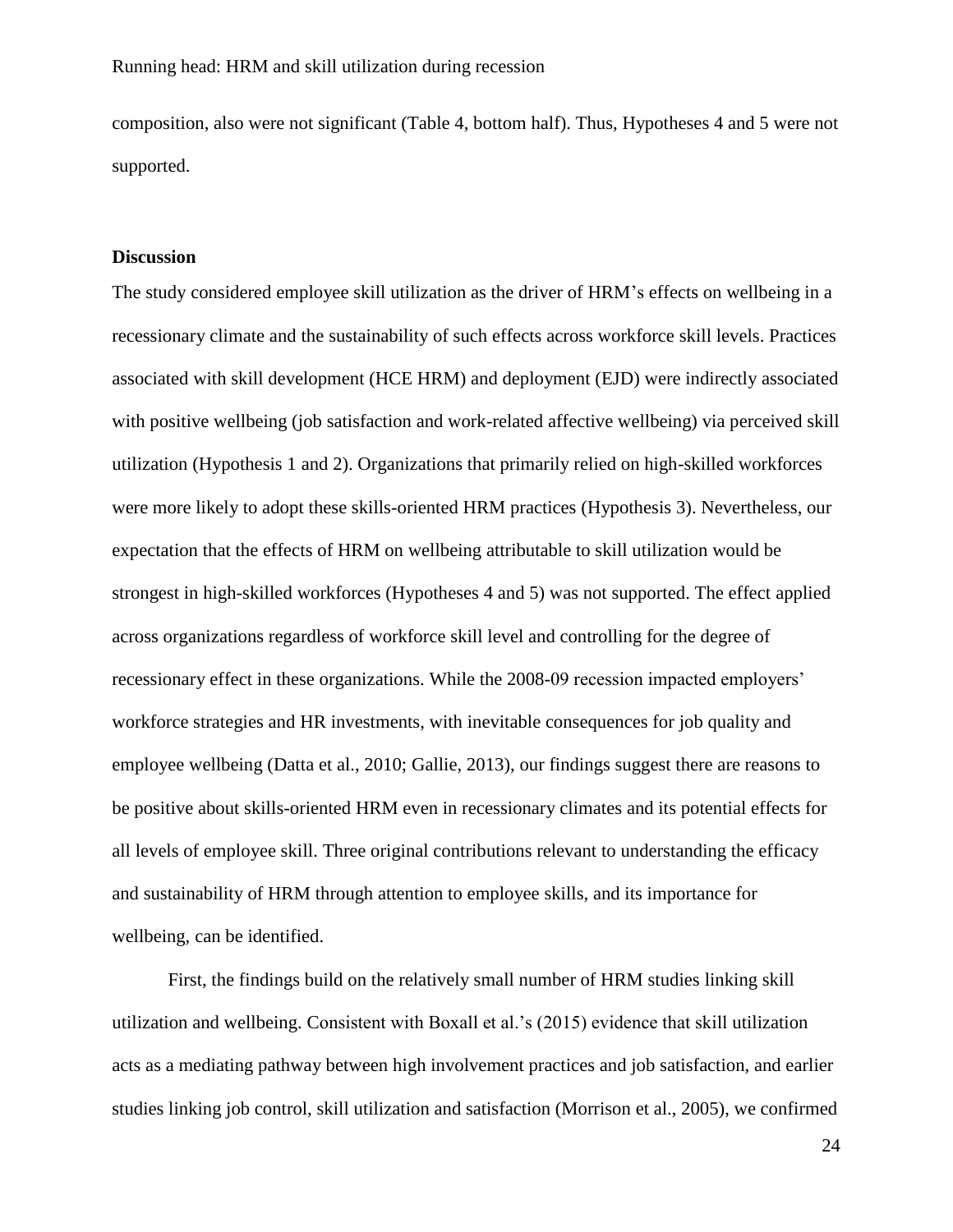the separate positive effects of both HCE HRM and EJD on skill utilization, and, in turn, the beneficial effects for multiple measures of wellbeing, namely, job satisfaction and work-related affective wellbeing.

The focus on employee wellbeing as an outcome is significant. Positive attitudes and employee welfare generally are treated as means to an end in HRM research (i.e., for improving performance or gaining competitive advantage) rather than worthwhile outcomes in themselves (Jiang et al., 2012). However, there has been renewed scholarly attention on the impact of HRM on employee wellbeing (Guest, 2017), especially given the intensified working environments brought on by recession. Growing evidence of HRM's potentially conflicting outcomes, for example, higher job satisfaction alongside poorer affective wellbeing (Boxall et al., 2015; Wood et al., 2012), suggests we cannot assume all HRM practices are perceived positively by employees (Schmidt, Pohler, & Willness, 2018).

The present study responds to these points by examining the organization- and employeelevel antecedents of wellbeing, while controlling for organizational performance. Our data echoes concerns regarding the conflicting effects of HRM. HCE HRM showed negative direct effects on job satisfaction and affective wellbeing, suggesting that organizations' investment in human capital may have been concerned with improving performance rather than enhancing employee skills or wellbeing. Moreover, both measures of HRM used in this study were positively associated with work intensity as reported by the employee (Table 1). This is in line with research showing that skill-enhancing HRM (selective hiring and training) is associated with increased job demands and stress (Ogbonnaya & Messersmith, 2018), a situation which is likely to be heightened as a result of cost cutting. In the face of public sector austerity, for instance, Jewson, Felstead, and Green (2014)'s employer interviews described their approach as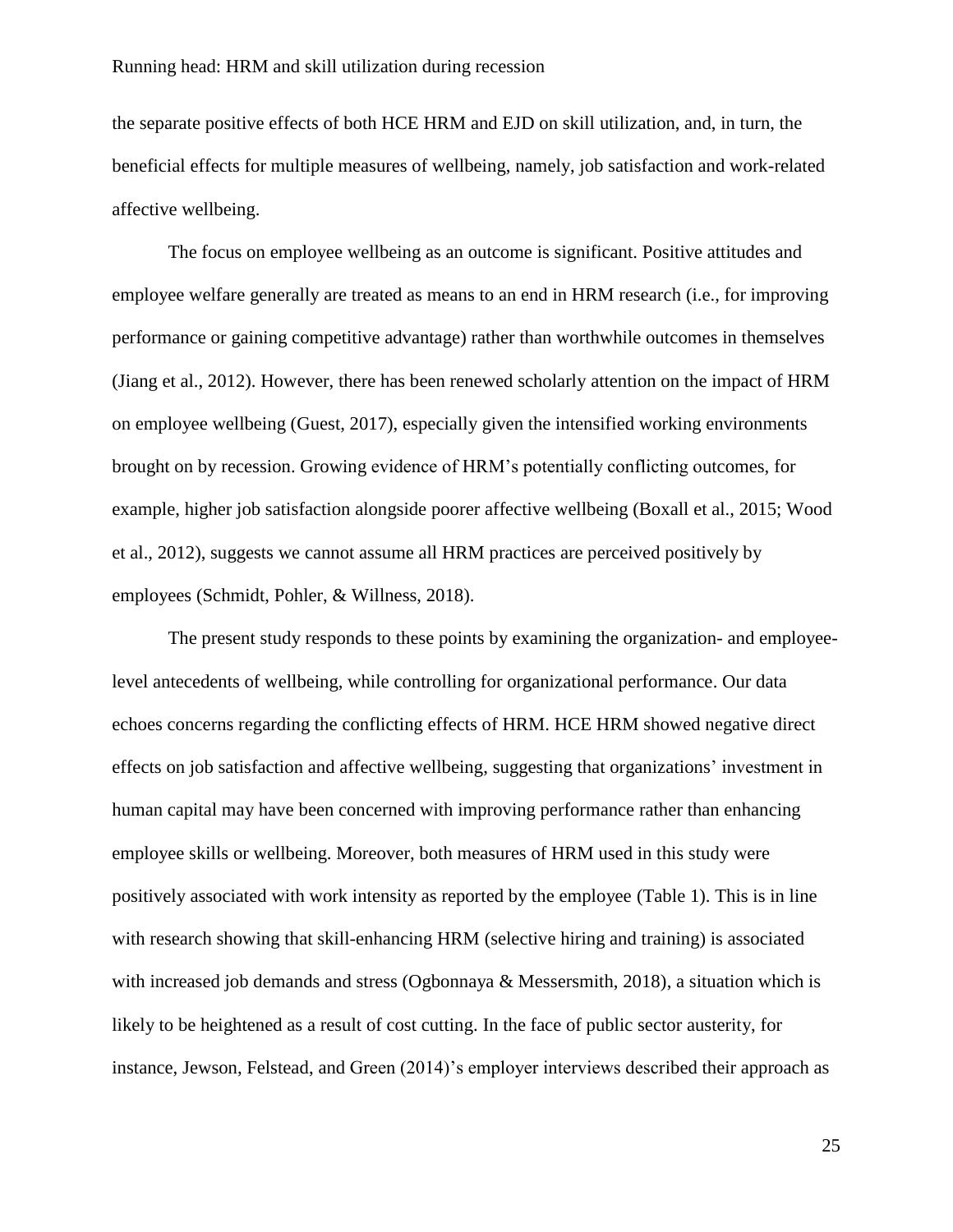'training smarter', e.g., prioritizing courses likely to have most impact, restricting eligibility. In our own data, such an employer strategy may be reflected by the more frequent adoption of HCE HRM in workplaces which had taken recessionary action (Table 5).

The findings related to conflicting outcomes confirm that HRM implementation is complex and may send 'contradictory' messages to employees (Boxall, Ang, & Bartram, 2011; Boxall et al., 2015; Ramsay et al., 2000). A positive implication of our findings is that HRM which clearly promotes employee skill use promotes wellbeing despite the existence of negative perceptions of performance-driven practices. Further research is necessary to understand the potential synergistic effects of different practices (Banks & Kepes, 2015).

A second study contribution is to provide empirical evidence that workplace action, through HRM, may address skill utilization. Empirically, we add to the skill utilization literature by presenting a rigorous multilevel study linking managers' reports of relevant workplace HRM practices with employee perceptions of their skills use within these workplaces. The study also conceptually integrates two often non-communicating strands of research on strategic HRM and skill utilization each with distinct concerns about employee wellbeing.

A key aspect of our contribution is the conceptualization of skill utilization at the employee level in broad terms to reflect perceived skills match, training received, task discretion and perception of managerial support for skill development. This helps extend understanding of skill utilization beyond perceived skills mismatch with job requirements. Individual judgment of perceived skills match is related to a range of factors, including social comparison (e.g., Alfes, Shantz, & Baalen, 2016) and dispositional traits, such as narcissism (Maynard, Brondolo, Connelly & Sauer, 2015) and boredom proneness (Watt & Hargis, 2010). Not surprisingly, therefore, perceived overskilling/overqualification is rather common. For instance, although on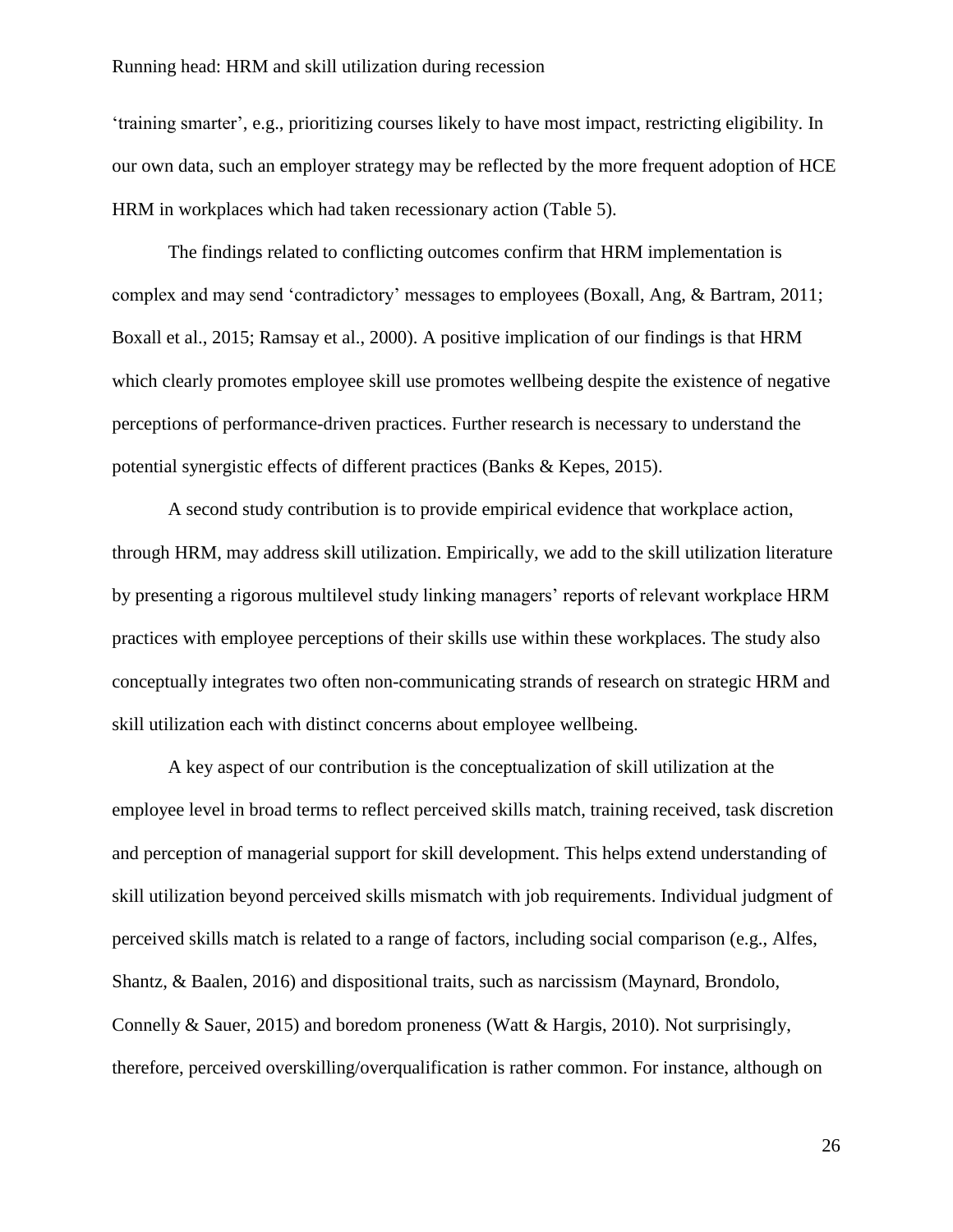average up to a third of employees have been reported to be objectively overqualified/overskilled (ILO, 2014), larger percentages perceive themselves as overqualified (e.g., see Mavromaras, McGuinness, & Fok, 2009). Our more comprehensive approach to measuring perceived skill utilization enables us to narrow the focus of employee perceptions to work-related dimensions relevant for improving quality of working lives, such as task discretion (reflecting the opportunity to make use of skills) and to better understand how organizations could intervene through managerial approaches. Additionally, by aligning our measure of perceived skill utilization with specific workplace elements, and by narrowing the sample to employees likely to experience such workplaces, we better approximated an HRM systems approach (Nishii & Wright, 2007) linking intended HRM as reported by management with employees' perceptions of implementation.

Our third contribution emerges from the finding that the efficacy of skills-oriented HRM was sustained across workforces with different skill composition. The relationship between HRM, skill utilization and wellbeing was visible across organizations, even those reliant on elementary-skilled workers and despite a recessionary organizational climate. This was counter to our hypothesis based on resource-based HR investment strategies. Arguments for workplace differentiation (Becker & Huselid, 2010) recommend that human capital advantage requires HRM systems to be tailored for different employee groups. Investment in skill development or costly job redesign, for example, would be reserved for core or high value employees (Schmidt et al., 2018). Confirming human capital assumptions based on HRM's competitive advantage, the adoption of skills-oriented HRM was more prevalent among organizations relying on highskilled workforces. However, we observed a sustained effect of HRM on wellbeing across skill levels, while controlling for the severity of organizations' recessionary action, levels of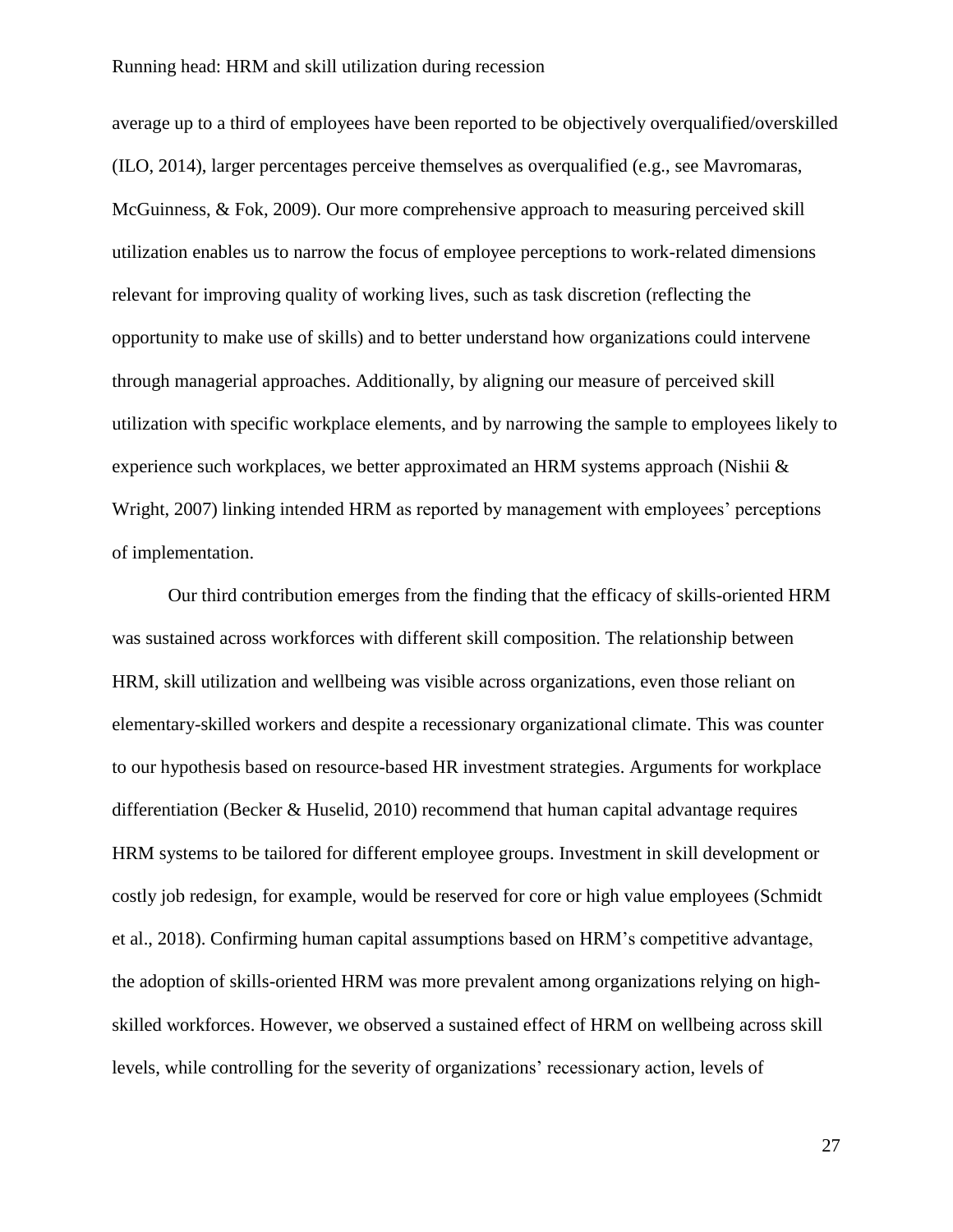organizational performance, and employees' perceived job security and work intensity. These controls allowed for contextual differentiation.

'Best-fit' perspectives suggest that HRM needs to be context-specific to have beneficial effects. There is evidence for different levels of adoption by workforce skill composition. In fact, our workplace data suggested various boundary conditions for adoption of skills-oriented HRM (e.g., based on organizational performance, proportion of low-paid employees in the organization, sector, industry, organizational size) (Table 5). Our results extend these findings from the surface (contextual) layer of HRM and question the validity of the rationale behind differences in adoption of HRM as it applies to employee outcomes. More specifically, the evidence favors a universalistic perspective (Huselid, 1995), where effective skill development and deployment are argued to be fundamental for enhancing intrinsic job quality, employee experience of work and wellbeing at all skill levels (Felstead et al., 2016; Grote & Guest, 2017).

It could be argued that although unique contexts may require customized HRM, for example, in order to motivate different groups of workers (Cogin & Williamson, 2014), the underlying principles of people management stay universal (Boxall & Purcell, 2015). Numerous theories of organizational behavior advocate skill utilization and thereby growth through work as one of the fundamental needs and interests of individuals at work; consider, for example, selfdetermination theory (Fujishiro & Heaney, 2017) and the job characteristics model (Oldham & Hackman, 2010). Within a recessionary context and a crucial boundary condition relevant for adoption of progressive HRM (workforce skill differentiation), our findings show universal impact of investment in skill development and deployment on employee wellbeing and the value of stimulating investment in skills for all workers.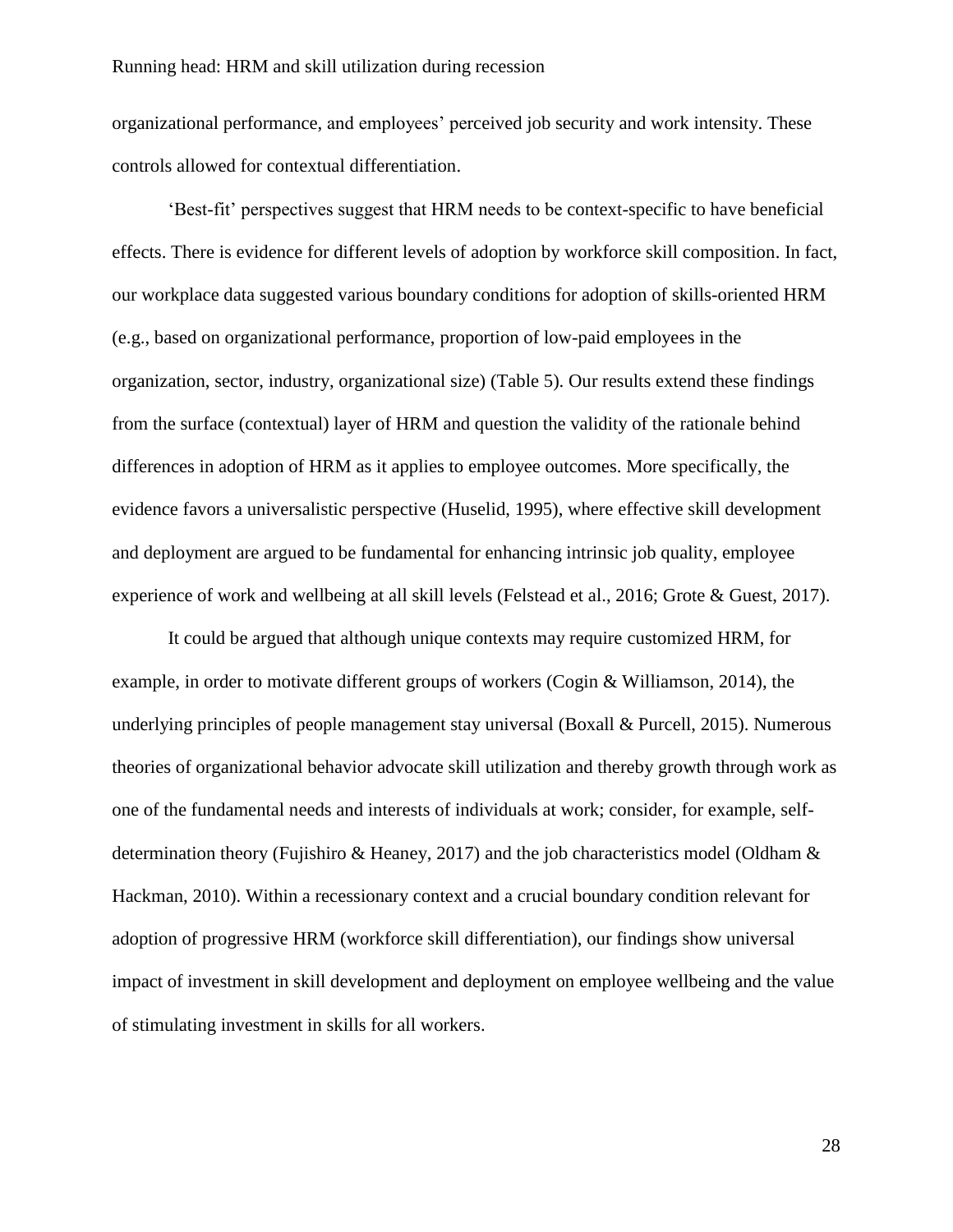## *Strengths, limitations and future research*

The study has several strengths which provide theoretical and operational rigor. The possibility of reverse-causation, with high performing firms being more willing and able to invest in progressive HRM systems (Katou & Budhwar, 2010), was acknowledged by controlling for management reports of operational and financial performance at the time of data collection. In addition, the matched management–employee dataset and restrictions on the sample (e.g., including only employees belonging to the largest occupational group) increased the probability that the employees in our sample were in fact the intended recipients of the HRM practices as indicated by management reports. A limitation of much HRM systems research is that reported presence of practices does not mean that they are in fact used, nor that they are consistent with employees' perceptions. Our multilevel design (matching managers and employees according to occupational group and workplace) along with our expanded index of employee perceived skill utilization enhances the alignment between measures at organization- and employee-level.

Despite these strengths, the study does have some shortcomings. The desire to match employee with management reports of skills-oriented HRM meant that we could not utilize the panel data offered by WERS which would have allowed longitudinal tracking of changes to organizational practices and outcomes. This is because different employees responded to different WERS time periods. As a result, analysis was confined to a cross-sectional design relying on cause (HRM practice) and effect (employee skill utilization and wellbeing) data collected concurrently, thus limiting the validity of cause-effect conclusions. A second associated shortcoming is the likelihood of common method bias associated with the employeelevel variables. The results of the confirmatory factor analyses reassure us to some extent that findings are unlikely to be biased in this way.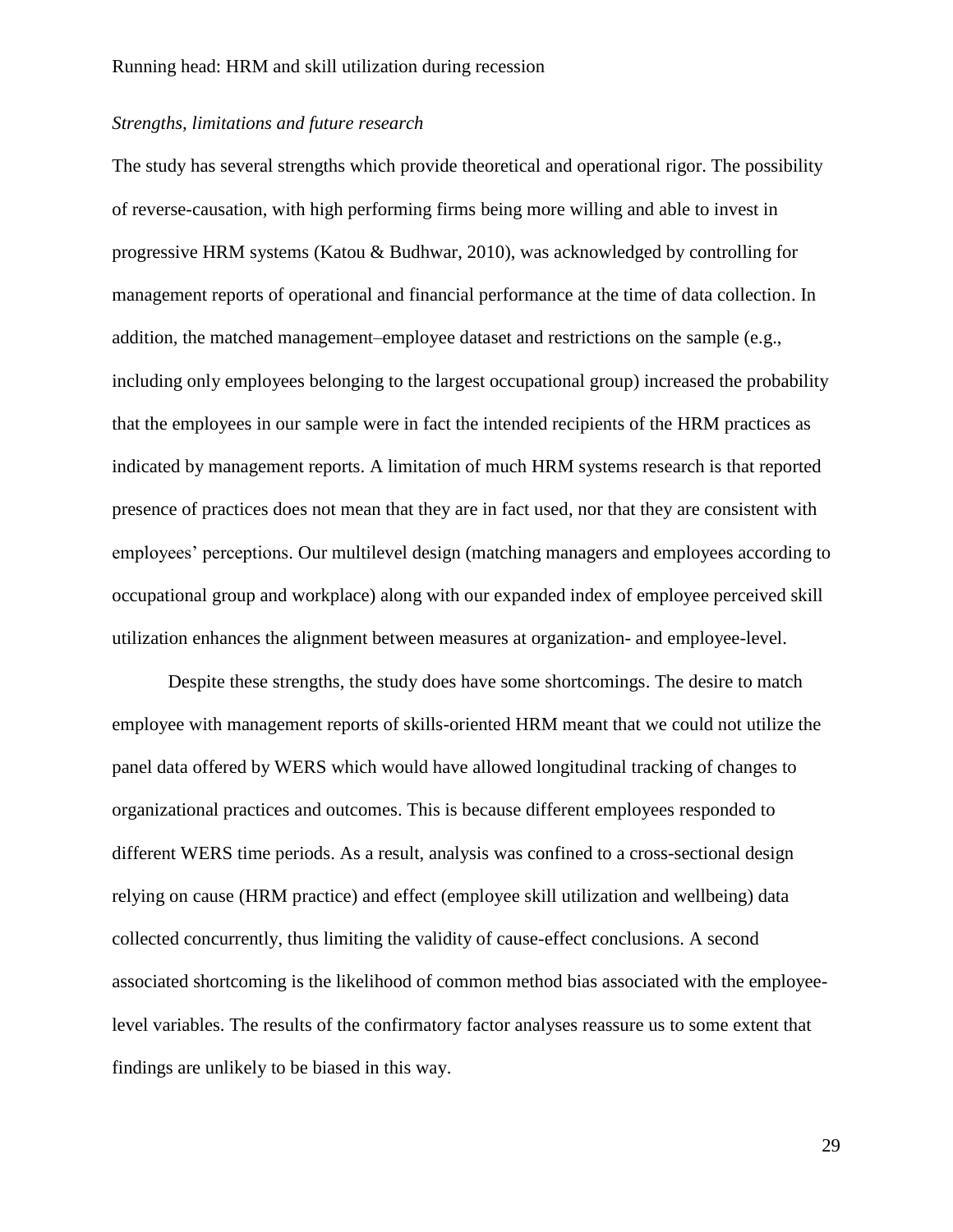A third shortcoming is concerned with our lack of control over how study variables are measured, as WERS was not originally designed for the purposes of our study. This is most clearly visible in our indexing of two key variables - HCE HRM and skill utilization. Nationally representative datasets allow access to a sample that is otherwise rather difficult to achieve. A trade-off, however, is the lack of control over measurement of constructs. Using proxy measures, such as indexes, as we did for HCE HRM and skill utilization, may limit our confidence in construct validity and therefore in observed statistical relationships between constructs. For instance, dichotomizing perceived skills match or task discretion variables to create a skill utilization index may allow a broader conception of the construct than solely focusing on perceived skills match but binary indicator variables also mean losing some of the meaningful variance in these original measures.

A final shortcoming concerns the relatively small effect sizes, especially those for HRM's effect on skill utilization. Such small effect sizes are common in studies using the WERS dataset (e.g., Ogbonnaya et al., 2017; Wood et al., 2012) and may reflect absence of key predictors for the outcomes of interest. Our analyses was designed to capture alternative theoretical perspectives to HRM's influence on skill utilization; namely, the reverse causation hypothesis and workforce skill differentiation arguments, as well as strategically-targeted skillsoriented HRM. Future research may consider even broader perspectives in order to achieve better prediction models linking HRM and employee response; for example, Boxall and Purcell's (2015) expanded model of the black-box of HRM, which suggests a key role for management intentions (e.g., articulated vs espoused values, and strategic goals and investments), as well as management actions (e.g., budget allocation and line manager implementation of HRM).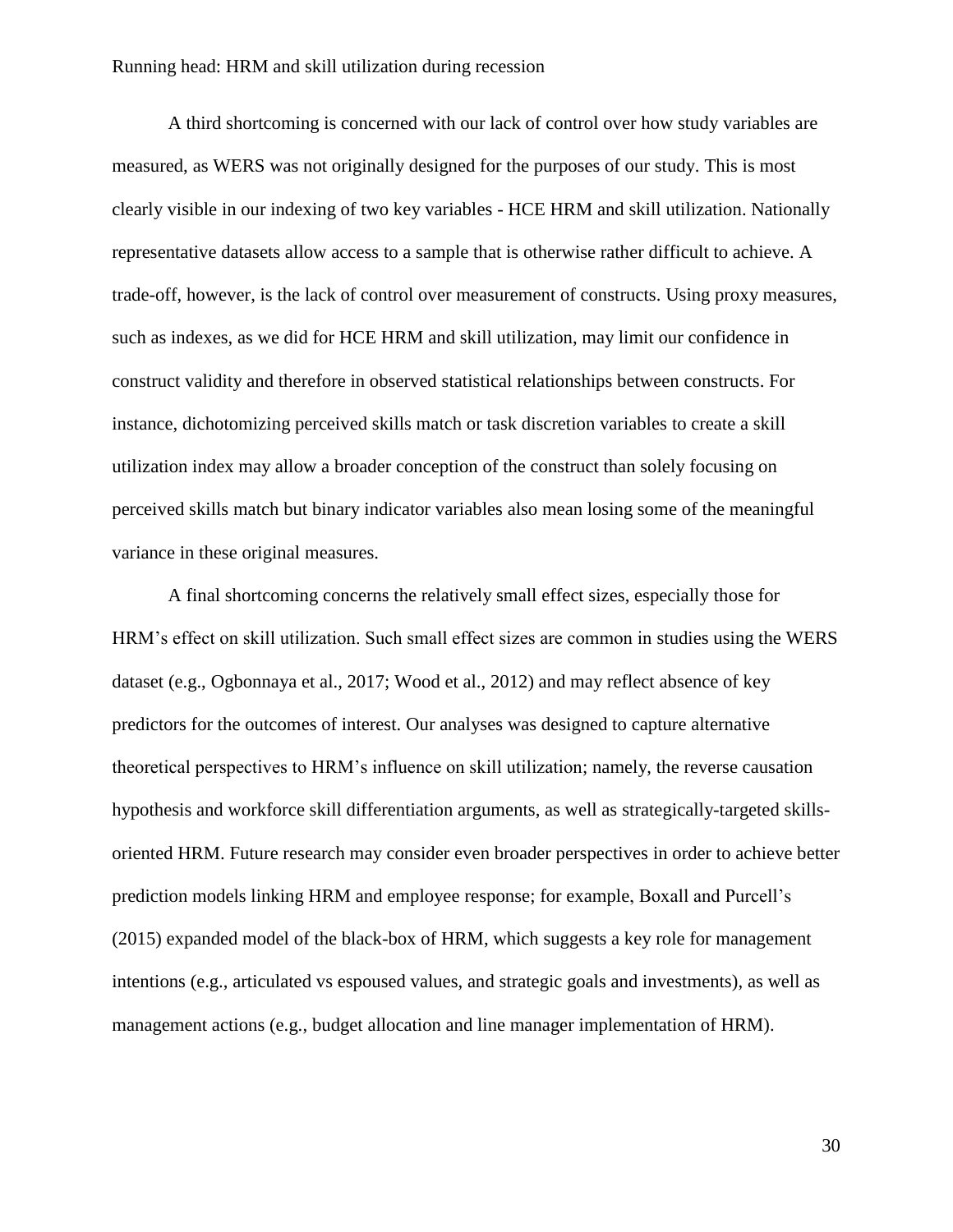## *Practical implications*

Our findings show skill utilization to be a broader concept than skills mismatches and to be closely related to the adoption of progressive HRM practice within organizations and workplaces. There has been relatively little focus on the practices required to develop skills at the workplace level, particularly in more deregulated economies such as the UK and the US (Brinkley & Crowley, 2017; Cappelli, 2015). At policy level, interest has tended to focus on enhancing skill supply (e.g., from education) (Keep, 2016), but this risks exacerbating the current problem of overqualification, particularly at a time of talent surplus following a recession (McDonnell, 2011). It also fails to address practitioner reports that skills mismatches with job requirements are most often attributable to failures of internal management, such as a misalignment of workforce skills with strategy or a lack of commitment to training and development (ASTD, 2012). As such, our study reinforces the need for demand-side interventions in skills policy and practice. The findings, thus, have practical significance for managing human resources at both organizational and policy levels in uncertain economic climates.

At the organizational level, the findings show employers the benefits of investing in human capital during an economic downturn and for building resilience against future uncertainty. Similar arguments have linked such investment to firm productivity, innovation capacity and post-recession competitiveness (Keep, 2016). For example, Kim and Ployhart (2014) demonstrated that selective staffing allowed firms to generate 'slack resources' which enabled them to recover quickly from recession. Shin and Konrad (2017) also argued that reductions in HRM investment during a recession may lead to a downward spiral of decreasing performance and further decreasing investment in human resources.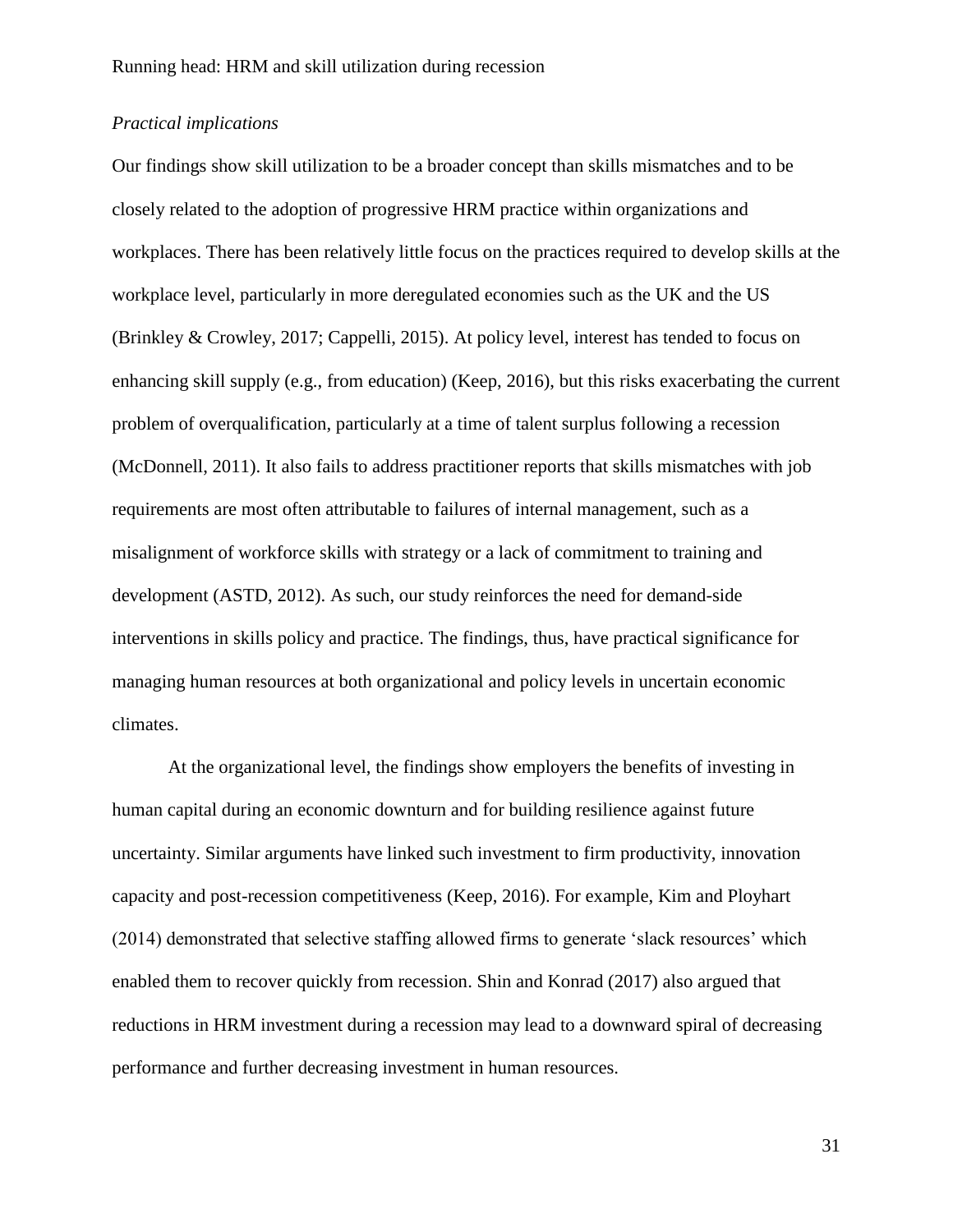Our findings from UK nationally representative data are aligned with German case study data showing the role of skills investment and talent retention, despite recession (Festing, 2011).The sample of organizations in our study had all indicated at least one recessionary action, the most common of which were recruitment freezes, freezes in wages, or work reorganization. These strategies are typical of organizations following a cost reduction or retrenchment strategy during recession (Latham & Braun, 2011). Nevertheless, our findings show positive impact on wellbeing of investing in skills, even after controlling for severity of recessionary action, and despite observing negative direct effects of some practices (HCE HRM) on job satisfaction and affective wellbeing.

We demonstrated the benefits of investing across the spectrum of high- and low-end skills, thus questioning assumptions that investing in skills will not be as effective for organizations that rely on low-skilled work. This finding is especially relevant for employers in the UK and other deregulated markets, where skill underutilization has been largely attributed to low-cost models of competitive advantage; i.e., a focus on short-term profitability, low adoption of progressive HRM, and a preference for work organization and job design which minimizes discretion and maximizes the ease with which workers can be replaced without initial training costs (Keep, 2016; Wright & Sisson, 2012). We expected and observed that adoption of HCE HRM and EJD was more likely in organizations with a higher proportion of high-skilled workers. Despite this, we found some merit to skills investment generally. Even though they were less likely to experience progressive HRM, the benefits for lower-skilled employees remained positive.

These findings provide a rationale for employers to consider increasing skill demand even for lower-skilled workers during recessionary periods; e.g., through training aimed at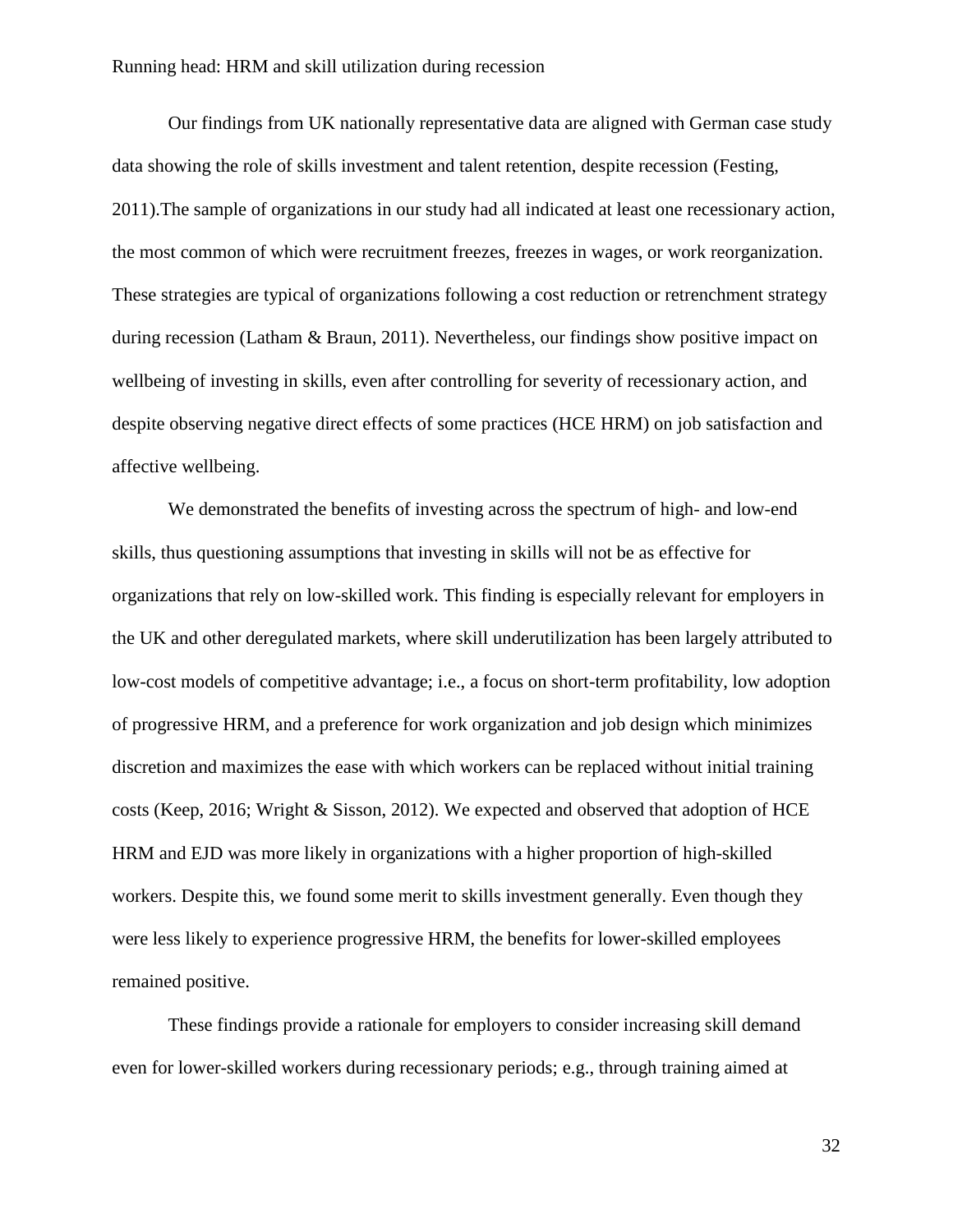upskilling or by encouraging employee creativity and hence incremental product or process innovation (Findlay, Warhurst, Keep, & Lloyd, 2017; OECD, 2010). Employers should also be aware, however, of the negative effects of HCE HRM practices, which may heighten work intensity and act as job stressors. Consistent with Wood et al. (2012), our study indicates that enriched job design is less prone to such perceived pressures.

At policy levels, the findings suggest stimulating wider employer engagement with the idea of a 'skills-driven business model' which includes lower-skilled workers. Policymakers have advocated investment in workforce skills as a route for building resilience against economic downturns (OECD, 2012) and promoted interventions which assist organizations in reengineering workplaces to expand learning opportunities and deploy such learning (OECD, 2010). The study findings indicate relevant skill-enhancing HRM interventions and their likely efficacy. The question remains, however, how best to promote employer investment in such practices, especially for low-skilled workforces and given recessionary action such as costcutting. Nordic approaches to work organization and skill utilization, notably, have incorporated skills policies into wider economic and social development agendas with longer-term strategies and active partnerships between stakeholders, including, but not limited to, employers, employees, trade unions and sector or industry bodies (Kalmi & Kauhanen, 2008). Similarly, the OECD/ILO (2017) review of successful workplace and policy level strategies for promoting skills utilization recommended co-ordinated approaches, such as industry-led partnerships targeting specific needs (e.g., those of SMEs developing workforce innovation programs).

Finally, our study also has implications for the employability and quality of working life of low-skilled workers more generally. Job polarization has significant implications for job opportunities, job quality and wellbeing and is common in deregulated economies (Autor, 2010).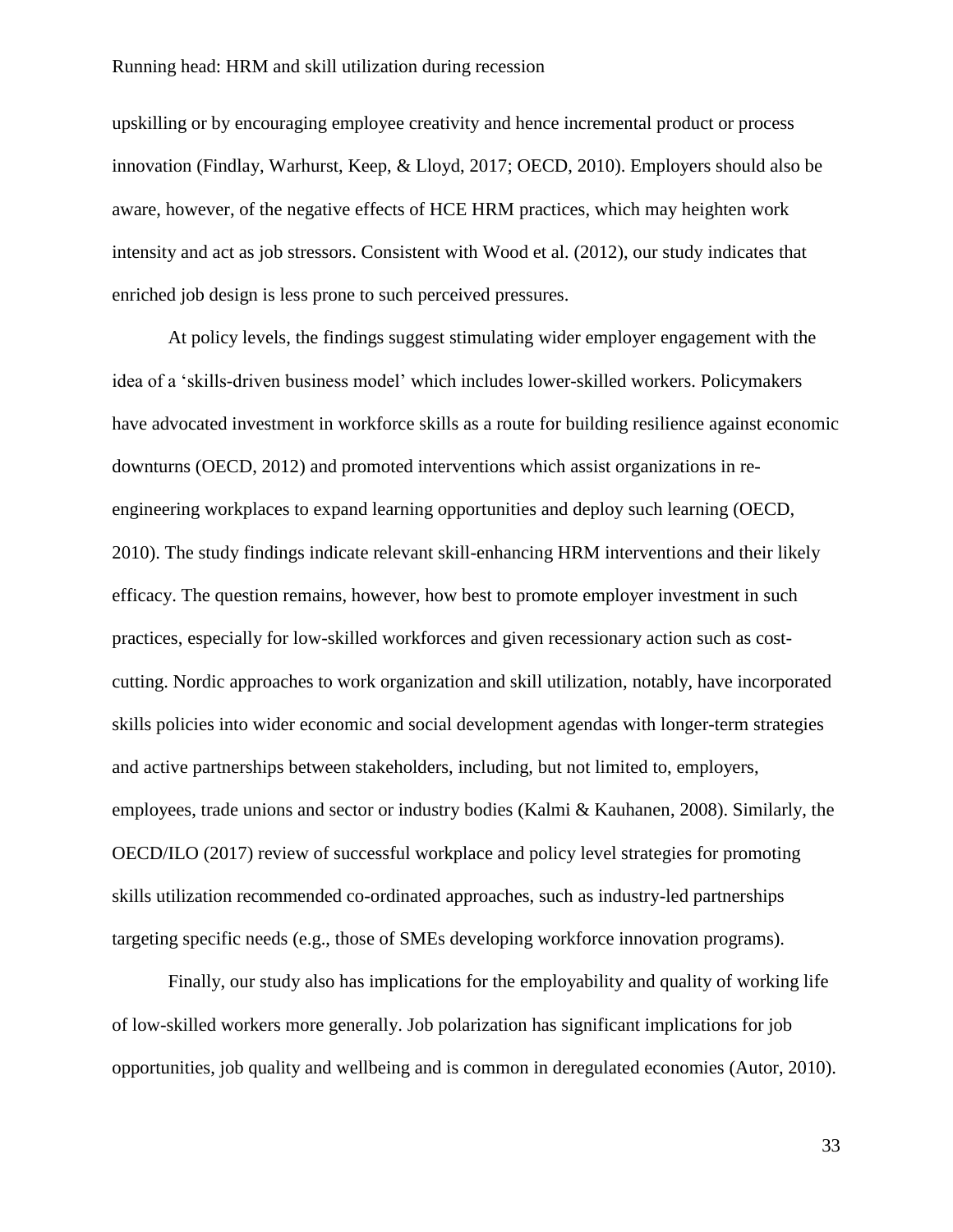For the UK in particular, international comparisons show a relatively high proportion of low skilled jobs in the economy requiring little or no qualifications (OECD, 2013). Particularly for such nations, policy and organizational endorsement of our findings that workers of all skill levels benefit from skills-oriented HRM practices may sharpen interest in intrinsic aspects of job quality for the low-skills end of labor markets. This would promote more inclusive approaches to skill development and deployment and improve the quality of working life for those with fewer labor market opportunities.

## **Conclusion**

Echoing much recent policy focus on a 'high skills, high wages' economy (Hanushek, 2013), our findings suggest that, amongst organizations affected by the Great Recession, investment in workforce skill development and deployment is beneficial for employees as it improves perceived skill utilization and wellbeing – both job satisfaction and work-related affective wellbeing. Such investment may be one of the key factors for building resilience against the adverse effects of economic downturns, not least, the demoralizing effects on employees. The study makes original contributions to strategic HRM research by explicitly demonstrating (i) employee skill utilization as a driver of HRM outcomes; (ii) the efficacy of strategically targeted bundles of HRM practices for skill development (HCE HRM) and deployment (EJD) for employee skill utilization; and (iii) sustainability of these effects across workforce skill levels in a recessionary context.

These findings support the fundamental ability-motivation-opportunity (AMO) explanation of the HRM–performance relationship (Appelbaum et al., 2000). The study extends application of this framework by providing empirical support for one of the focal - yet rarely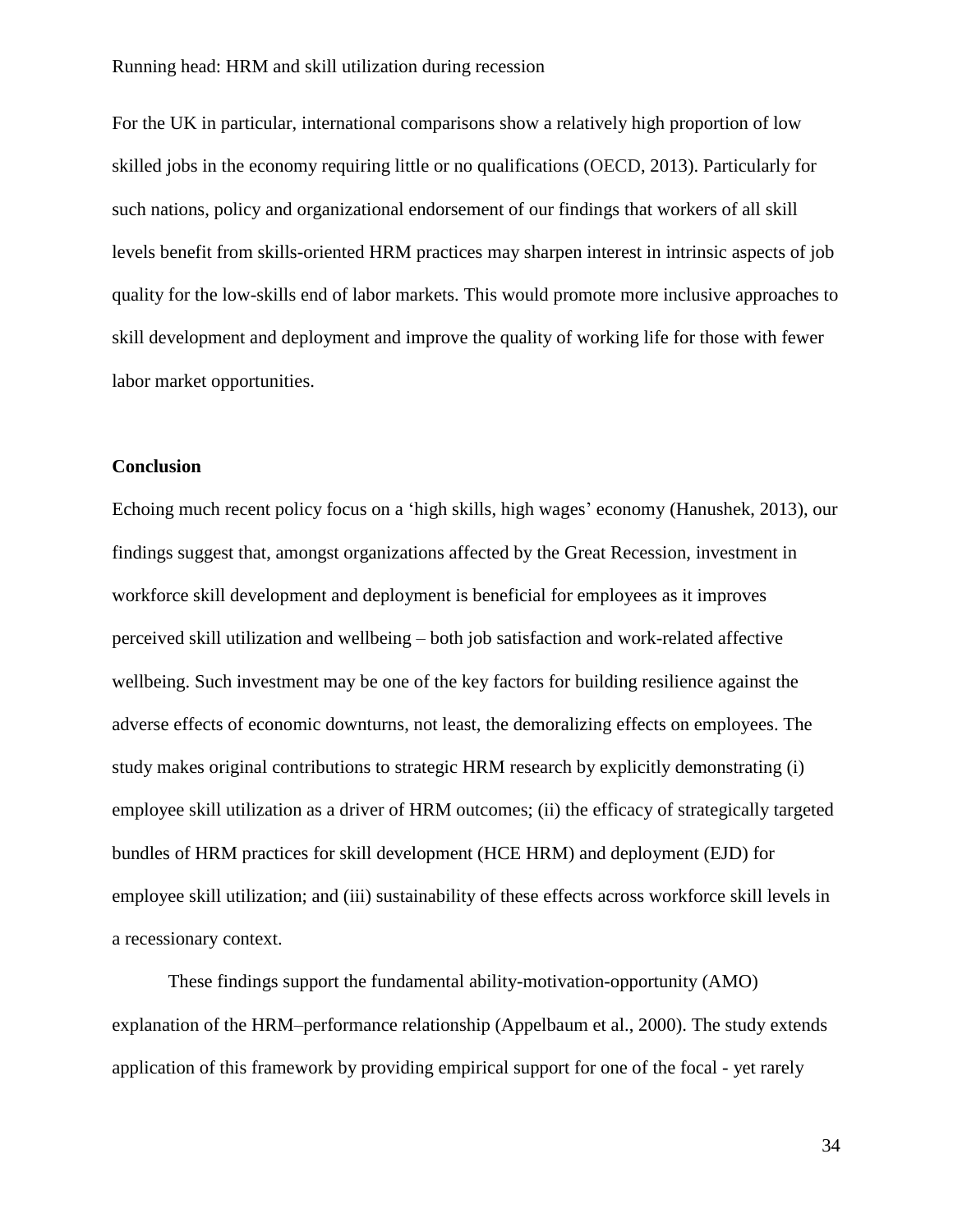tested - assumptions of AMO and 'black box' research in strategic HRM; that employee skill utilization is an important driver of HRM outcomes. We also responded to the need to understand boundary conditions within which HRM impacts employee outcomes. Workforce skills composition showed evidence of being a boundary condition for adoption of HRM but not for its efficacy. This contradicts elitist approaches to skill utilization and talent management which advocate for investment primarily in 'high value' employees on the grounds that such investment would not work in the low-skilled end of the labor market. We conclude that skill utilization may be a proxy for fundamental needs such as autonomy and self-efficacy at work for all groups of workers. Satisfaction of these needs through strategically targeted HRM approaches improves crucial work-related employee outcomes, even during economic downturn.

Our findings encourage employers to invest in their workforce skills and policymakers to seek ways to influence organizational skills investment, even in the face of cost cutting pressures. Such investment, however, implies longer-term economic and social policies that involve numerous stakeholders in partnership. Moreover, how the concept of skill utilization can be applied within workplaces for leveraging human resource advantage needs to be better understood. Warhurst and Findlay (2012) describe the challenge as one of aligning employer and employee interests around skill utilization. This study has gone some way to demonstrating this alignment of interests.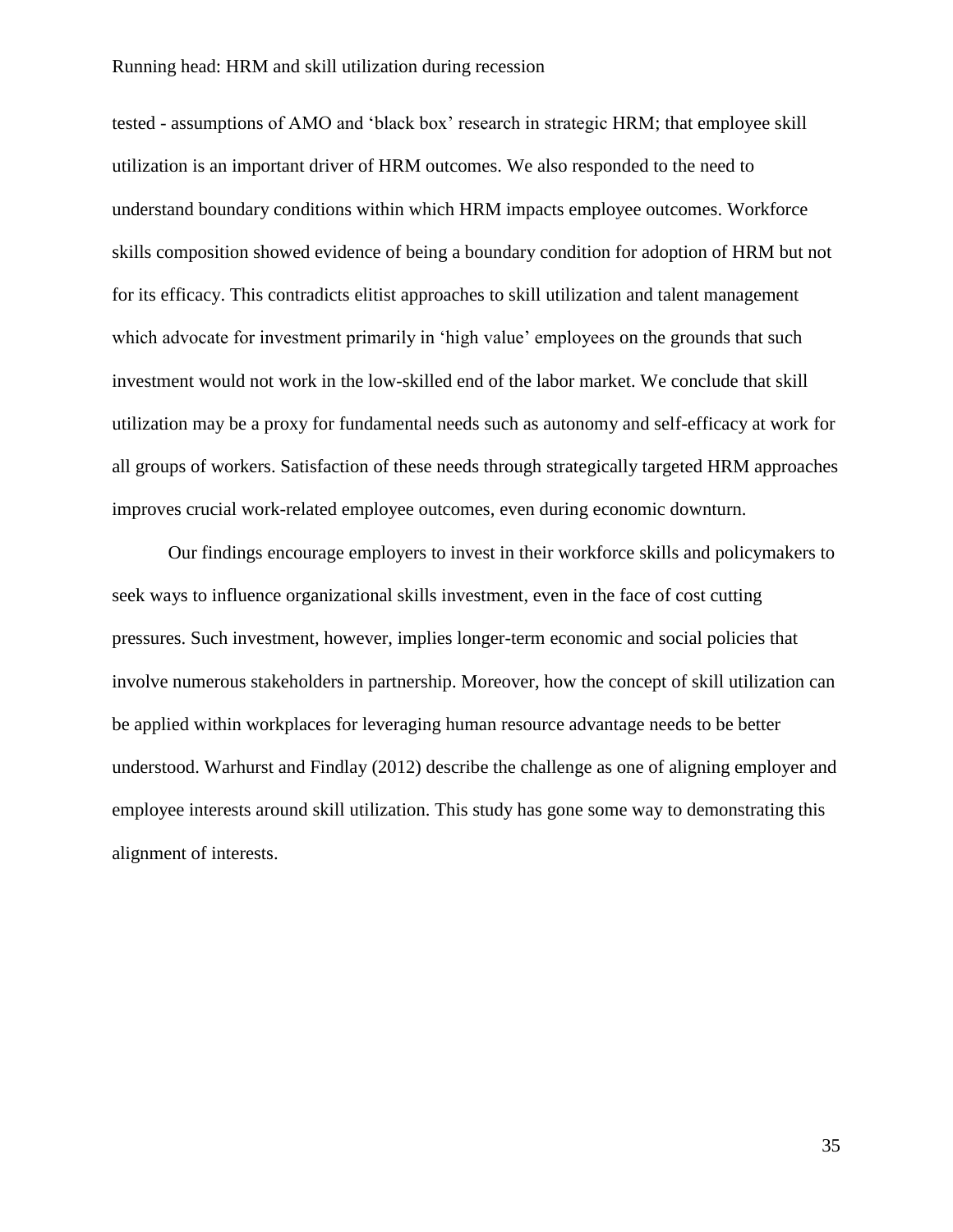# **Tables and Figures**

Table 1 Means, standard deviations and intercorrelations between study variables

|                |                                  | M    | <b>SD</b> | $\mathbf{1}$ | $\overline{2}$ | $\mathbf{3}$ | $\overline{\mathbf{4}}$ | 5         | 6         |
|----------------|----------------------------------|------|-----------|--------------|----------------|--------------|-------------------------|-----------|-----------|
|                | Recessionary action              | 4.05 | 2.15      |              |                |              |                         |           |           |
|                | Organizational performance       | 3.70 | .66       | $-.11***$    | (.70)          |              |                         |           |           |
| 3              | <b>HCE HRM</b>                   | 6.71 | 2.51      | $.11***$     | $.16***$       |              |                         |           |           |
| $\overline{4}$ | <b>EJD</b>                       | 2.92 | .57       | $-.03$       | $.16***$       | $.21***$     | (.76)                   |           |           |
| 5              | High-skilled LOG                 | .23  | .42       | $.07***$     | $.06***$       | $.28***$     | $.37***$                |           |           |
| 6              | Intermediate-skilled LOG         | .18  | .38       | $.11***$     | $.06***$       | $-.04*$      | $-.05*$                 | $-.25***$ |           |
|                | Low-skilled LOG                  | .59  | .49       | $-.14***$    | $-.10^{**}$    | $-.21$ **    | $-.28$ **               | $-.66$ ** | $-.56$ ** |
| 8              | Elementary-skilled LOG           | .13  | .34       | $-.06***$    | $-.12***$      | $-.38***$    | $-.12***$               | $-.21***$ | $-.18***$ |
| 9              | Work intensity                   | 2.69 | .71       | $-.01$       | $.04*$         | $.09***$     | $.13***$                | $.25***$  | $-.04$    |
| 10             | Job security                     | 2.71 | 1.13      | $-.09***$    | .02            | .01          | .00                     | $.06***$  | $-.02$    |
| 11             | Supervisory responsibility       | .30  | .46       | .01          | .03            | $.12***$     | $.14***$                | $.33***$  | .04       |
| 12             | Perceived skill utilization      | 2.40 | 1.09      | $-.01$       | $.05***$       | $.19***$     | $.15***$                | $.22***$  | $.05***$  |
| 13             | Job satisfaction                 | 3.43 | .73       | $-.09***$    | $.08***$       | $.06***$     | $.16***$                | $.20***$  | .01       |
| 14             | Work-related affective wellbeing | 3.87 | .91       | $-.04*$      | $.05*$         | $-.02$       | $.07***$                | .02       | .01       |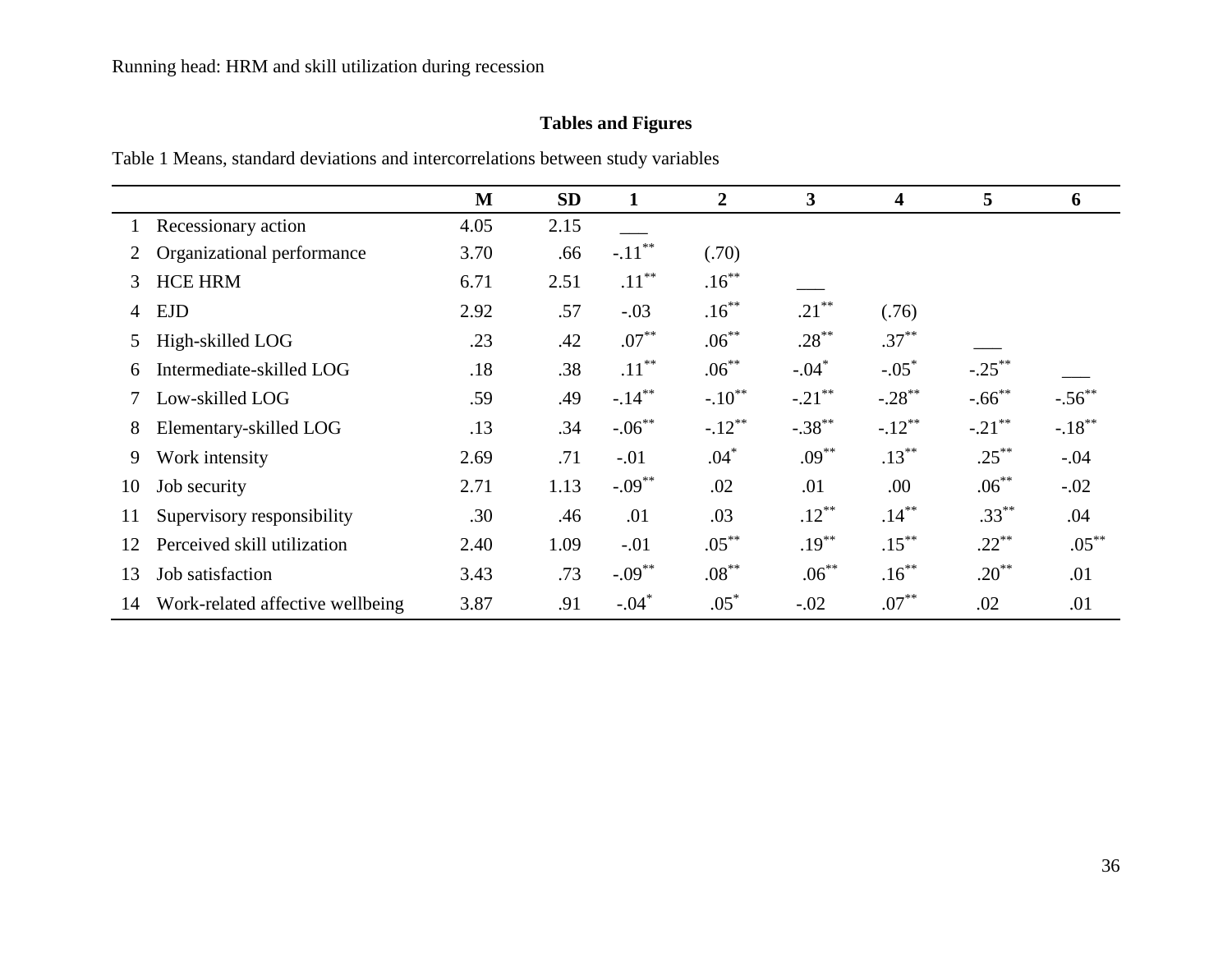Table 1 continued…

|    |                                  | 7         | 8                    | 9         | 10       | 11       | 12       | 13       | 14     |
|----|----------------------------------|-----------|----------------------|-----------|----------|----------|----------|----------|--------|
|    | Recessionary action              |           |                      |           |          |          |          |          |        |
| 2  | Organizational performance       |           |                      |           |          |          |          |          |        |
| 3  | <b>HCE HRM</b>                   |           |                      |           |          |          |          |          |        |
| 4  | <b>EJD</b>                       |           |                      |           |          |          |          |          |        |
| 5  | High-skilled LOG                 |           |                      |           |          |          |          |          |        |
| 6  | Intermediate-skilled LOG         |           |                      |           |          |          |          |          |        |
|    | Low-skilled LOG                  |           |                      |           |          |          |          |          |        |
| 8  | Elementary-skilled LOG           | $.32***$  |                      |           |          |          |          |          |        |
| 9  | Work intensity                   | $-.18***$ | $-.06***$            | (.72)     |          |          |          |          |        |
| 10 | Job security                     | $-.04$    | $-.02$               | $.08***$  |          |          |          |          |        |
| 11 | Supervisory responsibility       | $-.31***$ | $-.20$ <sup>**</sup> | $.17***$  | $.08***$ |          |          |          |        |
| 12 | Perceived skill utilization      | $-.23***$ | $-.29***$            | .03       | $.07***$ | $.24***$ |          |          |        |
| 13 | Job satisfaction                 | $-.17***$ | $-.15***$            | $-.01$    | $.16***$ | $.22***$ | $.52***$ | (.86)    |        |
| 14 | Work-related affective wellbeing | $-.01$    | $-.07***$            | $-.27***$ | .02      | .01      | $.22***$ | $.51***$ | (0.92) |

*Note.* HCE HRM: Human capital enhancing HRM; EJD: Enriched job design; LOG: Largest Occupational Group. Cronbach alpha reliability coefficients in parentheses where appropriate. Weights equal to 1/(probability of selection and response) were applied to account for known sampling-related biases; \*  $p < .05$ , \*\* $p$ .01, \*\*\* $p < .001$ .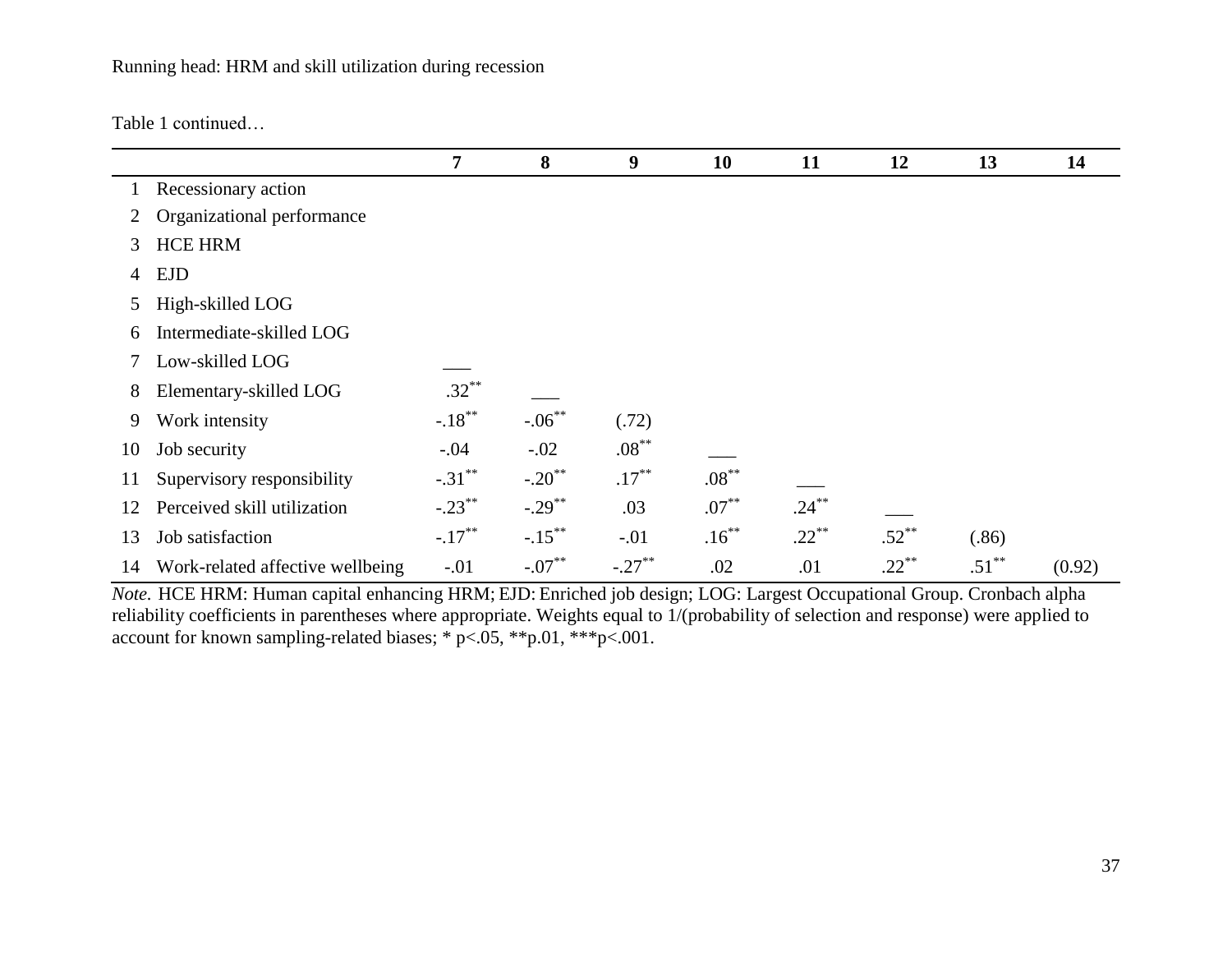|                                       | <b>Job satisfaction</b> |      |           |      | Work-related affective wellbeing |      |           |      |  |  |
|---------------------------------------|-------------------------|------|-----------|------|----------------------------------|------|-----------|------|--|--|
| <b>Parameter</b>                      | B                       | s.e. | B         | s.e. | $\bf{B}$                         | s.e. | $\bf{B}$  | s.e. |  |  |
| Intercept                             | $3.36***$               | .18  | 2.59***   | .16  | $4.56***$                        | .21  | $4.09***$ | .20  |  |  |
| Work intensity                        | $-11***$                | .02  | $-.08***$ | .02  | $-.39***$                        | .03  | $-.39***$ | .03  |  |  |
| Supervisory responsibility            | $.25***$                | .03  | $.13***$  | .03  | .04                              | .04  | $-.03$    | .04  |  |  |
| Job security                          | $.08***$                | .01  | $.07***$  | .01  | .03                              | .02  | .02       | .02  |  |  |
| Organizational performance            | .05                     | .03  | $.06*$    | .02  | $.06*$                           | .03  | $.06*$    | .03  |  |  |
| Recessionary action                   | $-.03**$                | .01  | $-.03*$   | .01  | $-.01$                           | .01  | $-.01$    | .01  |  |  |
| Elementary $LOGa$                     | $-46***$                | .07  | $-.17*$   | .06  | $-.34***$                        | .08  | $-.17*$   | .08  |  |  |
| Low-skilled $LOGa$                    | $-.23***$               | .05  | $-13**$   | .04  | $-.13*$                          | .06  | $-.07*$   | .06  |  |  |
| Intermediate-skilled LOG <sup>a</sup> | $-.19**$                | .06  | $-.15**$  | .05  | $-.16*$                          | .07  | $-.13*$   | .07  |  |  |
| <b>HCE HRM</b>                        | $-.03*$                 | .01  | $-.03*$   | .01  | $-.03*$                          | .01  | $-.03*$   | .01  |  |  |
| <b>EJD</b>                            | $.10**$                 | .04  | $.07*$    | .03  | $.12**$                          | .04  | $.10*$    | .04  |  |  |
| Perceived skill utilization           |                         |      | $.32***$  | .01  |                                  |      | $.20***$  | .02  |  |  |
| $-2LL$                                | 5196.71                 |      | 4569.87   |      | 6401.85                          |      | 6277.74   |      |  |  |
| $\sigma_e$                            | $.42***$                | .01  | $.33***$  | .01  | $.72***$                         | .02  | $.68***$  | .02  |  |  |
| $\sigma_{w}$                          | $.05***$                | .01  | $.03***$  | .01  | $.04***$                         | .01  | $.04***$  | .01  |  |  |
| $Pseudo-Re2$                          | .13                     |      | .23       |      | .08                              |      | .05       |      |  |  |

Table 2 Multilevel hierarchical regression analyses predicting job satisfaction and work-related affective wellbeing

*Note.* HCE HRM: Human capital enhancing HRM; EJD: Enriched job design; LOG: Largest Occupational Group. *a* reference category: high-skilled LOG*;* σ<sup>e</sup> Employee-level variance, σwWorkplace-level variance; and *Pseudo-R*<sup>e</sup> 2 is the proportional reduction in prediction error in employee level (Level 1) compared to the previous model; for Step 1 comparison category is the null model (- 2LL=5836.24,  $\sigma_e = .44$ ,  $\sigma_w = .09$  for job satisfaction, and (-2LL=7203.17,  $\sigma_e = .77$ ,  $\sigma_w = .06$  for work-related affective wellbeing); ICC1 for job satisfaction = 18 and for work-related affective wellbeing=.08; \* p<.05, \*\*p.01, \*\*\*p<.001.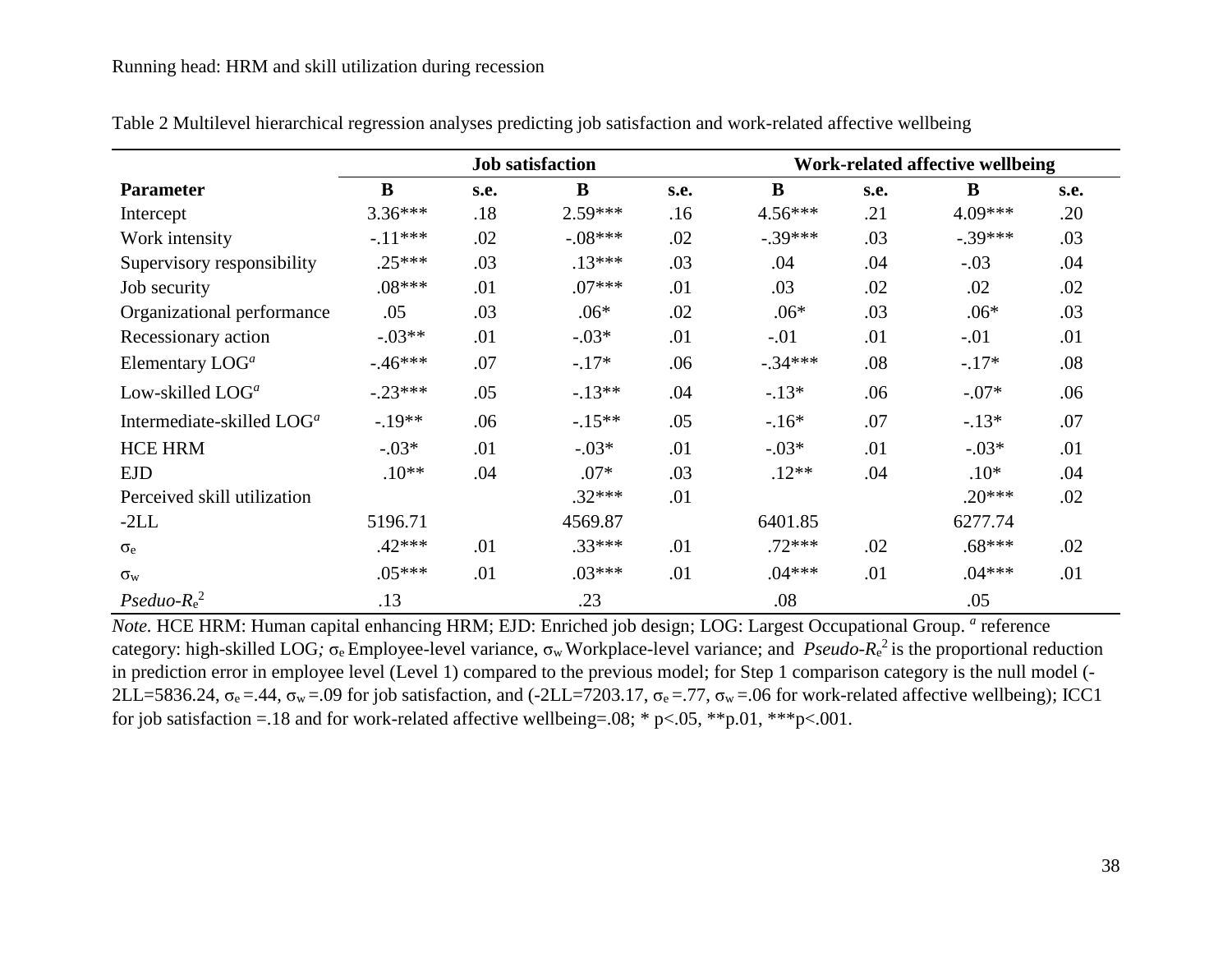|                                                | <b>Model 1</b> |     | <b>Model 2</b> |     | <b>Model 3</b> |     | Model 4   |     |
|------------------------------------------------|----------------|-----|----------------|-----|----------------|-----|-----------|-----|
| <b>Parameter</b>                               | B              | s.e | $\bf{B}$       | s.e | $\bf{B}$       | s.e | B         | s.e |
| Intercept                                      | $2.86***$      | .20 | $2.37***$      | .25 | $2.06***$      | .32 | $2.76***$ | .52 |
| Work intensity                                 | $-.08**$       | .03 | $-.08**$       | .03 | $-.08**$       | .03 | $-.08**$  | .03 |
| Supervisory responsibility                     | $.35***$       | .05 | $.35***$       | .05 | $.35***$       | .05 | $.35***$  | .05 |
| Job security                                   | $.05*$         | .02 | $.05*$         | .02 | $.05*$         | .02 | $.05*$    | .02 |
| Organizational performance                     | $-.02$         | .04 | $-.03$         | .04 | $-.03$         | .04 | $-.03$    | .04 |
| Recessionary action                            | $-.02$         | .01 | $-.02$         | .01 | $-.03$         | .01 | $-.02$    | .01 |
| Elementary LOG <sup>a</sup>                    | $-1.06***$     | .09 | $-.90***$      | .10 | $-.64*$        | .27 | $-.93$    | .61 |
| Low-skilled LOG <sup>a</sup>                   | $-.41***$      | .07 | $-.32***$      | .07 | .11            | .26 | $-.75$    | .51 |
| Intermediate-skilled LOG <sup>a</sup>          | $-.23**$       | .08 | $-14**$        | .09 | .22            | .28 | $-.70$    | .55 |
| <b>HCE HRM</b>                                 |                |     | $.05*$         | .01 | $.07*$         | .03 | $.03*$    | .01 |
| <b>EJD</b>                                     |                |     | $.11*$         | .05 | $.11*$         | .05 | $.11*$    | .04 |
| Elementary LOG <sup>a*</sup> HCE HRM           |                |     |                |     | $-.03$         | .04 |           |     |
| Low-skilled LOG <sup>a*</sup> HCE HRM          |                |     |                |     | $-.06$         | .03 |           |     |
| Intermediate-skilled LOG <sup>a*</sup> HCE HRM |                |     |                |     | $-.04$         | .04 |           |     |
| Elementary LOG <sup>a</sup> *EJD               |                |     |                |     |                |     | $-.01$    | .20 |
| Low-skilled LOG <sup>a</sup> *EJD              |                |     |                |     |                |     | .13       | .16 |
| Intermediate-skilled LOG <sup>a*</sup> EJD     |                |     |                |     |                |     | .18       | .17 |
| $-2LL$                                         | 7099.44        |     | 7098.78        |     | 7110.80        |     | 7103.08   |     |
| $\sigma_e$                                     | $.92***$       | .03 | .92***         | .03 | .92***         | .03 | .92***    | .03 |
| $\sigma_{\rm w}$                               | $.09***$       | .02 | $.09***$       | .02 | $.09***$       | .02 | $.09***$  | .02 |
| $Pseudo-Rw2$                                   | .02            |     | .00            |     | .00            |     | .00       |     |

Table 3 Multilevel hierarchical regression analyses predicting perceived skill utilization

*Note*. HCE HRM: Human capital enhancing HRM; EJD: Enriched job design. *a* reference category: high-skilled LOG; ICC1=.19; σ<sub>e</sub> Employee-level variance, σwWorkplace-level variance; and *Pseudo-R*<sup>w</sup> 2 is the proportional reduction in prediction error in workplace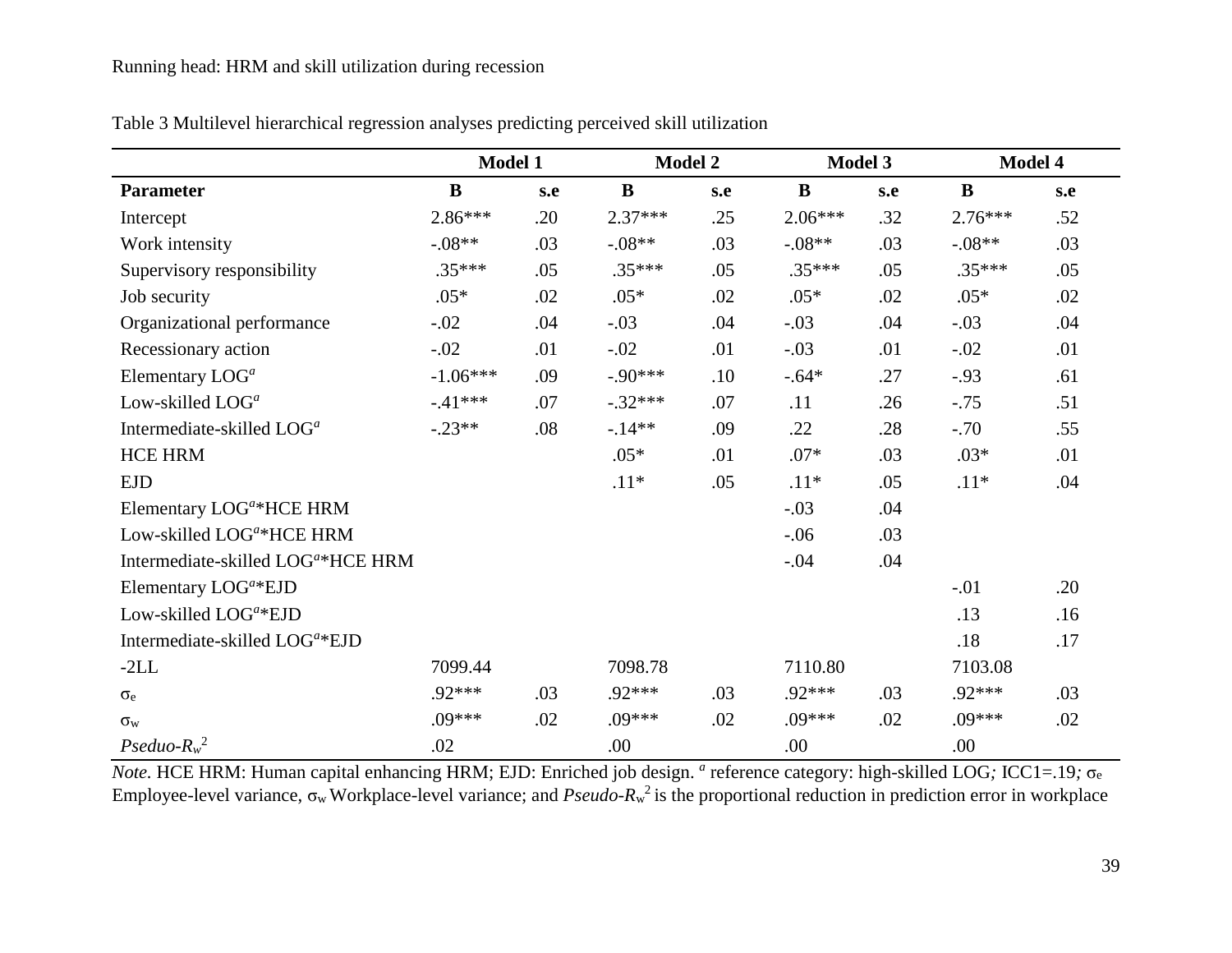level (Level 2) compared to the previous model; for Model 1 comparison category is the null model (-2LL=7988.16, σ<sub>e</sub>=.95, σ<sub>w</sub>=.23) and for Models 3 and 4 comparison category is Model 2; \* p<.05, \*\*p.01, \*\*\*p<.001.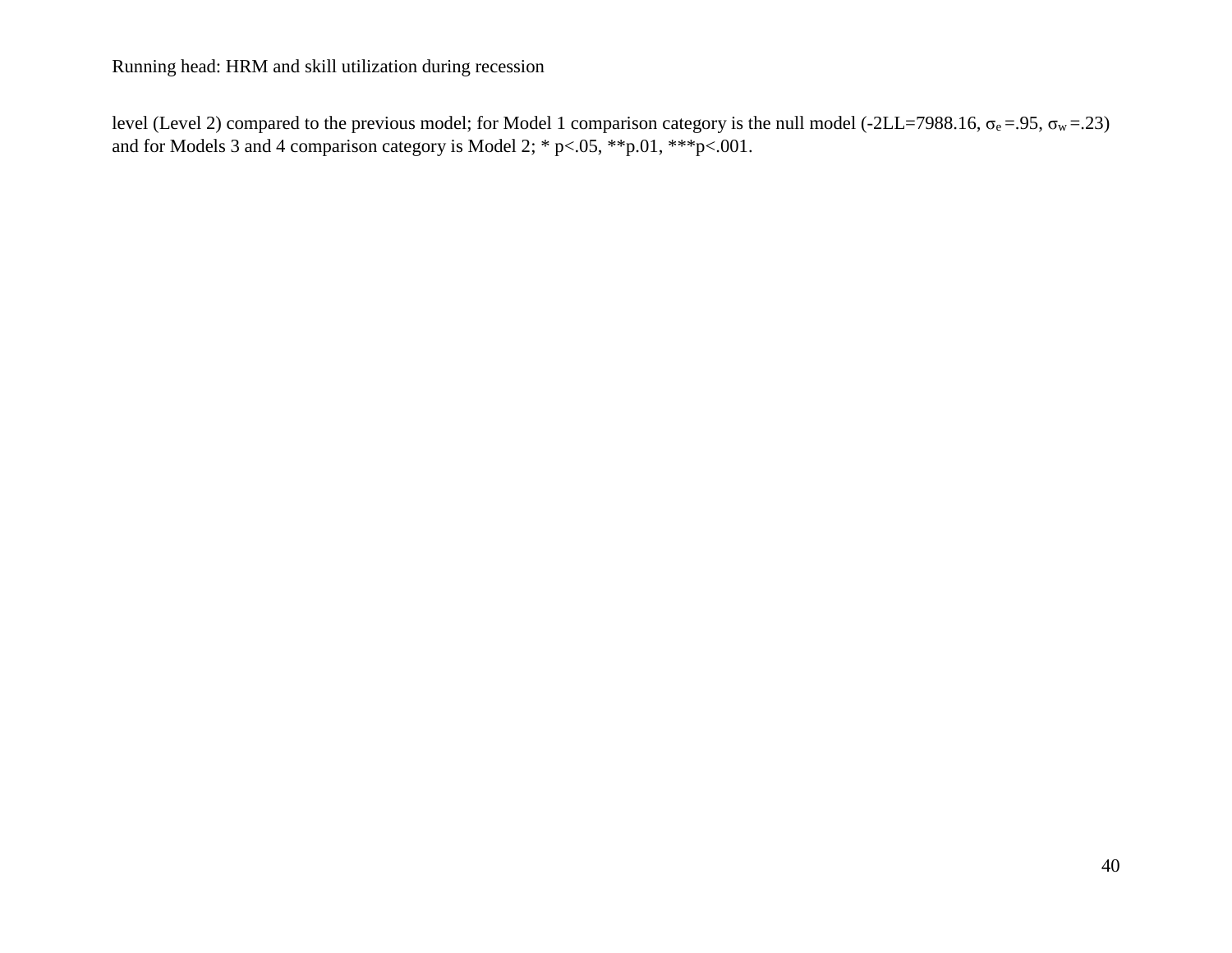| <b>Indirect effects</b>                                                    | B      | SЕ  | p   | 95% CI         | Model -2LL |
|----------------------------------------------------------------------------|--------|-----|-----|----------------|------------|
| HCE HRM $\rightarrow$ skill utilization $\rightarrow$ job satisfaction     | .02    | .01 | .00 | $.01 - .03$    | 11722.9    |
| $HCE$ HRM $\rightarrow$ skill utilization $\rightarrow$ WRAWB              | .01    | .01 | .00 | $.01-.02$      | 13622.4    |
| $EJD \rightarrow$ skill utilization $\rightarrow$ job satisfaction         | .05    | .02 | .01 | $.01 - .09$    | 11735.2    |
| $EJD \rightarrow$ skill utilization $\rightarrow$ WRAWB                    | .03    | .01 | .02 | $.01 - .06$    | 13630.2    |
| <b>Conditional indirect effects</b>                                        |        |     |     |                |            |
| HCE HRM*LOG $\rightarrow$ skill utilization $\rightarrow$ job satisfaction | $-.02$ | .01 |     | $-0.01 - 0.04$ | 10977      |
| HCE HRM*LOG $\rightarrow$ skill utilization $\rightarrow$ WRAWB            | .01    | .01 |     | $-0.01 - 0.03$ | 12773.5    |
| $EJD*LOG \rightarrow$ skill utilization $\rightarrow$ job satisfaction     | $-.10$ | .01 |     | $-16 - 0.06$   | 10986.7    |
| $EJD*LOG \rightarrow$ skill utilization $\rightarrow$ WRAWB                | $-.03$ | .01 |     | $-.11-.04$     | 12778.5    |

Table 4 Indirect and conditional indirect effects of human capital enhancing HRM and enriched job design on employee wellbeing

*Note.* HCE HRM: Human capital enhancing HRM; EJD: Enriched job design; LOG: Largest occupational group; WRAWB: Workrelated affective wellbeing. Organizational control variables were recessionary action and organizational performance (and largest occupational group for indirect effects). Employee-level control variables were work intensity, job security and supervisory responsibility. ICC1 job satisfaction = 19. ICC1 work-related wellbeing = .08. Analyses were run using MLMed (Rockwood, 2017). Conditional indirect effect tests that moderated mediation effect of HRM on wellbeing through skill utilization, where the relationship between HRM and skill utilization is moderated by LOG.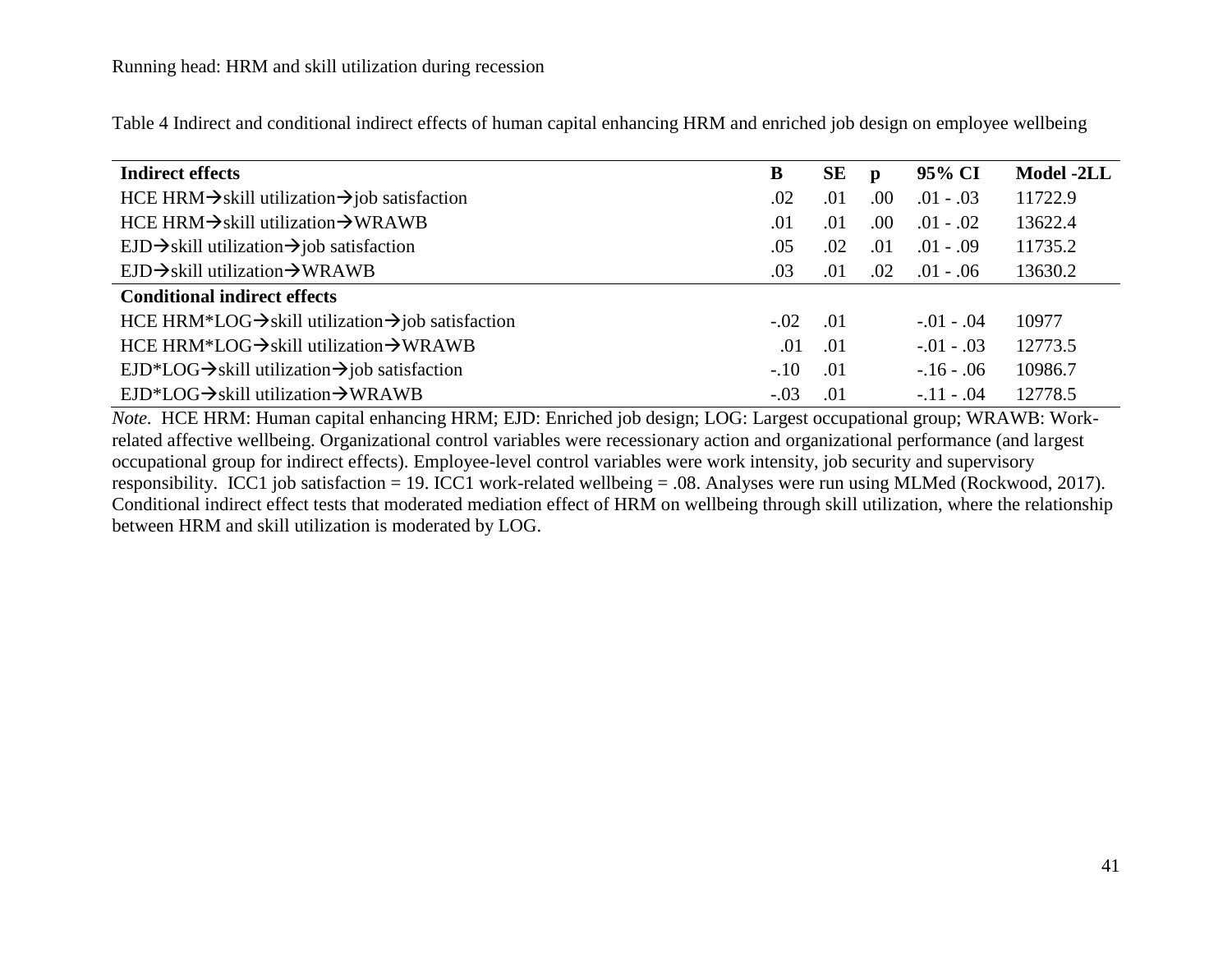|                                          | Human capital enhancing<br><b>HRM</b> |          | <b>Enriched job design</b> |           |  |  |
|------------------------------------------|---------------------------------------|----------|----------------------------|-----------|--|--|
|                                          | $\beta$                               | β        | β                          | $\beta$   |  |  |
| Proportion of part-time workers          | $-.03$                                | $-.03$   | .01                        | .01       |  |  |
| Proportion of temporary contracts        | .03                                   | .03      | .03                        | .03       |  |  |
| Proportion of Low Pay <7.50/hour         | $-.06**$                              | $-.01$   | $-.17***$                  | $-.07**$  |  |  |
| Proportion of unionized<br>employees     | $-.01$                                | $-.01$   | $-.05*$                    | $-.03$    |  |  |
| Private sector                           | $-.09**$                              | $-.08**$ | $-.07**$                   | $-.06**$  |  |  |
| Fully/predominantly UK owned             | $-.07*$                               | $-.07*$  | .04                        | .04       |  |  |
| No recent major structural change        | $-.02$                                | $-.02$   | $-.01$                     | .00       |  |  |
| Recessionary action                      | $.04*$                                | $.04*$   | .01                        | .00       |  |  |
| Medium-size organization <sup>a</sup>    | $.18***$                              | $.18***$ | $-12***$                   | $-12***$  |  |  |
| Large organization <sup>a</sup>          | $.26***$                              | $.23***$ | $-15***$                   | $-.19***$ |  |  |
| Interactive service <sup>b</sup>         | .05                                   | .07      | $-.02$                     | .02       |  |  |
| Community service <sup>b</sup>           | $.17***$                              | $.13***$ | $.17***$                   | $.12***$  |  |  |
| Knowledge intensive service <sup>b</sup> | $.08***$                              | $.08***$ | $.07**$                    | $.07**$   |  |  |
| Organizational performance               | $.09***$                              | $.09***$ | $.08***$                   | $.08***$  |  |  |
| High quality                             | .01                                   | .01      | $.05*$                     | $.05*$    |  |  |
| High innovation                          | $.14***$                              | $.14***$ | $.10***$                   | $.10***$  |  |  |
| Intermediate-skilled LOG <sup>c</sup>    |                                       | $-14***$ |                            | $-.14***$ |  |  |
| Low-skilled LOG <sup>c</sup>             |                                       | $-15***$ |                            | $-.33***$ |  |  |
| Elementary-skilled LOG <sup>c</sup>      |                                       | $-15***$ |                            | $-.10***$ |  |  |
| $\Delta F$                               | 38.97***                              | 43.67*** | 21.89***                   | 78.78***  |  |  |
| $\mathbb{R}^2$                           | .03                                   | .07      | .02                        | .09       |  |  |
| $\Delta R^2$                             | .03                                   | .04      | .02                        | .07       |  |  |

Table 5 Hierarchical regression predicting organizational adoption of skills-oriented HRM using organizational data only (N=333)

Note. LOG: Largest Occupational Group.<sup>a</sup> reference category: small organizations (<50 employees); <sup>b</sup> reference category: manufacturing; <sup>c</sup> reference category: high-skilled LOG; \* p<.05, \*\*p.01, \*\*\*p<.001.  $R^2$  refers to adjusted  $R^2$ .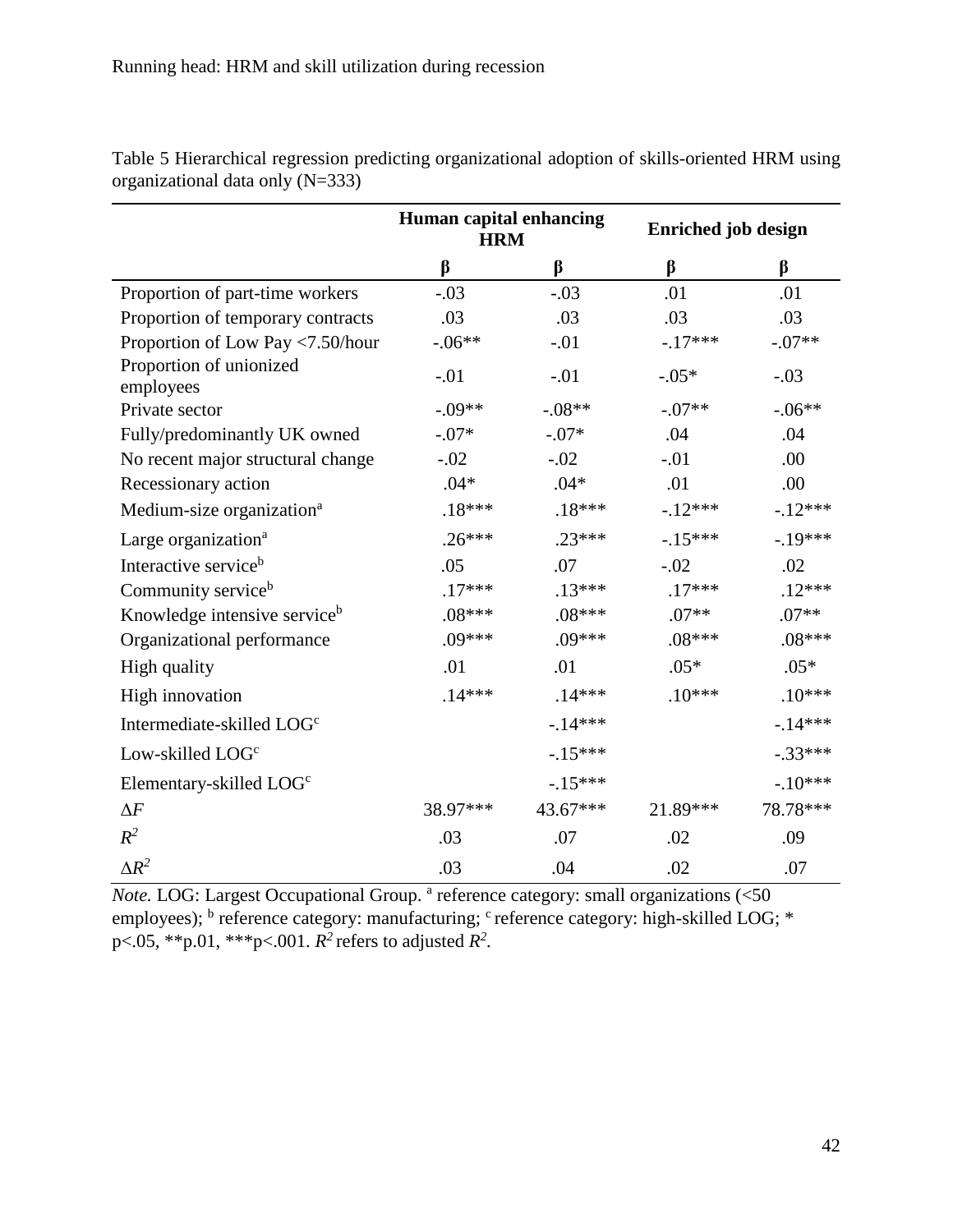## Figure 1 Study hypotheses



*Note*. HCE HRM: Human capital enhancing HRM; EJD: Enriched job design. Skills-oriented HRM measured at organizational-level, workforce skill composition matched at organizationand employee-level, and perceived skill utilization and employee wellbeing measured at employee-level. Dotted line refers to indirect relationships (H1 & H2).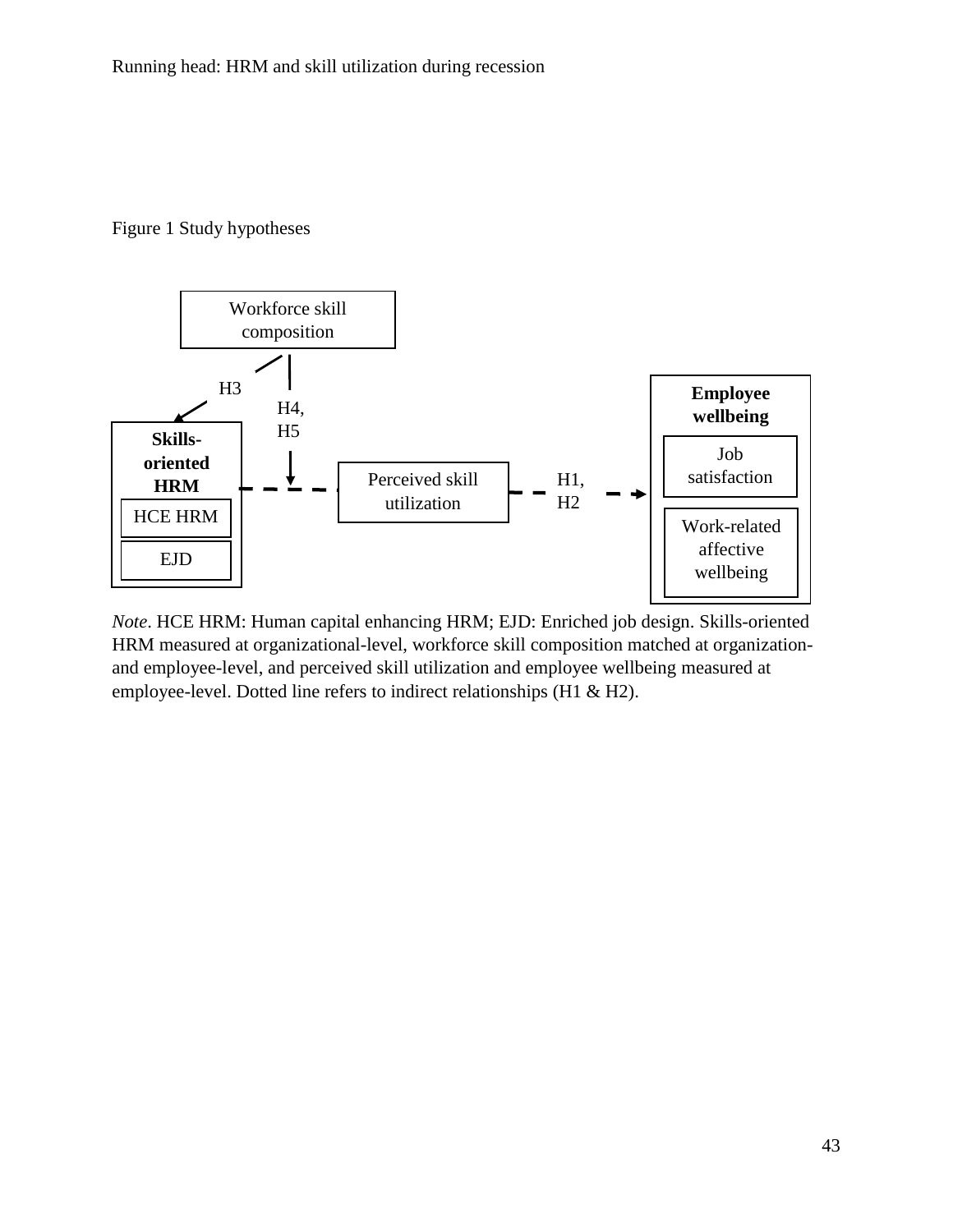#### **References**

- Addison, J. T., & Belfield, C. R. (2008). The determinants of performance appraisal systems: A note (do Brown and Heywood's results for Australia hold up for Britain?). British Journal of Industrial Relations, 46(3), 521-531.
- Aguinis, H., Gottfredson, R. K., & Culpepper, S. A. (2013). Best-practice recommendations for estimating cross-level interaction effects using multilevel modeling. Journal of Management, 39(6), 1490-1528.
- Alfes, K., Shantz, A., & Baalen, S. (2016). Reducing perceptions of overqualification and its impact on job satisfaction: The dual roles of interpersonal relationships at work. Human Resource Management Journal, 26(1), 84-101.
- Appelbaum, E., Bailey, T., & Berg, P. (2000). Manufacturing advantage: Why high-performance work systems pay off. Ithaca, NY: Cornell University Press.
- Ashton, D., Lloyd, C., & Warhurst, C. (2017). Business strategies and skills. In C. Warhurst, K. Mayhew, & D. Finegold (eds). The Oxford handbook of skills and training. Oxford: Oxford University Press.
- ASTD. (2012). Bridging the skills gap: help wanted, skills lacking: why the mismatch in today's economy? (1562868713). Retrieved from

https://www.nist.gov/sites/default/files/documents/mep/Bridging-the-Skills-Gap\_2012.pdf

Autor, D. (2010). The polarization of job opportunities in the US labor market: Implications for employment and earnings. Center for American Progress and the Hamilton Project of the Brookings Institution.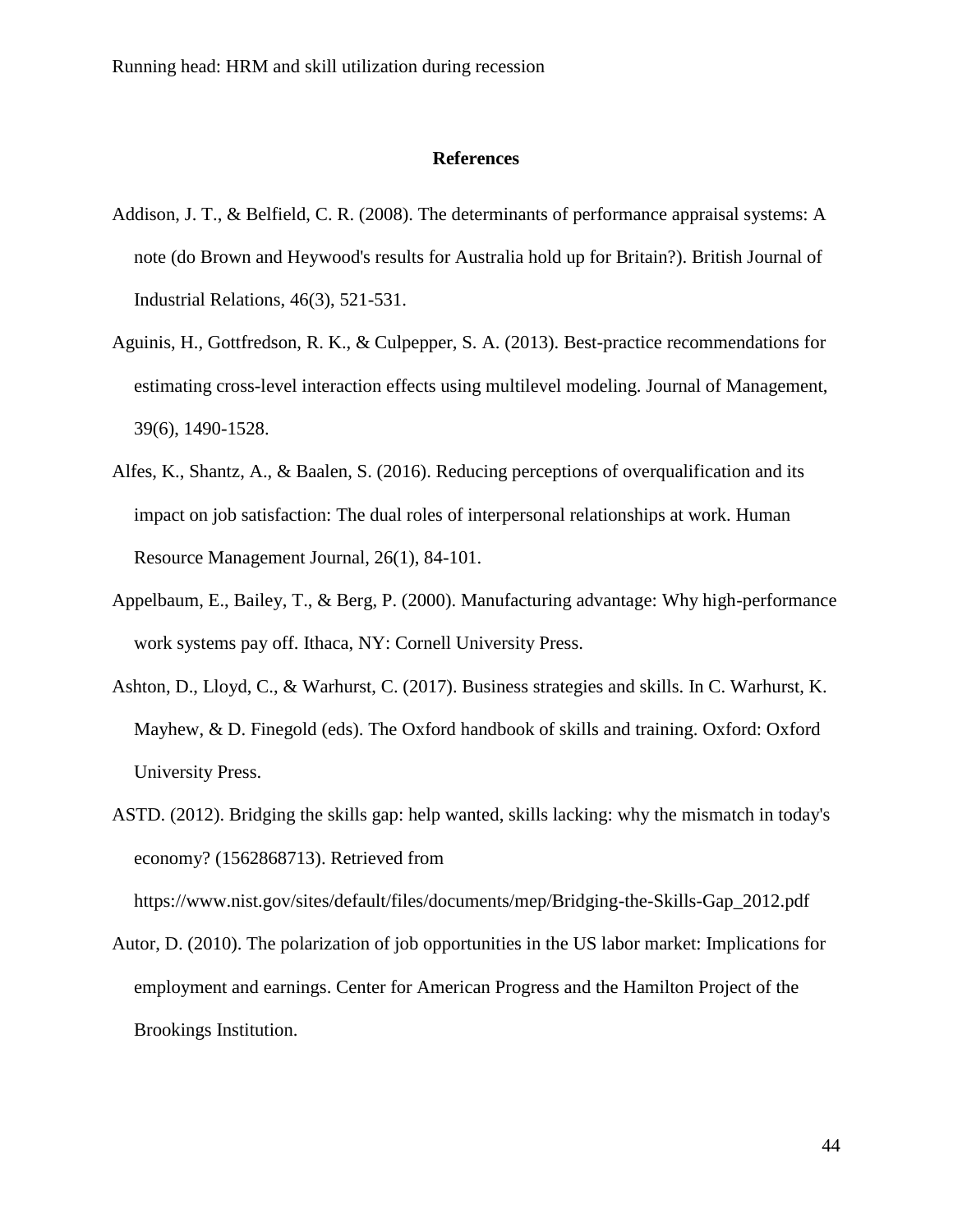- Banks, G. C., & Kepes, S. (2015). The influence of internal HRM activity fit on the dynamics within the "black box". Human Resource Management Review, 25(4), 352-367.
- Batt, R. (2000). Strategic segmentation in front-line services: matching customers, employees and human resource systems. International Journal of Human Resource Management, 11(3), 540-561.
- Bauer, T. N., Bodner, T., Erdogan, B., Truxillo, D. M., & Tucker, J. S. (2007). Newcomer adjustment during organizational socialization: a meta-analytic review of antecedents, outcomes, and methods. Journal of Applied Psychology, 92(3), 707.
- Becker, B. E., & Huselid, M. A. (2010). SHRM and job design: Narrowing the divide. Journal of Organizational Behavior, 31(2‐3), 379-388.
- Bell, D. N. F., & Blanchflower, D. G. (2011). Underemployment in the UK in the Great Recession. National Institute Economic Review, 215(1), R23-R33. doi:1.1177/0027950111401141.
- Bernerth, J. B., & Aguinis, H. (2016). A critical review and best-practice recommendations for control variable usage. Personnel Psychology, 69(1), 229-283.
- Blau, P. M. (1964). Exchange and social life. New Brunswick. NJ: Transaction.
- Boon, C., Eckardt, R., Lepak, D. P., & Boselie, P. (2018). Integrating strategic human capital and strategic human resource management. The International Journal of Human Resource Management, 29(1), 34-67.
- Boxall, P. (2014). The future of employment relations from the perspective of human resource management. Journal of Industrial Relations, 56(4), 578-593.
- Boxall, P., Ang, S.H., & Bartram, T. (2011). Analysing the 'black box'of HRM: Uncovering HR goals, mediators, and outcomes in a standardized service environment. Journal of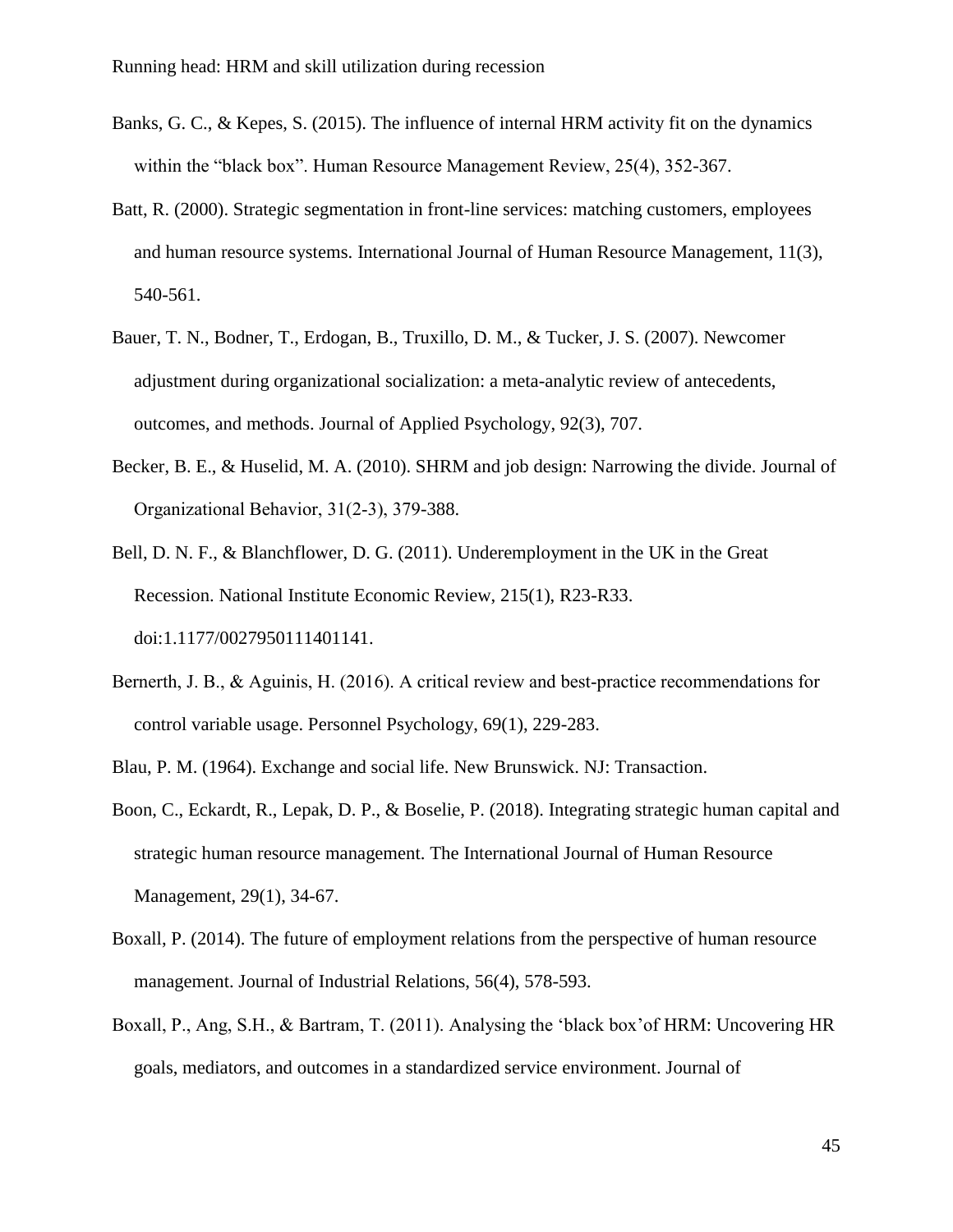Management Studies, 48(7), 1504-1532.

- Boxall, P., Hutchison, A., & Wassenaar, B. (2015). How do high-involvement work processes influence employee outcomes? An examination of the mediating roles of skill utilization and intrinsic motivation. The International Journal of Human Resource Management, 26(13), 1737-1752.
- Boxall, P., & Purcell, J. (2015). Strategy and human resource management. London: Palgrave Macmillan.
- Brinkley, I., & Crowley, E. (2017). From 'inadequate' to 'outstanding': Making the UK's skills system world class. London: CIPD.
- Bryson, A., Forth, J., & Stokes, L. (2017). Does employees' subjective well-being affect workplace performance? Human Relations, 70(8), 1017-1037.
- Bryson, A., & White, M. (2018). HRM and small-firm employee motivation: Before and after the Great Recession. ILR Review, available online: http://journals.sagepub.com/doi/10.1177/0019793918774524.
- Cappelli, P.H. (2015). Skill gaps, skill shortages, and skill mismatches: Evidence and arguments for the United States. ILR Review, 68(2), 251-290.
- Chung, H., & Van Oorschot, W. (2011). Institutions versus market forces: Explaining the employment insecurity of European individuals during (the beginning of) the financial crisis. Journal of European Social Policy, 21(4), 287-301.
- Cogin, J.A., & Williamson, I. O. (2014). Standardize or customize: The interactive effects of HRM and environment uncertainty on MNC subsidiary performance. Human Resource Management, 53(5), 701-721.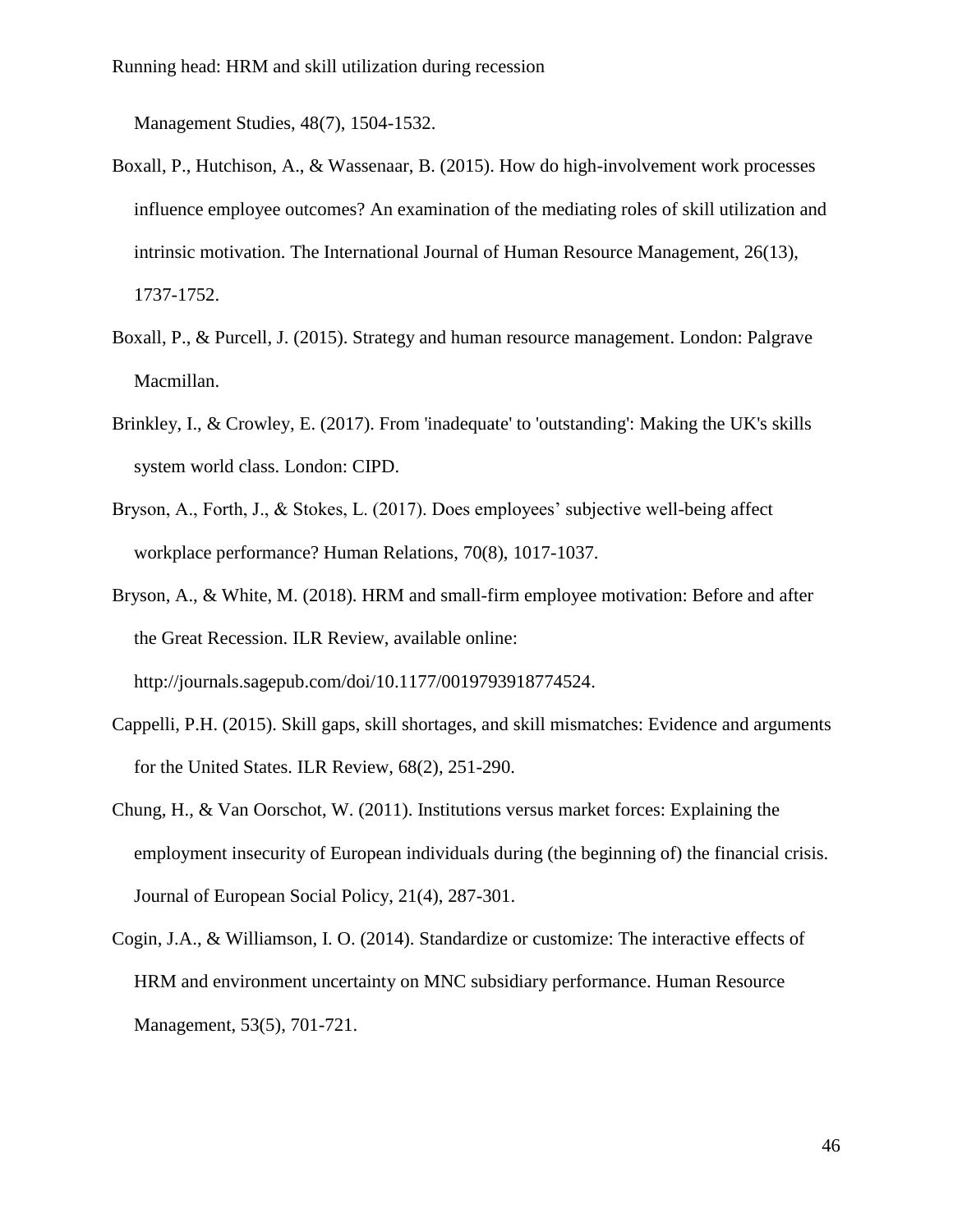- Colakoglu, S., Lepak, D.P., & Hong, Y. (2006). Measuring HRM effectiveness: Considering multiple stakeholders in a global context. Human Resource Management Review, 16(2), 209- 218.
- Combs, J., Liu, Y., Hall, A., & Ketchen, D. (2006). How much do high‐performance work practices matter? A meta‐analysis of their effects on organizational performance. Personnel Psychology, 59(3), 501-528.
- Cullinane, S.-J., Bosak, J., Flood, P. C., & Demerouti, E. (2014). Job design under lean manufacturing and the quality of working life: a job demands and resources perspective. The International Journal of Human Resource Management, 25(21), 2996-3015.
- Daniels K., Gedikli C., Watson D., Semkina A., & Vaughn O. (2017). Job design, employment practices and well-being: A systematic review of intervention studies. Ergonomics 60(9), 1177–1196.
- Datta, D.K., Guthrie, J.P., Basuil, D., & Pandey, A. (2010). Causes and effects of employee downsizing: A review and synthesis. Journal of Management, 36(1), 281-348.
- De Vos, A., & Dries, N. (2013). Applying a talent management lens to career management: The role of human capital composition and continuity. The International Journal of Human Resource Management, 24(9), 1816-1831.
- De Witte, H., Pienaar, J., & De Cuyper, N. (2016). Review of 30 years of longitudinal studies on the association between job insecurity and health and well‐being: Is there causal evidence? Australian Psychologist, 51(1), 18-31.
- Department for Business Innovation and Skills. (2013). Workplace Employee Relations Survey 2011 (Version SN:7226). Colchester, Essex: UK Data Archive [distributor].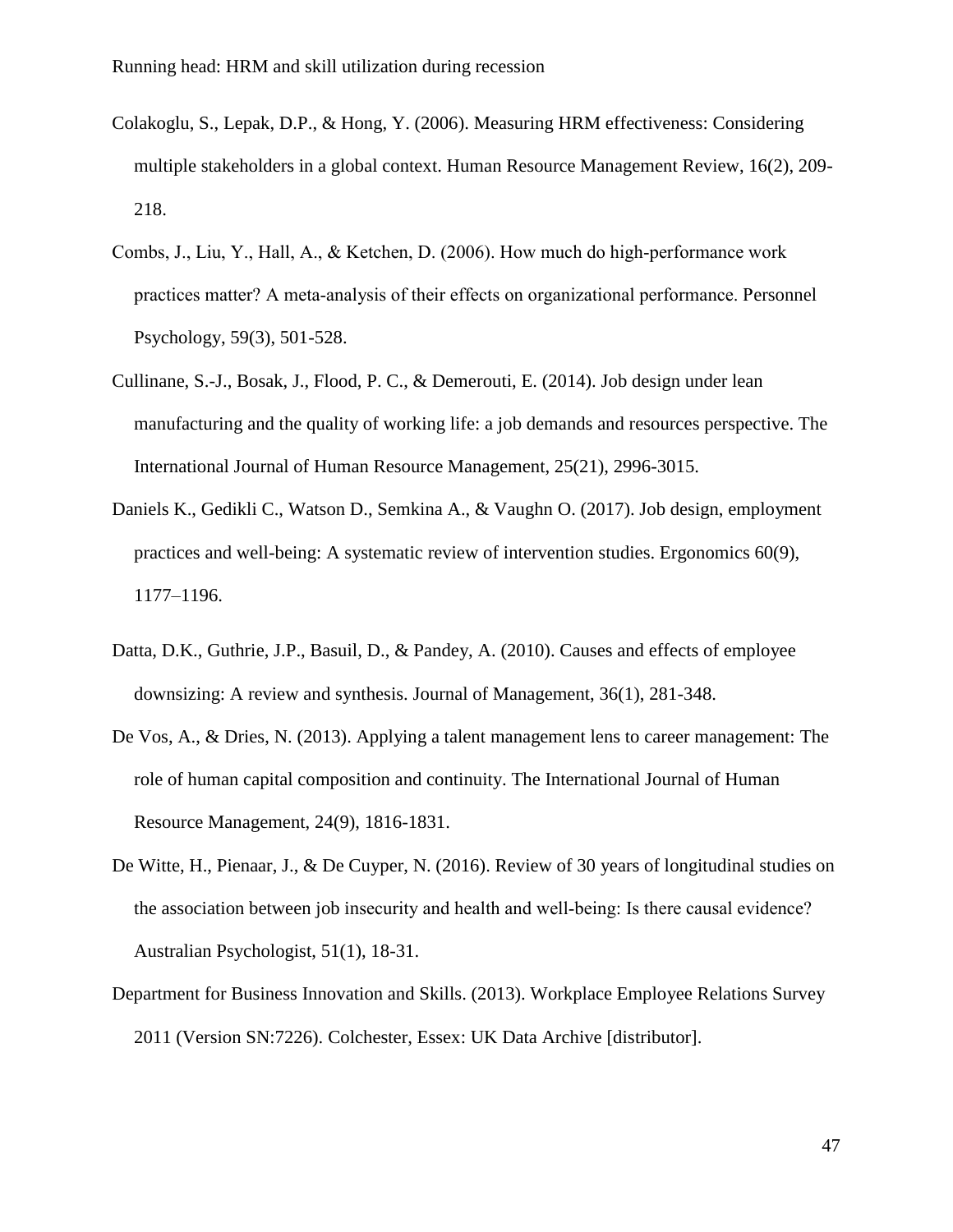- Felstead, A., Gallie, D., Green, F., & Henseke, G. (2016). The determinants of skills use and work pressure: A longitudinal analysis. Economic and Industrial Democracy, available online: https://doi.org/10.1177%2F0143831X16656412.
- Felstead, A., & Green, F. (2017). Working longer and harder? A critical assessment of work effort in Britain in comparison to Europe. In D. Grimshaw, C. Fagan, G. Hebson, & I. Tavora (eds) Making work more equal: A new labour market segmentation approach, Manchester: Manchester Univeristy Press, pp.188-207.
- Festing, M. (2011). Retaining talent in times of crisis—Opportunities for the Robert Bosch Group in the context of the German industrial relations system. In J. C. Hayton, B. Kuvaas, L.C. Christianson, & M. Biron (eds) Global human resource management casebook. New York: Routledge, pp.37-46.
- Findlay, P., Warhurst, C., Keep, E., & Lloyd, C. (2017). Opportunity knocks? The possibilities and levers for improving job quality. Work and Occupations, 44(1), 3-22.
- Forth, J., & McNabb, R. (2008). Workplace performance: A comparison of subjective and objective measures in the 2004 Workplace Employment Relations Survey. Industrial Relations Journal, 39(2), 104-123.
- Forth, J., & Millward, N. (2004). High‐Involvement Management and pay in Britain. Industrial Relations: A Journal of Economy and Society, 43(1), 98-119.
- Freyssinet, J. (2010). Tripartite responses to the economic crisis in the principal Western European countries. Geneva: ILO.
- Fu, N., Flood, P.C., Bosak, J., Rousseau, D.M., Morris, T., & O'Regan, P. (2017). High-Performance Work Systems in professional service firms: Examining the practices-resourcesuses-performance linkage. Human Resource Management, 56(2), 329-352.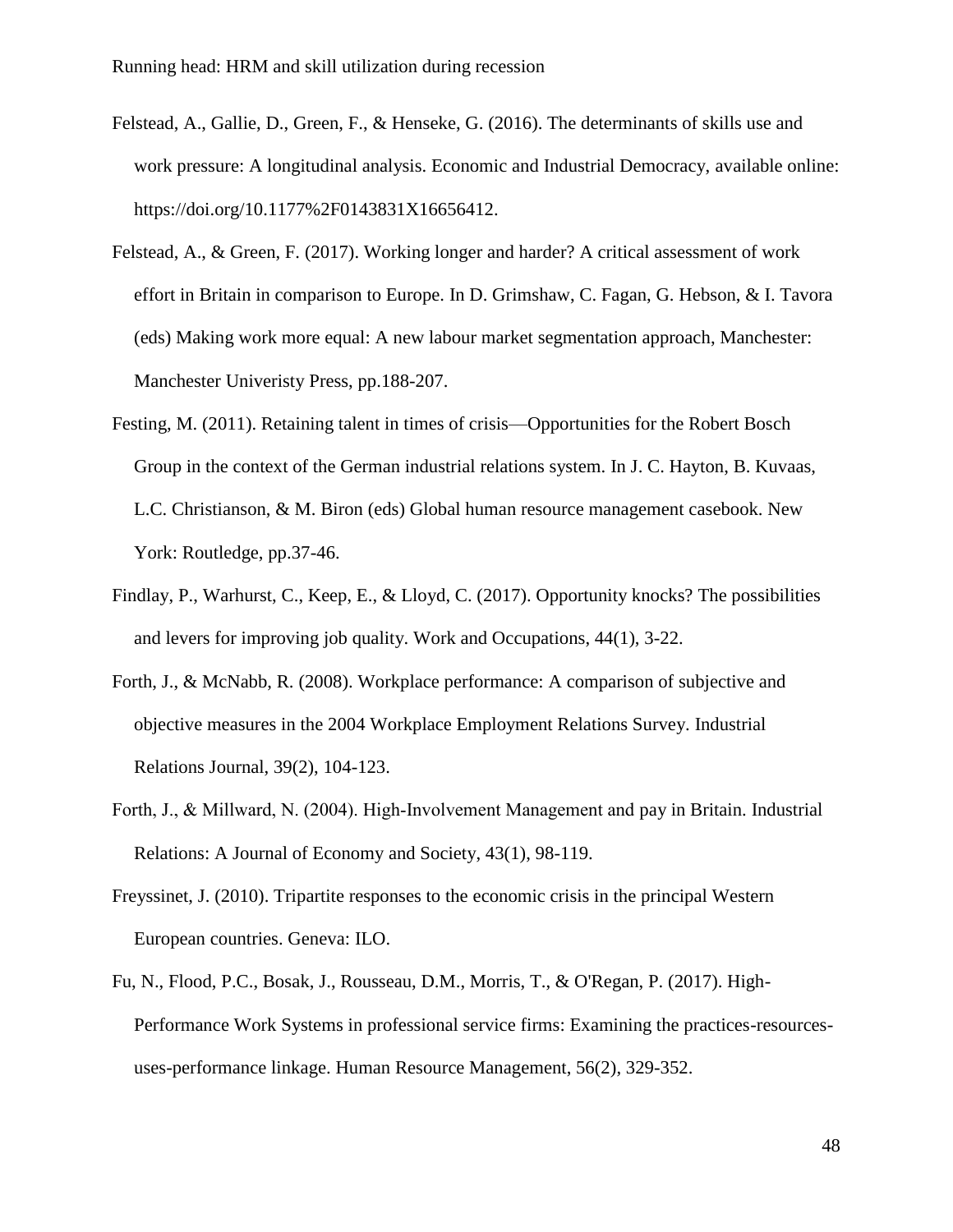- Fujishiro, K., & Heaney, C.A. (2017). "Doing what I do best": The association between skill utilization and employee health with healthy behavior as a mediator. Social Science  $\&$ Medicine, 175, 235-243.
- Gallie, D. (Ed.). (2013). Economic crisis, quality of work, and social integration: The European experience. Oxford: Oxford University Press.
- Greenglass, E., Marjanovic, Z., & Fiksenbaum, L. (2013). The impact of the recession and its aftermath on individual health and well-being. In C. L. Cooper & A.-S. G. Antoniou (Eds.), The psychology of the recession on the workplace (pp. 42-58). Cheltenham, UK: Edward Elgar Publishing.
- Grote, G., & Guest, D. (2017). The case for reinvigorating quality of working life research. Human Relations, 70(2), 149-167.
- Guest, D. (2017). Human resource management and employee well‐being: Towards a new analytic framework. Human Resource Management Journal, 27(1), 22–38.
- Guthrie, J.P. (2001). High-involvement work practices, turnover, and productivity: Evidence from New Zealand. Academy of Management Journal, 44(1), 180-19.
- Hanushek, E.A. (2013). Economic growth in developing countries: The role of human capital. Economics of Education Review, 37, 204-212.
- Harney, B., Fu, N., & Freeney, Y. (2018). Balancing tensions: Buffering the impact of organisational restructuring and downsizing on employee well‐being. Human Resource Management Journal, 28(2), 235-254.
- Hayes, A. F. (2013). Introduction to mediation, moderation, and conditional process analysis. New York: Guilford Press.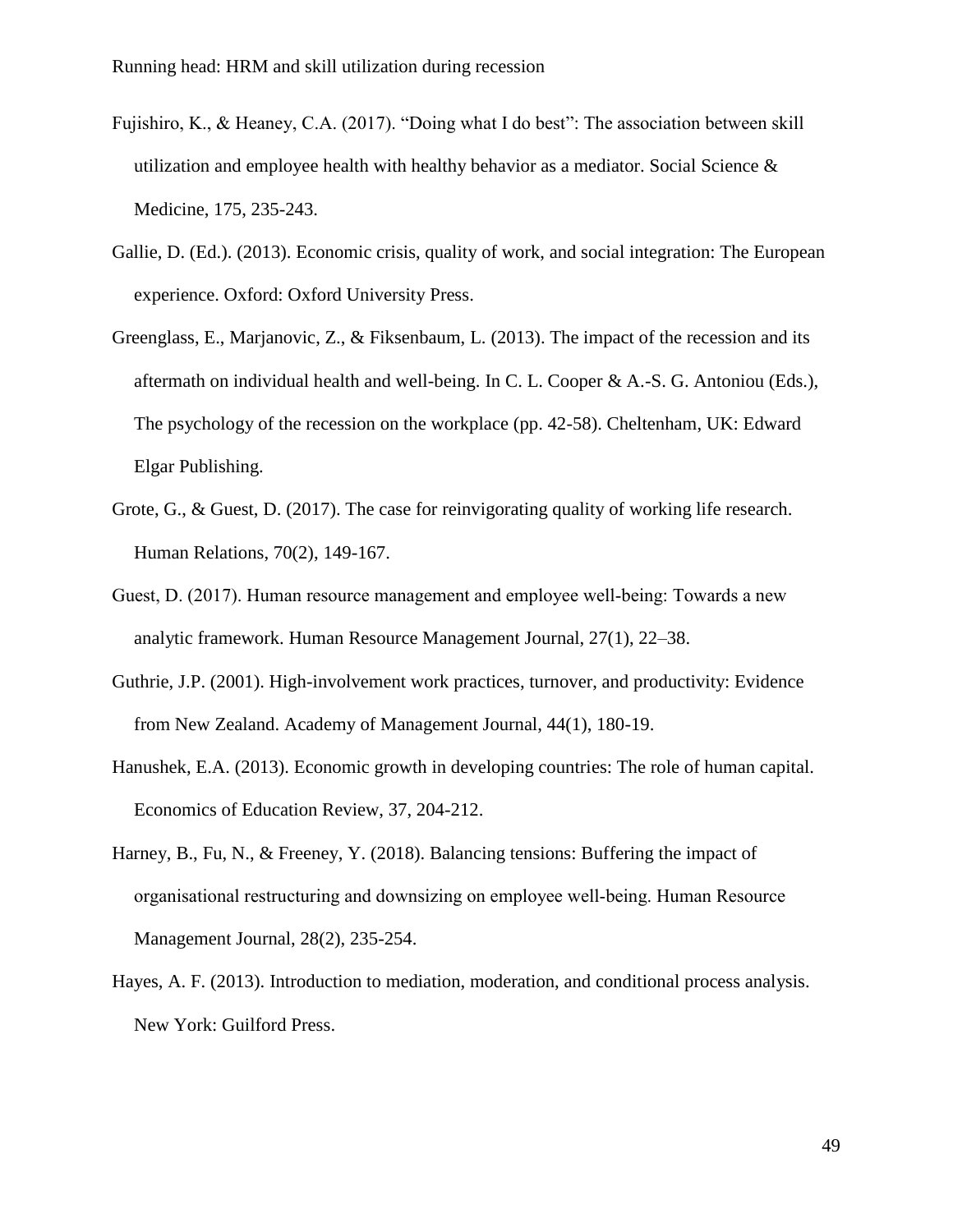- Holland, P., Cooper, B.K., Pyman, A., & Teicher, J. (2012). Trust in management: The role of employee voice arrangements and perceived managerial opposition to unions. Human Resource Management Journal, 22(4), 377-391.
- Holmes, C., & Mayhew, K. (2015). Over-qualification and skills mismatch in the graduate labour market. London: Chartered Institute of Personnel and Development.
- Hong, Y., Jiang, Y., Liao, H., & Sturman, M. C. (2017). High Performance Work Systems for service quality: Boundary conditions and influence processes. Human Resource Management, 56(5): 747–767.
- Hu, H., Wu, J., & Shi, J. (2016). Strategic HRM and organizational learning in the Chinese private sector during second-pioneering. The International Journal of Human Resource Management, 27(16), 1813-1832.
- Huselid, M.A. (1995). The Impact of Human Resource Management Practices on Turnover, Productivity, and Corporate Financial Performance. The Academy of Management Journal, 38(3), 635-672.
- ILO. (2014). Skills mismatch in Europe (9221242773). Retrieved from Geneva: http://www.ilo.org/wcmsp5/groups/public/---dgreports/-- stat/documents/publication/wcms\_315623.pdf
- Iverson, R.D., & Zatzick, C.D. (2011). The effects of downsizing on labor productivity: The value of showing consideration for employees' morale and welfare in high-performance work systems. Human Resource Management, 50(1), 29-44.
- Jackson, P., Wall, T., Martin, R., & Davids, K. (1993). New measures of job control, cognitive demand, and production responsibility. Journal of Applied Psychology, 78(5), 753.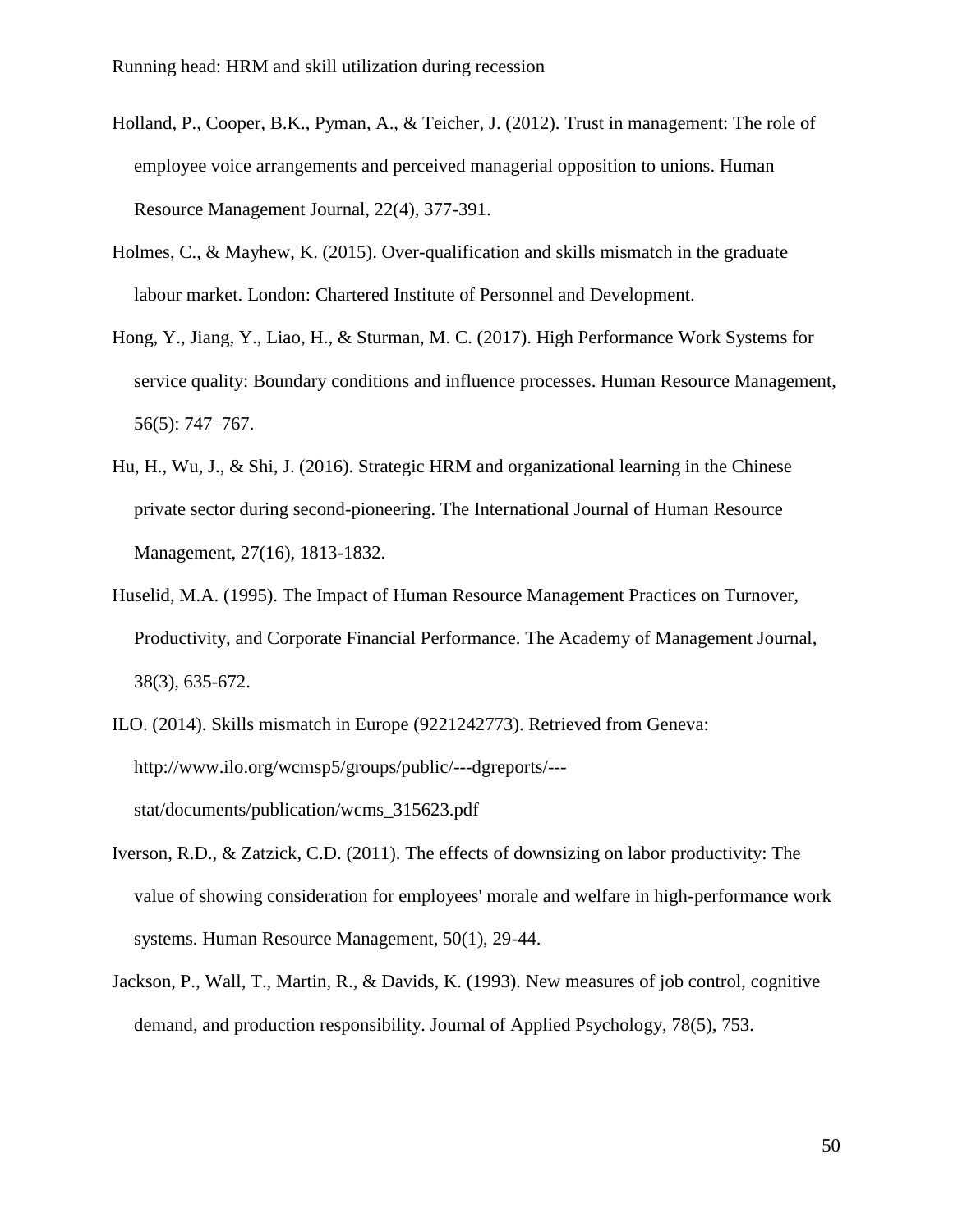- James, S., Warhurst, C., Tholen, G., & Commander, J. (2013). What we know and what we need to know about graduate skills. Work, Employment and Society, 27(6), 952-963.
- Jewson, N., Felstead, A., & Green, F. (2015). Training in the public sector in a period of austerity: The case of the UK. Journal of Education and Work, *28*(3), 228-249.
- Jiang, K., Lepak, D.P., Hu, J., & Baer, J.C. (2012). How does human resource management influence organizational outcomes? A meta-analytic investigation of mediating mechanisms. Academy of Management Journal, 55(6), 1264-1294.
- Jones, M.K., Jones, R.J., Latreille, P.L., & Sloane, P.J. (2009). Training, job satisfaction, and workplace performance in Britain: Evidence from WERS 2004. Labour, 23(s1), 139-175.
- Kalmi, P., & Kauhanen, A. (2008). Workplace innovations and employee outcomes: Evidence from Finland. Industrial Relations: A Journal of Economy and Society, 47(3), 430-459.
- Katou, A.A., & Budhwar, P.S. (2010). Causal relationship between HRM policies and organizational performance: Evidence from the Greek manufacturing sector. European Management Journal, 28(1), 25-39.
- Katou, A.A., Budhwar, P.S., & Patel, C. (2014). Content vs. process in the HRM-performance relationship: An empirical examination. Human Resource Management, 53(4), 527-544.
- Keep, E. (2016). Improving skills utilization in the UK-Some reflections on what, who and how? Vol. 124, Centre on Skills, Knowledge and Organisational Performance.
- Kim, Y., & Ployhart, R.E. (2014). The effects of staffing and training on firm productivity and profit growth before, during, and after the Great Recession. Journal of Applied Psychology, 99(3), 361.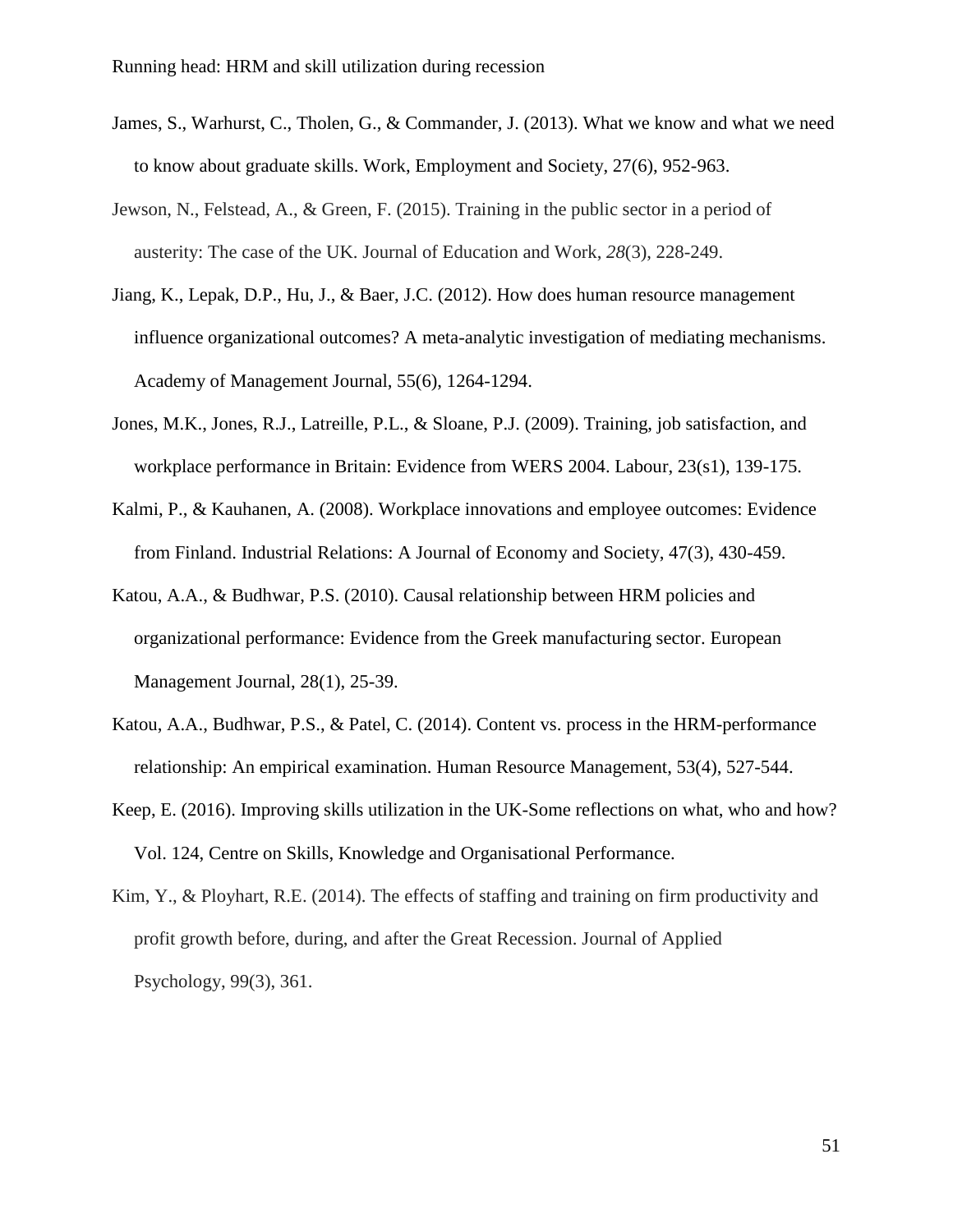- Kondilis, E., Giannakopoulos, S., Gavana, M., Ierodiakonou, I., Waitzkin, H., & Benos, A. (2013). Economic crisis, restrictive policies, and the population's health and health care: the Greek case. American Journal of Public Health, 103(6), 973-979.
- Latham, S., & Braun, M. (2011). Economic recessions, strategy, and performance: a synthesis. Journal of Strategy and Management, 4(2), 96-115.
- Lawler, E., & Ledford, G. (1992). A skill-based approach to human resource management. European Management Journal, 10(4), 383-391.
- Lepak, D. P., & Snell, S. A. (2002). Examining the human resource architecture: The relationships among human capital, employment, and human resource configurations. Journal of Management, 28(4), 517-543.
- Lepak, D.P., Taylor, M.S., Tekleab, A.G., Marrone, J.A., & Cohen, D.J. (2007). An examination of the use of high-investment human resource systems for core and support employees. Human Resource Management, 46(2), 223–246.
- Liao, H., Toya, K., Lepak, D.P., & Hong, Y. (2009). Do they see eye to eye? Management and employee perspectives of high-performance work systems and influence processes on service quality. Journal of Applied Psychology, 94(2), 371-391.
- Lin, C.-H., & Sanders, K. (2017). HRM and innovation: a multilevel organizational learning perspective. Human Resource Management Journal, 27(2), 300-317.
- Lloyd, C., & Payne, J. (2006). Goodbye to all that? A critical re-evaluation of the role of the high performance work organization within the UK skills debate. Work, Employment & Society, 20(1), 151-165.
- Lloyd, C., & Payne, J. (2016). Skills in the age of qver-qualification: Comparing service sector work in Europe. Oxford: Oxford University Press.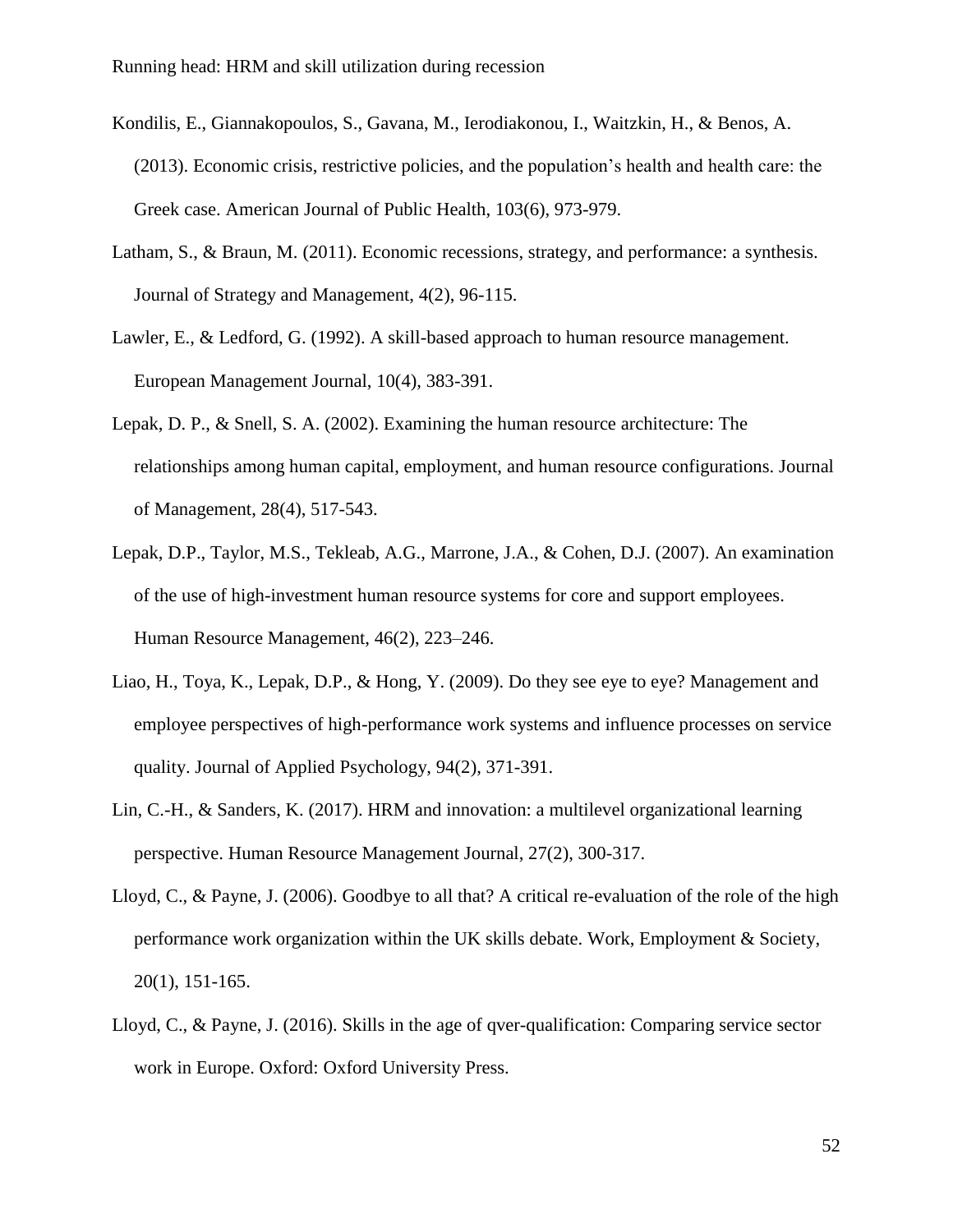- Lopez‐Cabrales, A., Pérez‐Luño, A., & Cabrera, R.V. (2009). Knowledge as a mediator between HRM practices and innovative activity. Human Resource Management, 48(4), 485-503.
- Mavromaras, K., McGuinness, S., & Fok, Y.K. (2009). Assessing the incidence and wage effects of overskilling in the Australian labour market. Economic Record, 85(268), 60-72.
- Maynard, D.C., Brondolo, E.M., Connelly, C.E., & Sauer, C.E. (2015). I'm too good for this job: Narcissism's role in the experience of overqualification. Applied Psychology, 64(1), 208-232.
- McDonnell, A. (2011). Still fighting the "war for talent"? Bridging the science versus practice gap. Journal of Business and Psychology, 26(2), 169-173.
- Morrison, D., Cordery, J., Girardi, A., & Payne, R. (2005). Job design, opportunities for skill utilization, and intrinsic job satisfaction. European Journal of Work and Organizational Psychology, 14(1), 59-79.
- Nishii, L.H., & Wright, P.M. (2007). Variability within organizations: Implications for strategic human resource management. In D. B. Smith (Ed.), The people make the place: Dynamic linkages between individuals and organizations. Mahwah, NY: Lawrence Erlbaum Associates (pp. 225-248).
- OECD. (2012). What makes labour markets resilient during recessions? Retrieved from Paris: OECD [http://www.oecd-ilibrary.org/employment/oecd-employment-outlook-2012/what](http://www.oecd-ilibrary.org/employment/oecd-employment-outlook-2012/what-makes-labour-markets-resilient-during-recessions_empl_outlook-2012-3-en)[makes-labour-markets-resilient-during-recessions\\_empl\\_outlook-2012-3-en](http://www.oecd-ilibrary.org/employment/oecd-employment-outlook-2012/what-makes-labour-markets-resilient-during-recessions_empl_outlook-2012-3-en)
- OECD. (2013). OECD Skills Outlook 2013: First Results from the Survey of Adult Skills. Paris: OECD Publishing.
- OECD/ILO. (2017). Better Use of Skills in the Workplace: Why it Matters for Productivity and Local Jobs. Paris: OECD Publishing.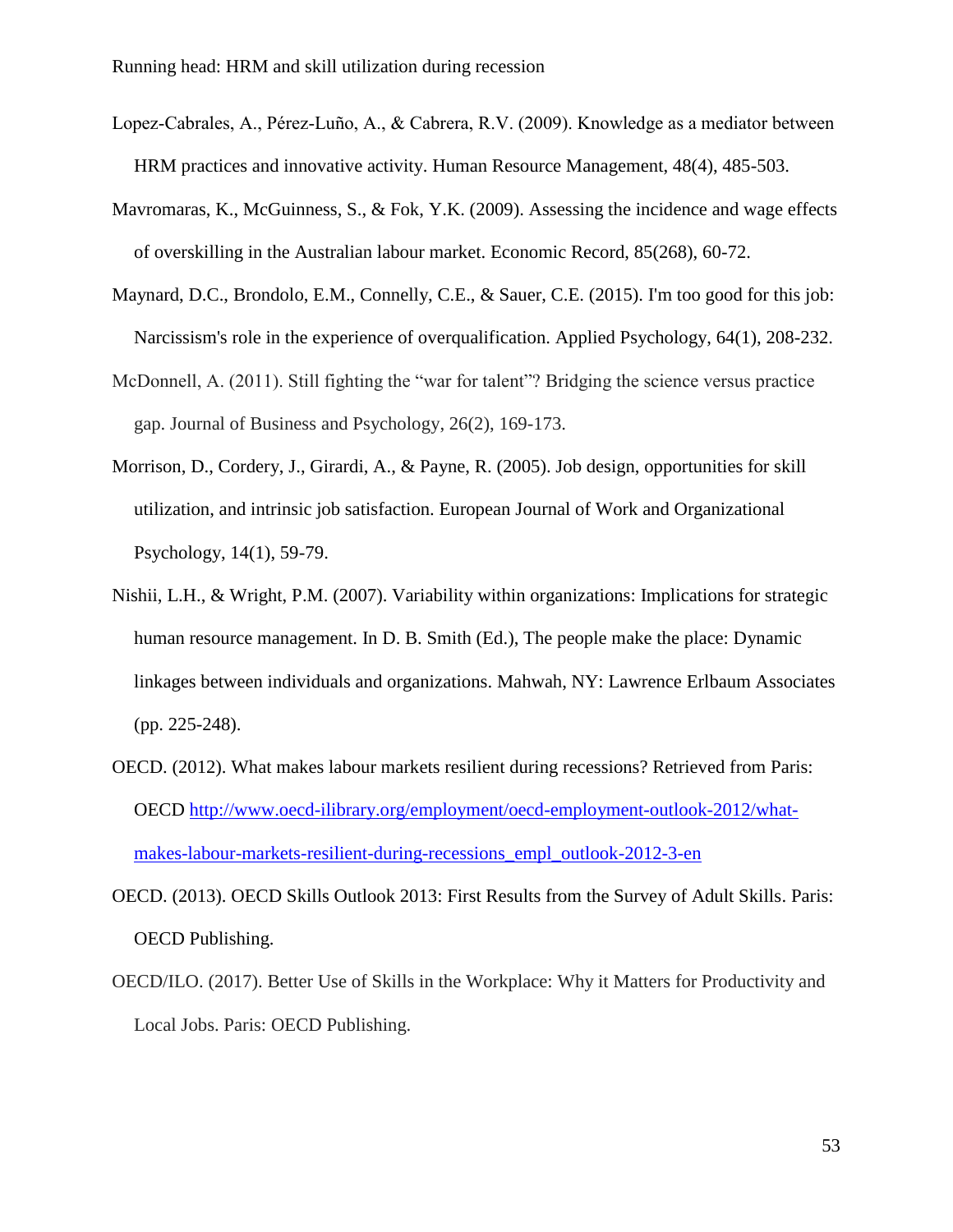- Ogbonnaya, C., Daniels, K., Connolly, S., & van Veldhoven, M. (2017). Integrated and isolated impact of high-performance work practices on employee health and well-being: A comparative study. Journal of Occupational Health Psychology, 22(1), 98-114.
- Ogbonnaya, C., & Messersmith, J. (2018). Employee performance, well-being and differential effects of HRM sub-dimensions: Mutual gains or conflicting outcomes?. Human Resource Management Journal. Available online at:<https://doi.org/10.1111/1748-8583.12203>
- Oldham, G. R., & Hackman, J. R. (2010). Not what it was and not what it will be: The future of job design research. Journal of Organizational Behavior, 31(2-3), 463-479. doi:1.1002/job.678
- ONS. (2010). Standard Occupational Classification 2010 Volume 1: Structure and description of unit groups. Retrieved from:

https://www.ons.gov.uk/methodology/classificationsandstandards/standardoccupationalclassif icationsoc/soc2010/soc2010volume1structureanddescriptionsofunitgroups.

- Payne, J. (2013). Measure for measure: towards a measurement and evaluation framework for skills utilization policy in the UK. Journal of Education and Work, 26(2), 143-161.
- Payne, J., & Keep, E.J. (2011). One step forward, two steps back? Skills policy in England under the coalition government. SKOPE Research Paper, vol. 102. Retrieved from: http://orca.cf.ac.uk/25001/.
- Pfeffer, J. (1994) Competitive advantage through people. Boston, MA: Harvard Business School Press.
- Pina, K., & Tether, B.S. (2016). Towards understanding variety in knowledge intensive business services by distinguishing their knowledge bases. Research Policy, 45(2), 401-413.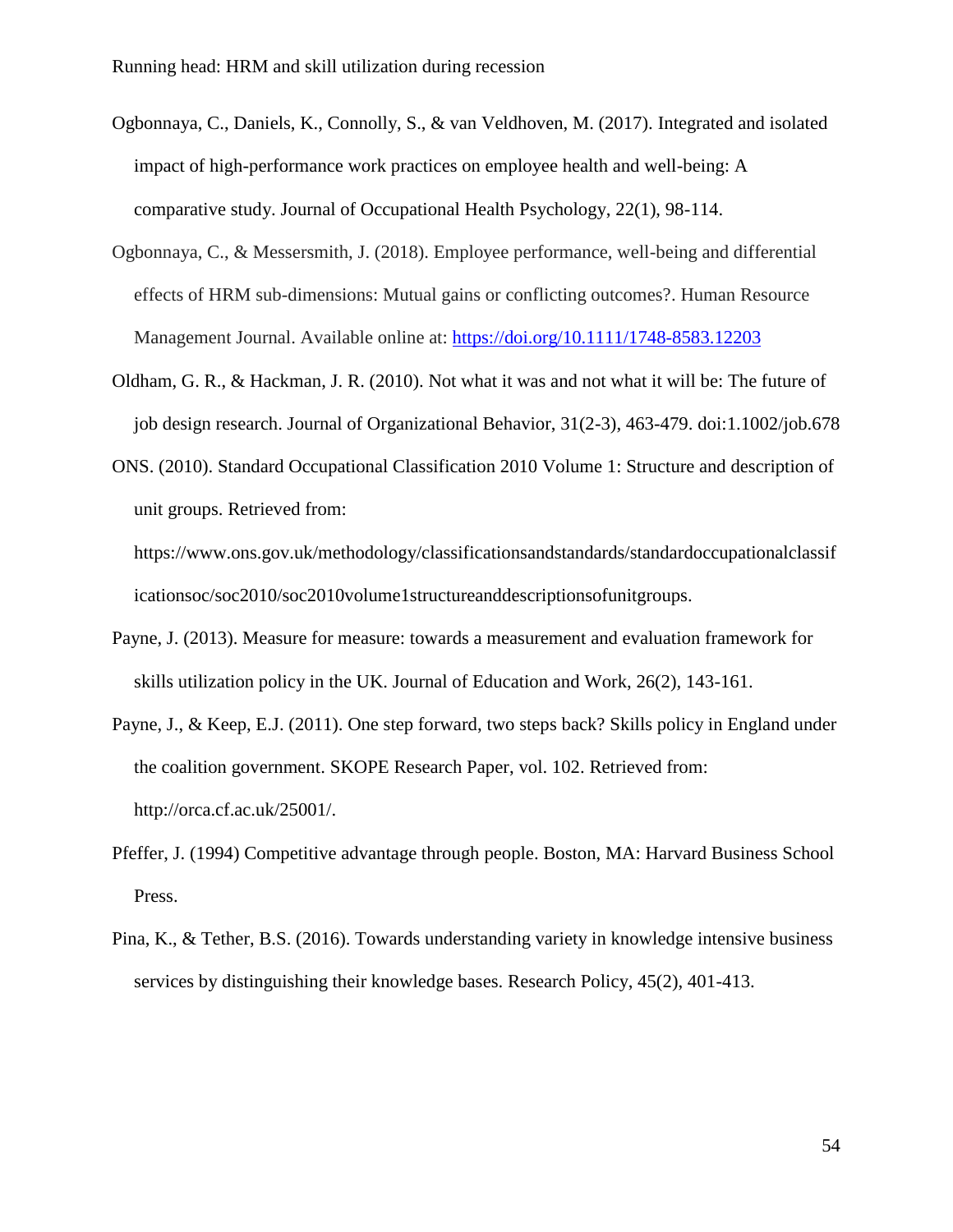- Prouska, R., & Psychogios, A. (2016). Do not say a word! Conceptualizing employee silence in a long-term crisis context. The International Journal of Human Resource Management, 29(5), 885-914.
- Prouska, R., Psychogios, A.G., & Rexhepi, Y. (2016). Rewarding employees in turbulent economies for improved organizational performance: Exploring SMEs in the South-Eastern European region. Personnel Review, 45(6), 1259-128.
- Purcell, J., & Hutchinson, S. (2007). Front-line managers as agents in the HRM-performance causal chain: theory, analysis and evidence. Human Resource Management Journal, 17(1), 3- 20.
- Ramsay, H., Scholarios, D., & Harley, B. (2000). Employees and High-Performance Work Systems: Testing inside the Black Box. British Journal of Industrial Relations, 38(4), 501- 531.
- Rockwood, N.J. (2017). Advancing the Formulation and Testing of Multilevel Mediation and Moderated Mediation Models. Doctoral dissertation: The Ohio State University.
- Rose, M. (2007). Why so fed up and footloose in IT? Spelling out the associations between occupation and overall job satisfaction shown by WERS 2004. Industrial Relations Journal, 38(4), 356–384.
- Russell, J.A. (1980). A circumplex model of affect. Journal of Personality and Social Psychology, 39(6), 1161-1178.
- Schaufeli, W.B. (2016). Job insecurity research is still alive and kicking twenty years later: A commentary. Australian Psychologist, 51(1), 32-35.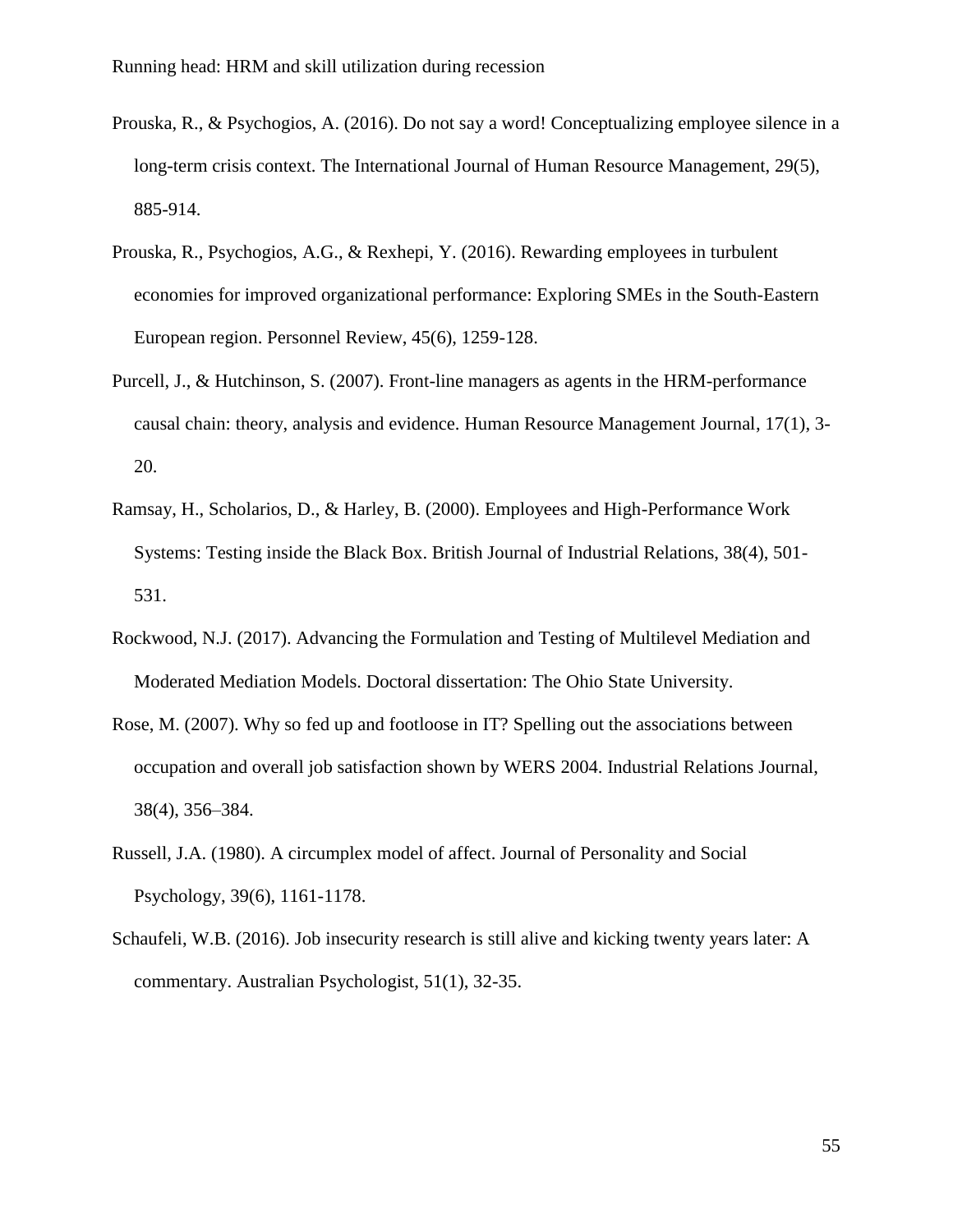- Schmidt, J. A., Pohler, D., & Willness, C.R. (2018). Strategic HR system differentiation between jobs: The effects on firm performance and employee outcomes. Human Resource Management, 57(1), 65-81.
- Schuler, R.S., & Jackson, S.E. (1995). Understanding human resource management in the context of organizations and their environment. Annual Review of Psychology, 46(1), 237- 264.
- Shen, J., Benson, J., & Huang, B. (2014). High-performance work systems and teachers' work performance: The mediating role of quality of working life. Human Resource Management, 53(5), 817-833.
- Shin, D., & Konrad, A.M. (2017). Causality between high-performance work systems and organizational performance. Journal of Management, 43(4), 973-997.
- Snape, E., & Redman, T. (2010). HRM practices, organizational citizenship behaviour, and performance: A multi‐level analysis. Journal of Management Studies, 47(7), 1219-1247.
- Snijders, T., & Bosker, R. (1999). Multilevel analysis: An introduction to basic and applied multilevel analysis. London: Sage.
- Stirpe, L., & Zárraga-Oberty, C. (2017). Are High-Performance Work Systems always a valuable retention tool? The roles of workforce feminization and flexible work arrangements. European Management Journal, 35(1), 128-136.
- Sum, A., Khatiwada, I., & Palma, S. (2010). Labor underutilization problems of US workers across household income groups at the end of the great recession: a truly great depression among the nation's low income workers amidst full employment among the most affluent. Center for Labor Market Studies Publications. Paper, 26.

Sutherland, J. (2009). Skills and training in Great Britain: further evidence. Education+ Training,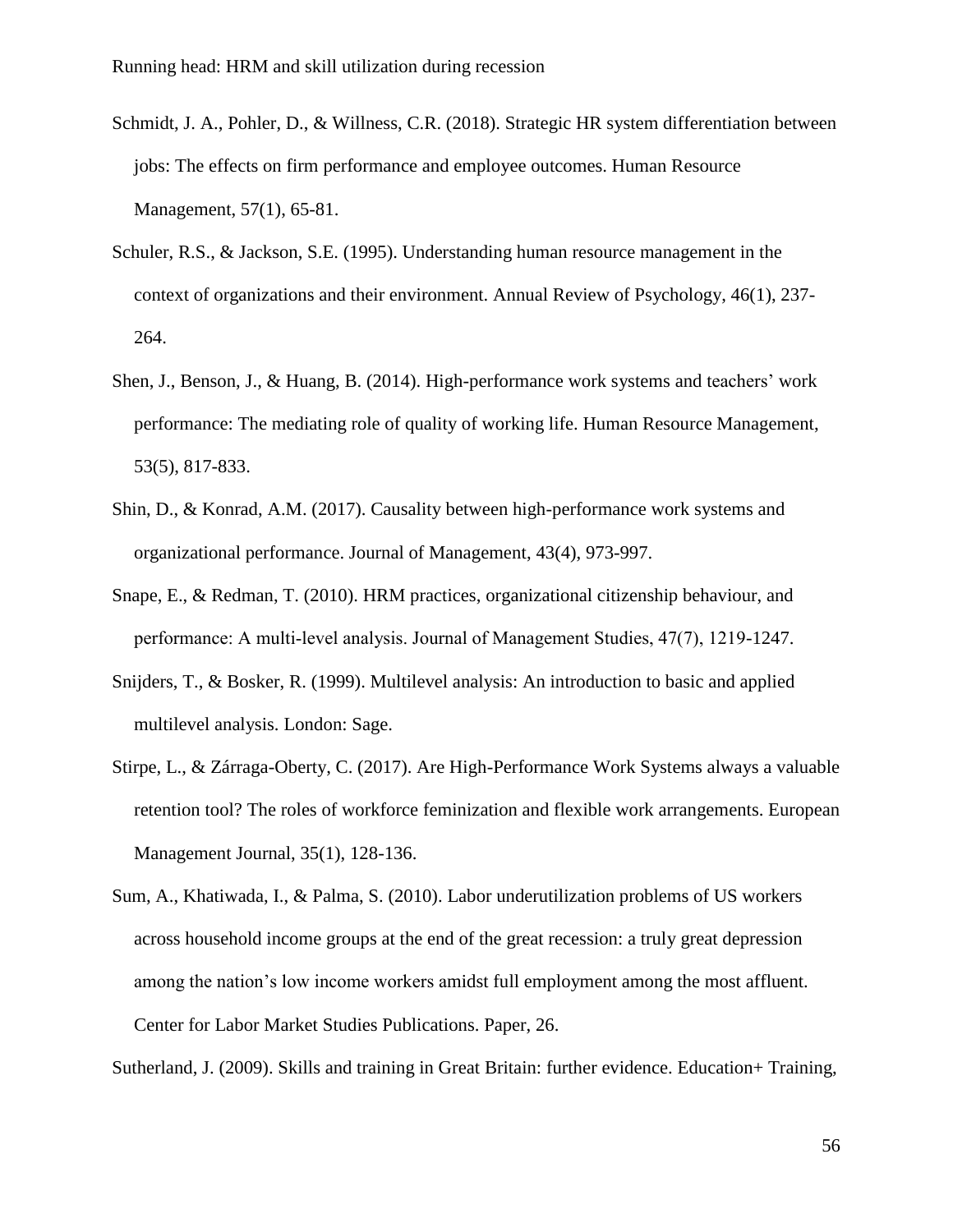51(7), 541-554.

- Takeuchi, R., Lepak, D.P., Wang, H., & Takeuchi, K. (2007). An empirical examination of the mechanisms mediating between high-performance work systems and the performance of Japanese organizations. Journal of Applied Psychology, 92(4), 1069.
- Teo, S.T.T., Le Clerc, M., & Galang, M.C. (2011). Human capital enhancing HRM systems and frontline employees in Australian manufacturing SMEs. The International Journal of Human Resource Management, 22(12), 2522-2538.
- Van De Voorde, K., & Beijer, S. (2015). The role of employee HR attributions in the relationship between high-performance work systems and employee outcomes. Human Resource Management Journal, 25(1), 62-78.
- Wall, T.D., Michie, J., Patterson, M., Wood, S.J., Sheehan, M., Clegg, C.W., & West, M. (2004). On the validity of subjective measures of company performance. Personnel Psychology. 57(1), 95-118.
- Warhurst, C., & Findlay, P. (2012). More effective skills utilization: Shifting the terrain of skills policy in Scotland. SKOPE Research Paper No. 107. Retrieved from: http://www.skope.ox.ac.uk/wp-content/uploads/2014/04/WP107.pdf.
- Warr, P. (1990). The measurement of well-being and other aspects of mental health. Journal of Occupational and Organizational Psychology, 63(3), 193-210.
- Watt, J., & Hargis, M. (2010). Boredom proneness: Its relationship with subjective underemployment, perceived organizational support, and job performance. Journal of Business and Psychology, 25(1), 163-174.
- Weststar, J. (2009). Worker control as a facilitator in the match between education and jobs. British Journal of Industrial Relations, 47(4), 723-74.